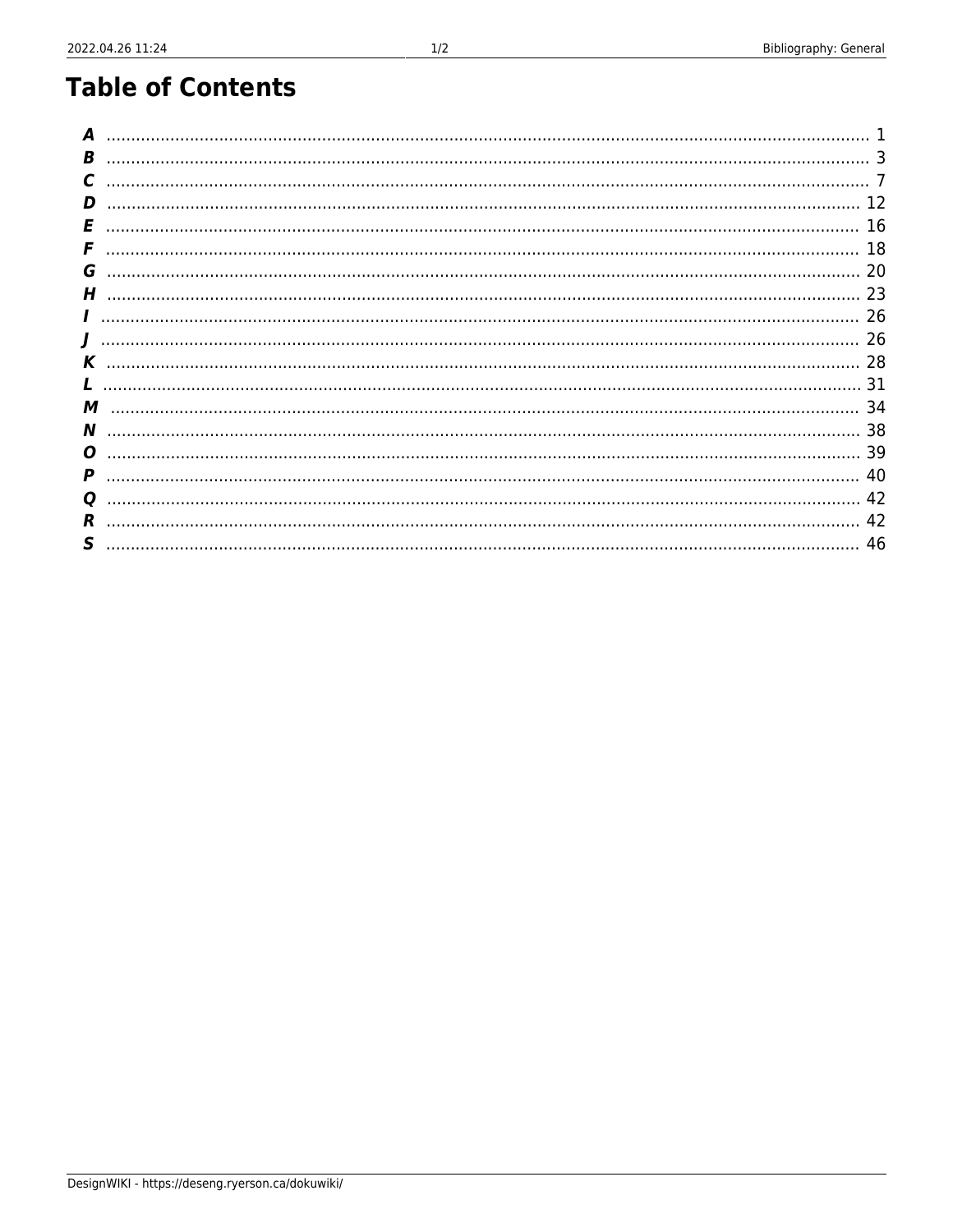https://deseng.ryerson.ca/dokuwiki/ Printed on 2022.04.26 11:24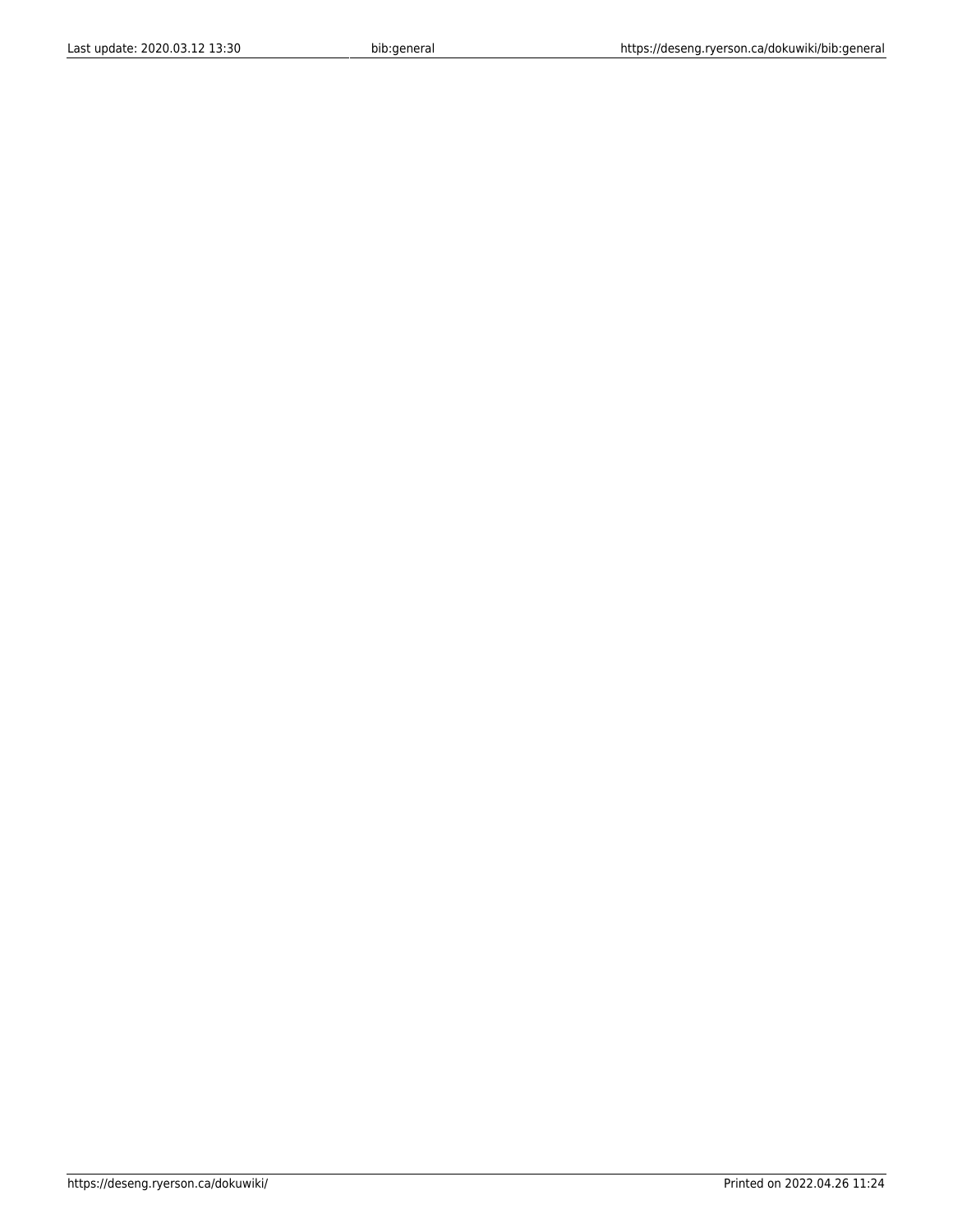# **Bibliography: General**

This topic contains a bibliography in the format expected by the refnotes plugin. It contains my list of references about general matters stretching back to my PhD studies in the early 1990s. It also includes contributions by some of my graduate students. This is not every reference I have. Many more recent references are stored in [my zotero](https://www.zotero.org/filsalustri/items) [account](https://www.zotero.org/filsalustri/items).

#### **INDEX:** [A](#page-2-1) [B](#page-4-1) [C](#page-8-1) [D](#page-13-1) [E](#page-17-1) [F](#page-18-0) [G](#page-21-1) [H](#page-23-0) [I](#page-27-2) [J](#page-27-3) [K](#page-29-1) [L](#page-32-1) [M](#page-35-1) [N](#page-39-1) [O](#page-40-1) [P](#page-41-1) [Q](#page-43-2) [R](#page-43-3) [S](#page-47-1) [T](#page--1-0) [U](#page--1-0) [V](#page--1-0) [W](#page--1-0) [X](#page--1-0) [Y](#page--1-0) [Z](#page--1-0)

#### <span id="page-2-1"></span><span id="page-2-0"></span>**A**

| <b>Note</b><br>name | Note text                                                                                                                                                                                                                                      |
|---------------------|------------------------------------------------------------------------------------------------------------------------------------------------------------------------------------------------------------------------------------------------|
| <b>AA10</b>         | Murugan Anandarajan and Asokan Anandarajan 2010. e-Research Collaboration: Theory,<br><b>Techniques and Challenges</b>                                                                                                                         |
| <b>AA97</b>         | S.A. Ambrose and C.H. Amon. 1997. Systematic design of a first-year mechanical<br>engineering course at Carnegie Mellon University. J. Eng. Edu., 86:173-181. (link)                                                                           |
| Abd91               | Jamal A. Abdalla. 1991. Version Management Needs for Structural Engineering<br>Design. Engineering with Computers, 7(3):131-143.                                                                                                               |
| <b>ABL99</b>        | S. Austin, A. Baldwin, B. Li and P. Waskett. 1999. Analytical design planning technique:<br>a model of the detailed building design process. Design Studies, 20:279-296.                                                                       |
| <b>AC99</b>         | C.J. Atman and J.R. Chimka. 1999. A comparison of freshman and senior engineering<br>design processes. Design Studies, 20:131-152.                                                                                                             |
| ACC00               | A. Aoussat, H. Christofol and M. Le Cog 2000. The new product design - a transverse<br>approach. J. Eng. Design, 11(4):399-417.                                                                                                                |
| ACK96               | P.S.C. Alencar, D.D. Cowan, T. Kunz and C.J.P. Lucena. 1996. A formal architectural<br>design patterns-based approach to software understanding. In Proc IEEE Fourth<br>Workshop on Program Comprehension/; IEEE Computer Society Press (link) |
| ACP92               | Vital Aelion, Jonathan Cagan and Gary J. Powers. 1992. Input Variable Expansion: An<br>Algorithmic Design Generation Technique. Research in Engineering Design,<br>$4(2):101-113.$                                                             |
| <b>AD97</b>         | M.D. Al-Ansary and I.M. Deiab. 1997. Concurrent optimization of design and<br>machining tolerances using the genetic algorithms method. Intl J Machine Tools<br>Manufacturing, 37(12):1721-1731.                                               |
| <b>AD98</b>         | H. Alla and R. David. 1998. A modelling and analysis tool for discrete events<br>systems: continuous Petri net. Performance Evaluation, 33:175-199.                                                                                            |
| <b>ADL98</b>        | J.A. Aguilar, A.B. Dawdy and G.W. Law. 1998. The Aerospace Corporation's concept<br>design center. In Proc 8th Annual Intl Symp of the Intl Council on Sys Eng, Vancouver (link)                                                               |
| <b>AEFOO</b>        | E. Arias, H. Eden, G. Fischer, A. Gorman and E. Scharff 2000. Transcending the individual<br>human mind—creating shared understanding through collaborative<br>design. ACM Transactions on Computer-Human Interaction, 7(1):84–113. (link)     |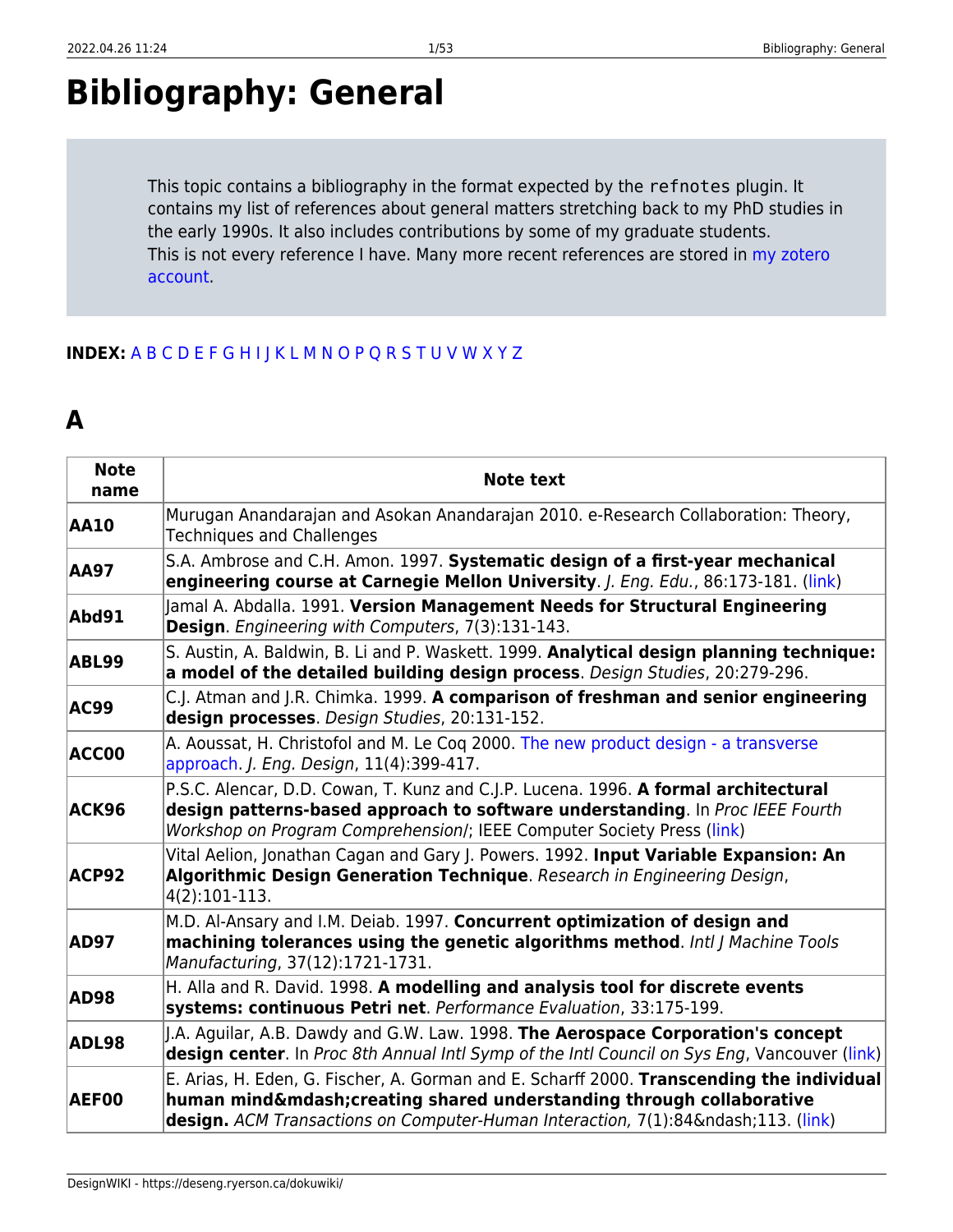| <b>Note</b><br>name | <b>Note text</b>                                                                                                                                                                                                          |
|---------------------|---------------------------------------------------------------------------------------------------------------------------------------------------------------------------------------------------------------------------|
| <b>AEO11</b>        | M. Aurisicchio, N.L. Eng, J.C. Ortiz, P.N.R. Childs, and R.H. Bracewell. 2011. On the function<br>of products. Intl Conf on Engineering Design. The Design Society. (link)                                                |
| <b>AFS98</b>        | J.P. Agrawal, O. Farook and C.R. Sekhar. 1998. Team building as the focus in a course<br>on electronic project engineering.                                                                                               |
| AG95                | A. Antonietti and M.A. Gioletta. 1995. Individual differences in analogical problem<br>solving. Person. Individ. Diff., 18:611-619.                                                                                       |
| AGK92               | H.B. Alpert, L.D. Goldman, C.M. Kilroy and A.W. Pike 1992. 7 Gryzmish: toward an<br>understanding of collaboration. The Nursing Clinics of North America, 27(1): 47-59.<br>(link)                                         |
| <b>AIS77</b>        | C. Alexander, S. Ishikawa and M. Silverstein. 1977. A Pattern Language: Towns,<br><b>Buildings, Construction.</b> Oxford University Press, London.                                                                        |
| <b>AK75</b>         | G. C. Andrews and H. K. Kesavan. 1975. The Vector-Network Model: A New Approach<br>to Vector Dynamics. Mechanism and Machine Theory, 10:57-75.                                                                            |
| Akm95               | V. Akman. 1995. Review of Formalizing Common Sense. Artificial Intelligence.                                                                                                                                              |
| <b>AL95</b>         | O. Akin and C. Lin. 1995. Design protocol data and novel design decisions. Design<br>Studies, 16:211-236.                                                                                                                 |
| Alb94               | L. K. Alberts. 1994. YMIR: A Sharable Ontology for the Formal Representation of<br>Engineering Design Knowledge. In Formal Design Methods for CAD (ed. J. S. Gero and E.<br>Tyugu); North Holland, Amsterdam. pages 3-32. |
| Ale64               | C. Alexander. 1964. Notes on the synthesis of form. Havard University Press.                                                                                                                                              |
| Alp97               | S.E. Alptekin. 1997. Development of a mechatronics design studio. In ASEE Annual<br>Conf. (link)                                                                                                                          |
| AMH <sub>02</sub>   | T. Allen, J. Moses, D. Hastings, S. Lloyd, J. Little, D. !McGowan C. Magee, F. Moavenzadeh, D.<br>Roos and D. Whitney. 2002. ESD terms and definitions. Working Paper #2002-01. MIT,<br>Cambridge, Mass. (link)           |
| And99               | J. Andersson. 1999. On engineering systems design: a simulation and optimization<br>approach.                                                                                                                             |
| Ang93               | T.A. Angelo. 1993. A Teacher's Dozen: fourteen general research-based principles<br>for improving higher learning in our classrooms. AAHE Bulletin, April, pages 3-13.<br>(link)                                          |
| <b>AP91</b>         | H. N. An-Nashif and G. H. Powell. 1991. An Object-Oriented Alorithm for Automated<br>Modeling of Frame Structures: Stiffness Modeling. Engineering with Computers,<br>$7(2):121-128.$                                     |
| <b>AP94</b>         | A. Aamodt and E. Plaza. 1994. Case-based reasoning: foundational issues,<br>methodological variations, and system approaches. Artificial Intelligence<br>Communications, 7(1):39-59. (link)                               |
| App98               | B. Appleton. 1998. Patterns for conducting process improvement. In Proc. 4th Annual<br>Conf on Pattern Languages of Program Design (link)                                                                                 |
| APQ96               | APQC. 1996. Benchmarking: leveraging best-practice strategies.                                                                                                                                                            |
| Arb87               | F. Arbab. 1987. A Paradigm for Intelligent CAD. In Intelligent CAD Systems I (Theoretical<br>and Methodological Aspects) (ed. P. J. W. {ten Hagen} and Tetsuo Tomiyama); Springer-<br>Verlag, Berlin. pages 20-39.        |
| Arc73               | B. Archer. 1973. The Need for Design Education.                                                                                                                                                                           |
| Arc81               | B. Archer. 1981. A View of the Nature of Design Research. London, 30-47.                                                                                                                                                  |
| Arc95               | B. Archer. 1995. The Nature of Research. Co-design, January. pages 6-13. (link)                                                                                                                                           |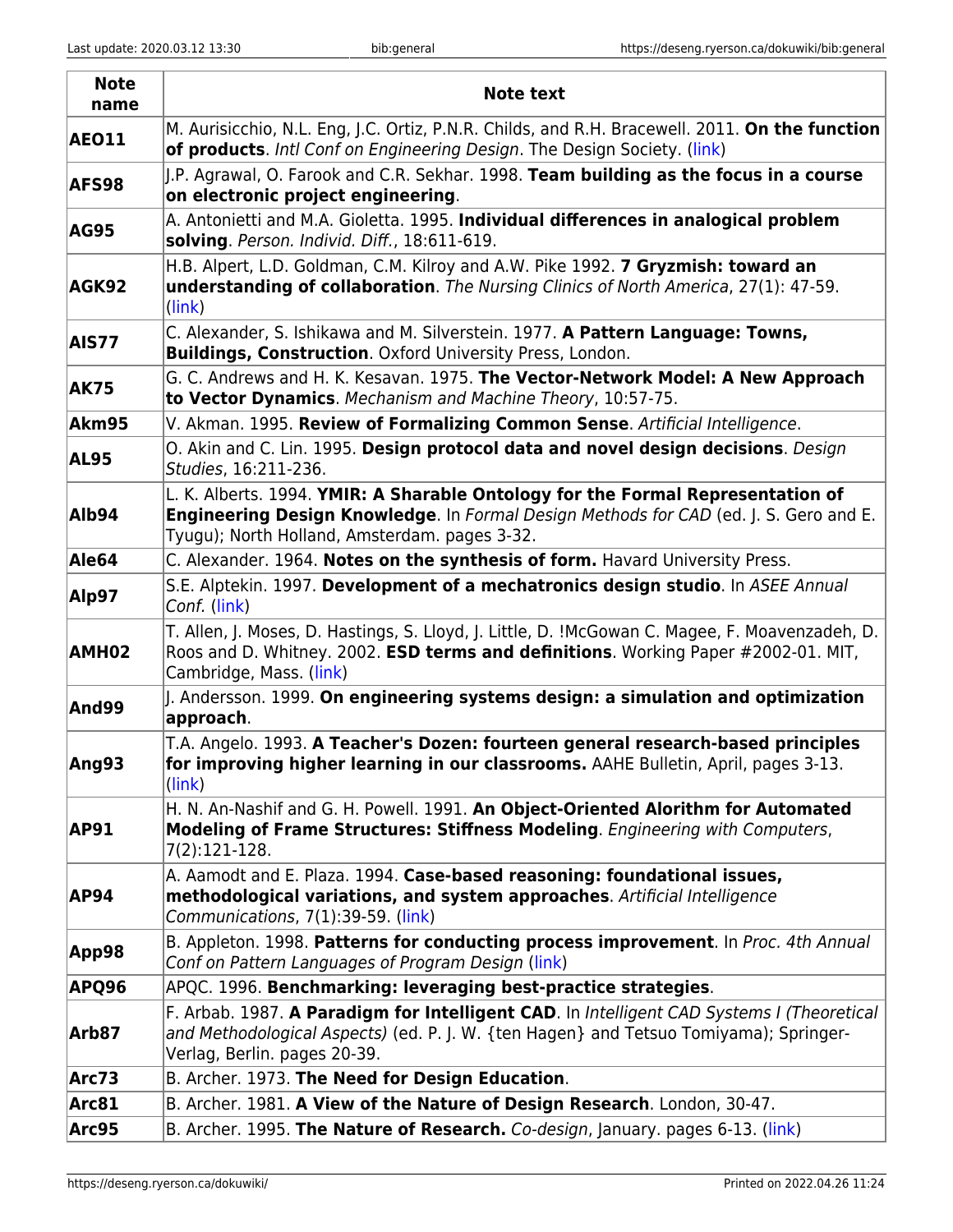| <b>Note</b><br>name | Note text                                                                                                                                                                                                                                                                   |
|---------------------|-----------------------------------------------------------------------------------------------------------------------------------------------------------------------------------------------------------------------------------------------------------------------------|
| Arc99               | B. Archer. 1999. Design, innovation, agility. Design Studies, 20:565-571.                                                                                                                                                                                                   |
| Ard00               | D.D. Ardayfio. 2000. Principles and Practices of Design Innovation. Technological<br>Forecasting and Social Change, 64:155-169.                                                                                                                                             |
| AS06                | V. Rousseau, C. Aubé and A. Savoie 2006. Teamwork Behaviors: A Review and an<br>Integration of Frameworks. Small Group Research, 37(5): 540-570. (link)                                                                                                                     |
| AS92                | Leonard D. Albano and Nam P. Suh. 1992. Axiomatic Approach to Structural Design.<br>Research in Engineering Design, 4(3):171-183.                                                                                                                                           |
| Ast97               | O. Astrachan. 1997. Design patterns: an essential component of CS curricula.                                                                                                                                                                                                |
| <b>AW77</b>         | D.G. Appley and A.E. Winder 1977. An Evolving Definition of Collaboration and Some<br>Implications for the World of Work. The Journal of Applied Behavioral Science, 13(3):<br>279-291. (link)                                                                              |
| AWM03               | J. A. Alexander, B. J. Weiner, M. E. Metzger, S. M. Shortell, G. J. Bazzoli, R. Hasnain-Wynia, S.<br>Sofaer and D. A. Conrad 2003. Sustainability of Collaborative Capacity in Community<br>Health Partnerships. Medical Care Research and Review, 60(4): 130S-160S. (link) |
| Azz95               | J. Azzolini. 1995. Essential Systems Engineering: A Lifecycle Process.                                                                                                                                                                                                      |

#### <span id="page-4-1"></span><span id="page-4-0"></span>**B**

| <b>Note</b><br>name | Note text                                                                                                                                                                                                                                                                                            |
|---------------------|------------------------------------------------------------------------------------------------------------------------------------------------------------------------------------------------------------------------------------------------------------------------------------------------------|
| <b>BA91</b>         | S.R. Bradley and A.M. Agogino. 1991. Design Capture and Information Management for<br><b>Concurrent Design.</b> International Journal of Systems Automation: Research and<br>Applications, 1(2):117-141.                                                                                             |
| <b>BAB97</b>        | E. Brynjolfsson, M. van Alstyne, A. Bernstein and A.A. Renshaw. 1997. Tools for teaching<br>change management: the matrix of change and supporting software.                                                                                                                                         |
| Bac05               | R.-J. Back. 2005. Incremental software construction with refinement diagrams.<br>Technical Report 660, Turku Centre of Computer Science. (link)                                                                                                                                                      |
| <b>Bae95</b>        | R.M. Baecker. 1995. Readings in human-computer interaction: toward the year 2000,<br>2nd Ed Morgan Kaufmann Publishers.                                                                                                                                                                              |
| <b>BAP95</b>        | P. Borst, H. Akkermans, A. Pos and J. Top. 1995. The !PhysSys Ontology for Physical<br>Systems. In Working Papers of the 9th International Workshop on Qualitative Reasoning,<br>Amsterdam. pages 11-21.                                                                                             |
| Bar94               | R.R. Barton. 1994. A laboratory-based course in process quality engineering.                                                                                                                                                                                                                         |
| Bar97               | L. A. Barricelli. 1997. The Interaction between Morality and Society— Its<br>Evolutionary Mechanism. Journal of Human Values, 3(2): 174-180. (link)                                                                                                                                                  |
| <b>BAW04</b>        | R.H. Bracewell, S. Ahmed and K.M. Wallace. 2004. DRed and design folders, a way of<br>capturing, storing and passing on, knowledge generated during design projects.<br>Paper DETC2004-57165, Proc ASME Design Engineering Technical Conferences; ASME, New<br>York                                  |
| <b>BB92</b>         | D. Bahler and J. Bowen. 1992. Design rationale management in concurrent<br>engineering. In 10th National Conf on Artificial Intelligence (AAAI-92), Workshop on Design<br>Rationale Capture and Use (link)                                                                                           |
| <b>BB94</b>         | Marton E. Balazs and David C. Brown. 1994. The Use of Function, Structure, and<br>Behavior in Design. Preprint of Workshop on Representing Function in Design, AID '94<br>#AIRG-MEB94-AID. Artificial Intelligence Research Group, Computer Science Department,<br>Worchester Polytechnic Institute. |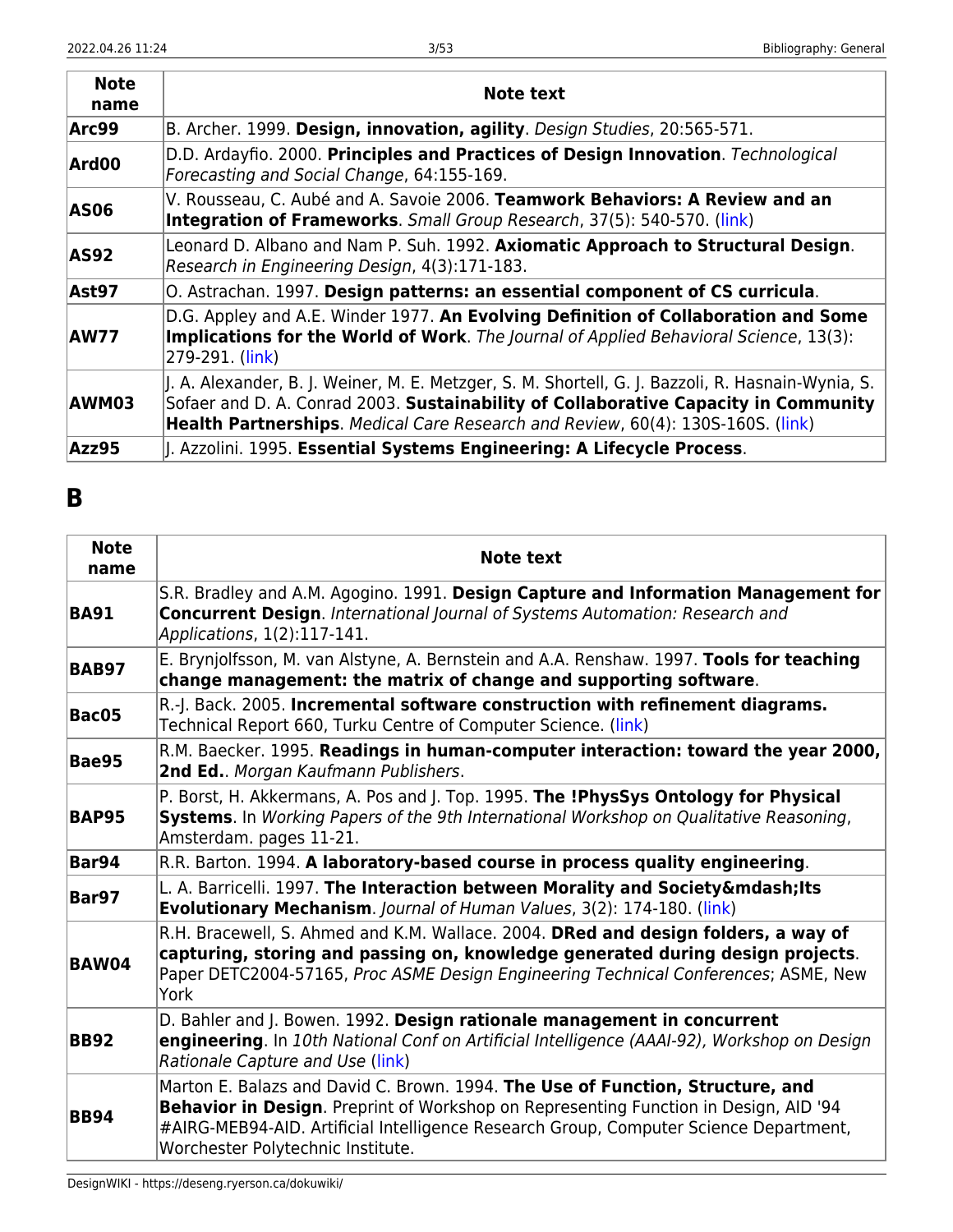| <b>Note</b><br>name | Note text                                                                                                                                                                                                                                                                                                                                                                                          |
|---------------------|----------------------------------------------------------------------------------------------------------------------------------------------------------------------------------------------------------------------------------------------------------------------------------------------------------------------------------------------------------------------------------------------------|
| <b>BB99</b>         | P. Battigalli and G. Bonanno. 1999. Synchronic information, knowledge and common<br>knowledge in extensive games. Research in Economics, 53:77-99.                                                                                                                                                                                                                                                 |
| <b>BBC89</b>        | Keith Baker, Linden Ball, Phil Culverhouse, Ian Dennis, Jonathan Evans, Peter Jagodzinski, Pat<br>Pearce, Dean Scothern and Gill Venner. 1989. A Psychologically Based Intelligent<br>Design Aid. In Intelligent CAD Systems III: Practical Experience and Evaluation (ed. P. J. W.<br>{ten Hagen} and P. J. Veerkamp); The European Association for Computer Graphics,<br>Amsterdam. pages 21-39. |
| <b>BBC93</b>        | R.H. Bracewell, D.A. Bradley, R.V. Chaplin, P.M. Langdon and J.E. Sharpe. 1993.<br>Schemebuilder, A Design Aid for the Conceptual Stages of Product Design. In<br>Proceedings of ICED 93, 9th International Conference on Engineering Design (ed. N. F. M.<br>Roozenburg); Dr. Vladimir Hubka. pages 1311-1318.                                                                                    |
| <b>BBF01</b>        | S.D. Bergen, S.M. Bolton and J.L. Fridley. 2001. Design principles for ecological<br>engineering. Ecological Engineering, 18:201-210.                                                                                                                                                                                                                                                              |
| <b>BC00</b>         | M. Binnard and M.R. Cutkosky. 2000. Design by composition for layered<br>manufacturing. /. Mech. Des., 122:91-101.                                                                                                                                                                                                                                                                                 |
| <b>BC06</b>         | V. Braun and V. Clarke 2006. Using thematic analysis in psychology. Qualitative<br>Research in Psychology, 3: 77-101. (link)                                                                                                                                                                                                                                                                       |
| <b>BC95</b>         | R. A. Baldwin and M. J. Chung. 1995. Managing Engineering Data for Complex<br>Products. Research in Engineering Design, 7:215-231.                                                                                                                                                                                                                                                                 |
| <b>BCE00</b>        | L.C. Brinson, P.J. Cornwell, R.S. Engel and D.J. Inman. 2000. Integrating software into the<br>mechanical systems curriculum.                                                                                                                                                                                                                                                                      |
| <b>BCP96</b>        | R.J.A. Buhr, R.S. Casselman and T.W. Pearce. 1996. Design patterns with use case maps:<br>a case study in reengineering an object-oriented gramework. #95-17. Carleton<br>University, Department of Systems and Computer Engineering. (link)                                                                                                                                                       |
| <b>BCV99</b>        | M. Bruce, R. Cooper and D. Vazquez. 1999. Effective design management for small<br>businesses. Design Studies, 20:297-315.                                                                                                                                                                                                                                                                         |
| Beb93               | H.B. Bebb. 1993. How to Implement Concurrent Engineering. In Design for<br>Manufacturability (ed. Philip J. Guichelaar); American Society of Mechanical Engineers. pages<br>$9-12.$                                                                                                                                                                                                                |
| <b>BEC92</b>        | Alan H. Bond, Charles M. Eastman and Scott C. Chase. 1992. Theoretical Foundations of<br><b>EDM Product Design Models.</b>                                                                                                                                                                                                                                                                         |
| Bee96               | J.M. Beeckmans. 1996. General practice engineering. Intl J of Engineering Education,<br>12(6):396-400. (link)                                                                                                                                                                                                                                                                                      |
| Bek06               | Z. Bekerman. 2006. It's we, the researchers, who are in need of renovation. /<br>Research Practice, 2(1), article P1. (link)                                                                                                                                                                                                                                                                       |
| <b>BF04</b>         | A. Belgamo and S. Fabbri 2004. Constructing Use Case Model by Using a Systematic<br>Approach: Description of a Study. Proc WER04 - Requirement Engineering Workshop, pp<br>251-262. (link)                                                                                                                                                                                                         |
| <b>BF99</b>         | P. Badke-Schaub and E. Frankenberger. 1999. Analysis of design projects. Design<br>Studies, 20:465-480.                                                                                                                                                                                                                                                                                            |
| <b>BG07</b>         | Biomimicry Guild. 2007. Biomimicry Life's Principles Butterfly. Biomimicry Guild, 1p.                                                                                                                                                                                                                                                                                                              |
| <b>BG14</b>         | M. Bakhouya and J. Gaber. 2014. Bio-inspired approaches for engineering adaptive<br>systems. Procedia Computer Science 32:862-869.                                                                                                                                                                                                                                                                 |
| <b>BG93</b>         | S.B. Billatos and L.J. Grigely. 1993. Functional Requirement Mapping as a Framework<br>for Concurrent Engineering. Concurrent Engineering: Research and Applications,<br>1:171-178.                                                                                                                                                                                                                |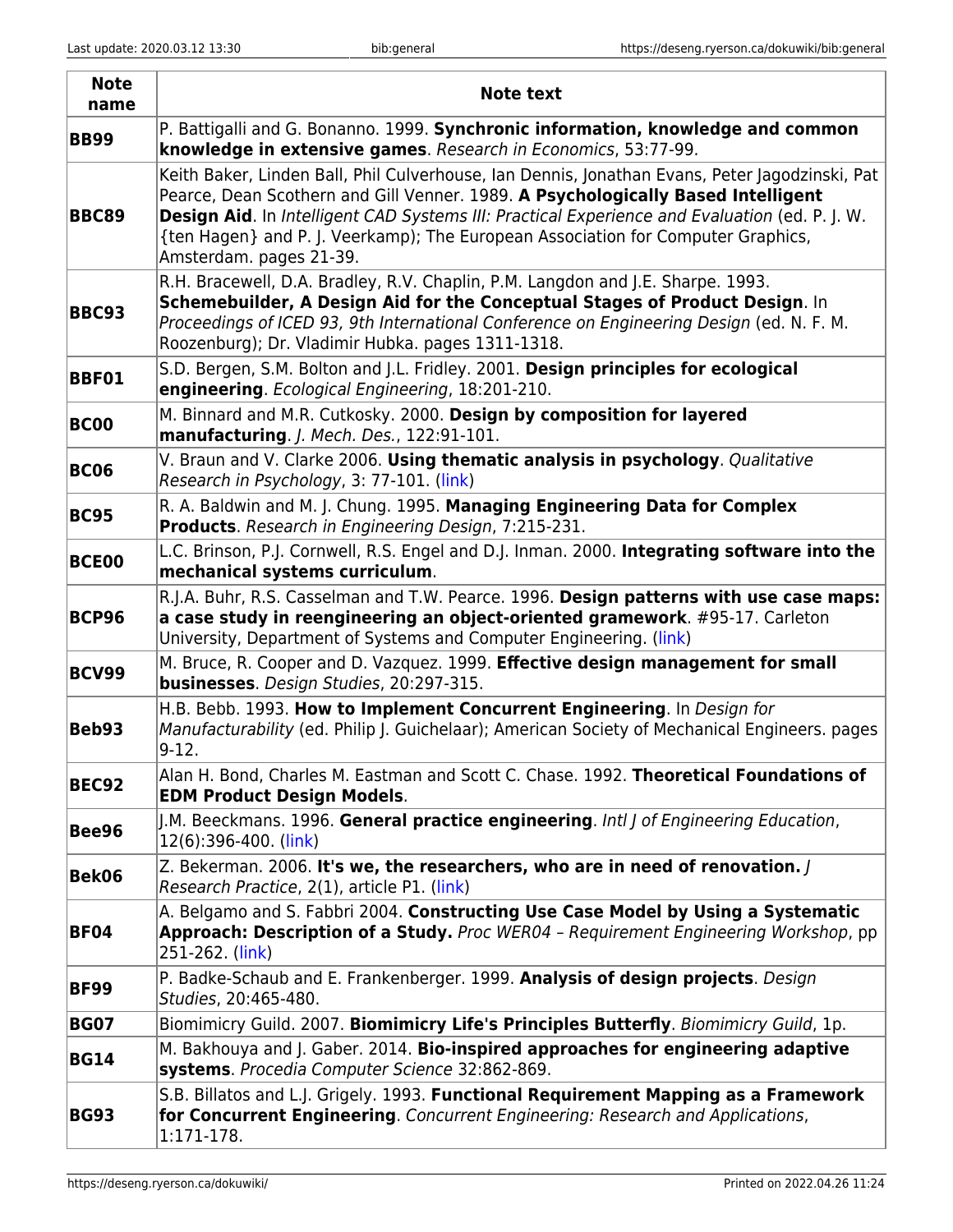| <b>Note</b><br>name | <b>Note text</b>                                                                                                                                                                                                                                                                                |
|---------------------|-------------------------------------------------------------------------------------------------------------------------------------------------------------------------------------------------------------------------------------------------------------------------------------------------|
| Bij87a              | Aart Bijl. 1987. An Approach to Design Theory. In Design Theory for CAD (ed. H<br>Yoshikawa and E. A. Warman); North-Holland, Amsterdam. pages 3-31.                                                                                                                                            |
| <b>BKM99</b>        | A. Bernstein, M. Klein and T.W. Malone. 1999. The process recombinator: a tool for<br>generating new business process ideas. In Proc Intl Conf on Information Systems (link)                                                                                                                    |
| <b>BKS01</b>        | C.R. Bryant, M.A. Kurfman, R.B. Stone and D.A. !McAdams. 2001. Creating equation<br>handbooks to model design performance parameters. In Proc 2001 Intl Conf on<br>Engineering Design. pages 501-508. (link)                                                                                    |
| <b>BKT68</b>        | R. Beals, D.H. Krantz and A. Tversky 1968. Foundations of Multidimensional Scaling.<br>Psychological Review, 75(2): 127-142.                                                                                                                                                                    |
| <b>BL00</b>         | J.A. Barton and D.M. Love 2000. Design decision chains as a basis for design analysis.<br>J. Eng. Design, 11(3):283-297.                                                                                                                                                                        |
| <b>BL87</b>         | P. Bernus and Z. Letray. 1987. Intelligent Systems Interconnection: What Should<br>Come After Open Systems Interconnection?. In Intelligent CAD Systems I (Theoretical<br>and Methodological Aspects) (ed. P. J. W. {ten Hagen} and Tetsuo Tomiyama); Springer-<br>Verlag, Berlin. pages 44-55. |
| <b>Bla98</b>        | I. M. Blanco. 1998. Thinking, feeling, and being: clinical reflections on the<br>fundamental antimony of human beings and world. Routledge, p347. (link)                                                                                                                                        |
| <b>Blo92</b>        | D. I. Blockley. 1992. Engineering from Reflective Practice. Research in Engineering<br>Design, 4(1):13-22.                                                                                                                                                                                      |
| <b>BM07</b>         | A. Bejan and G.W. Merkx 2007. The Constructal Law in Nature and Society. Constructal<br>Theory and Social Dynamics, 1-33. Springer Science + Business Media LLC, New York.                                                                                                                      |
| <b>BM07a</b>        | A. Bejan and G.W. Merkx 2007. Constructal Models in Social Processes. Constructal<br>Theory and Social Dynamics, 35-50. Springer Science + Business Media LLC, New York.                                                                                                                        |
| <b>BM99</b>         | A. Bolt and G.H. Mazur. 1999. Jurassic QFD: integrating service and product quality<br>function deployment. In Proc. 11th Symp on QFD, Novi, Michigan                                                                                                                                           |
| <b>BMA07</b>        | A. Bejan, G.W. Merkx and Cyrus Amoozegar 2007. Constructal Theory of Written<br>Language. Constructal Theory and Social Dynamics, 297-314. Springer Science + Business<br>Media LLC, New York.                                                                                                  |
| <b>BMB07</b>        | A. Bejan, G.W. Merkx and Carter T. Butts 2007. Statistical Mechanical Models for Social<br><b>Systems.</b> Constructal Theory and Social Dynamics, 197-222. Springer Science + Business<br>Media LLC, New York.                                                                                 |
| <b>BMR07</b>        | A. Bejan, G.W. Merkx and A.H. Reis 2007. Natural Flow Patterns and Structured People<br><b>Dynamics: A Constructal View.</b> Constructal Theory and Social Dynamics, 71-83. Springer<br>Science + Business Media LLC, New York.                                                                 |
| <b>BMS07</b>        | A. Bejan, G.W. Merkx and John E. R. Staddon 2007. Is Animal Learning Optimal?<br>Constructal Theory and Social Dynamics, 161 - 168. Springer Science + Business Media LLC,<br>New York.                                                                                                         |
| <b>BMT07</b>        | A. Bejan, G.W. Merkx and E.A. Tiryakian 2007. Sociological Theory, Constructal Theory,<br>and Globalization. Constructal Theory and Social Dynamics, 147-160. Springer Science +<br>Business Media LLC, New York.                                                                               |
| <b>BN94</b>         | P. Bernus and L. Nemes. 1994. A Framework to Define a Generic Enterprise Reference<br><b>Architecture and Methodology.</b>                                                                                                                                                                      |
| <b>BO90</b>         | James Bowen and Peter O'Grady. 1990. A Technology for Building Life-Cycle Design<br>Advisers. In Proceedings of the 1990 ASME Computers in Engineering Conference (ed. G. L.<br>Kinzel and S. M. Rohde); American Society of Mechanical Engineers. pages 1-7.                                   |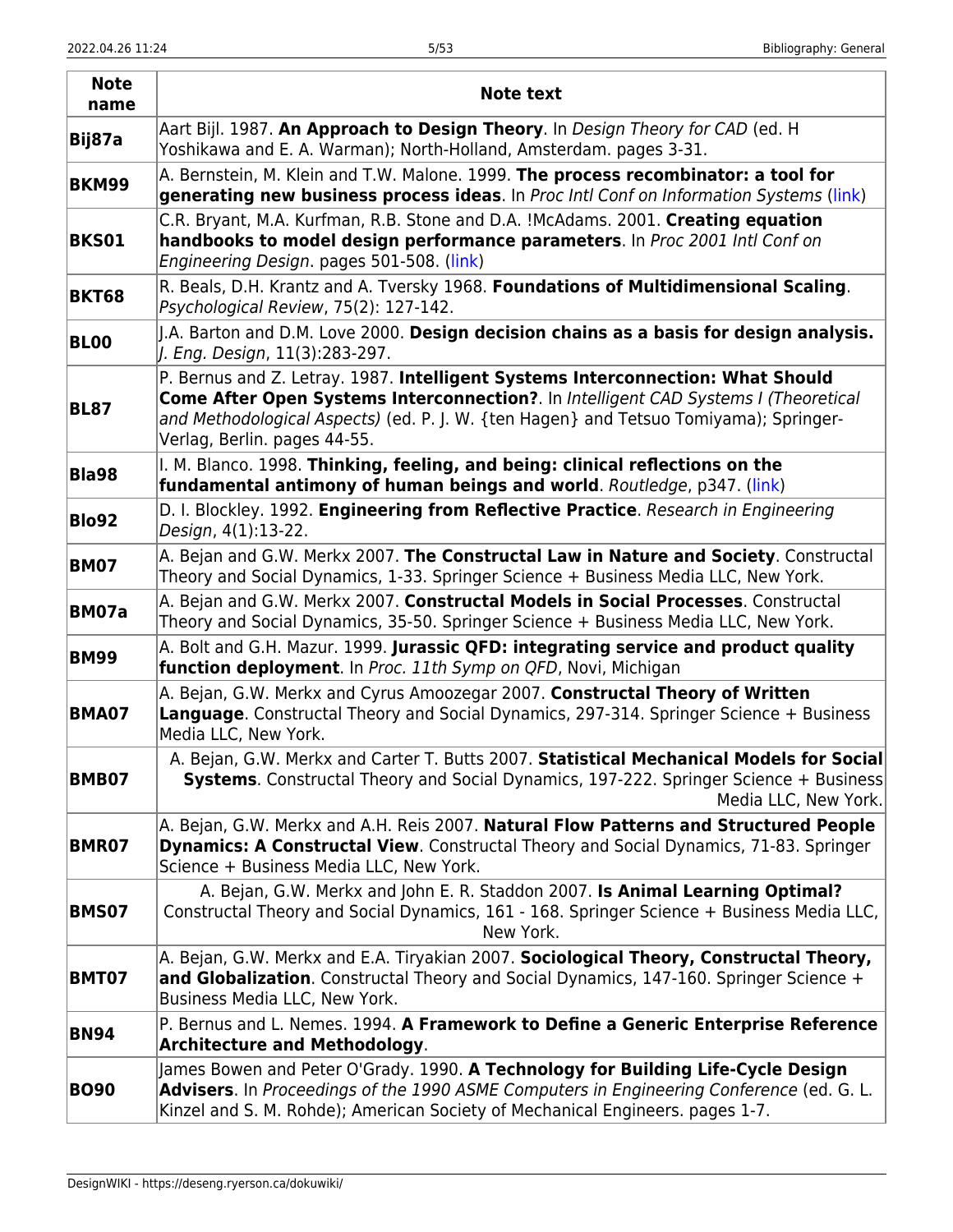| <b>Note</b><br>name | <b>Note text</b>                                                                                                                                                                                                                                            |
|---------------------|-------------------------------------------------------------------------------------------------------------------------------------------------------------------------------------------------------------------------------------------------------------|
| Bos97               | J. Bosch. 1997. Specifying frameworks and design patterns as architectural<br>fragments. University of Karlskrona/Ronneby. (link)                                                                                                                           |
| Bos98               | J. Bosch. 1998. Design patterns as language constructs. Journal of Object-Oriented<br>Programming, 11(2):18-32. (link)                                                                                                                                      |
| <b>BP90</b>         | K.F. Bohringer and F.N. Paulisch. 1990. Using constraints to achieve stability in<br>automatic graph layout algorithms. In Proc ACM SIGCHI Conf on Human Factors in<br>Computing Systems, Seattle, WA                                                       |
| <b>BP99</b>         | A. Bright and J.R. Phillips. 1999. The Harvey Mudd engineering clinic past, present,<br>future. Journal of Engineering Education, 88:189-194. (link)                                                                                                        |
| <b>BR91</b>         | C. Brönmark and S. D. Rundle 1991. Interactions between Freshwater Snails and<br>Tadpoles: Competition and Facilitation. Ecology, 87(1): 8-18. (link)                                                                                                       |
| <b>BR92</b>         | Alan H. Bond and Richard J. Ricci. 1992. Cooperation in Aircraft Design. Research in<br>Engineering Design, 4(2):115-130.                                                                                                                                   |
| Bra00               | M. Brady. 2000. Use of entity/relationship diagramming as a technique in the<br>grounded theory approach to social science research. In Annual Conf of Irish Academy<br>of Management, Dublin Inst. of Tech. (link)                                         |
| Bra01               | M. A. Brandt. 2001. How to Make Conflict Work for You. Nursing Management, 32(11):<br>$32 - 35.$                                                                                                                                                            |
| Bra02               | T.K. Brady. 2002. Utilization of dependency structure matrix analysis to assess<br>implementation of NASA's complex technical projects. Master's Thesis; System Design<br>and Management Program, Massachusetts Institute of Technology. (link)             |
| Bra05a              | J. Brannen. 2005. Mixing Methods: The Entry of Qualitative and Quantitative<br>Approaches into the Research Process. International Journal of Social Research<br>Methodology, 8(3): 173–184. (link)                                                         |
| Bra90               | Ellen Brandt. 1990. A Vision for Shared Manufacturing. Mechanical Engineering pages<br>$52 - 55.$                                                                                                                                                           |
| <b>BRA97</b>        | E. Brynjolfsson, A.A. Renshaw and M. van Alstyne. 1997. The matrix of change: a tool for<br>business process reengineering.                                                                                                                                 |
| Bro01               | T.R. Browning. 2001. Applying the design structure matrix to system decomposition<br>and integration problems: a review and new directions. IEEE Trans. Eng. Mgmt.,<br>48(3):292-306.                                                                       |
| Bro02               | S. Brown. 2002. Intellectual property (IP) strategies for achieve sustainable<br>competitive advantage.                                                                                                                                                     |
| Bro94               | David C. Brown. 1994. Types of Theories and their Roles. Preprint of Workshop on<br>Representing Function in Design, AID '94 #AIRG-DCB94-ThryAid. Artificial Intelligence<br>Research Group, Computer Science Department, Worchester Polytechnic Institute. |
| Bro94a              | David C. Brown. 1994. Rationale in Design. Preprint of Workshop on Representing Function<br>in Design, AID '94 #AIRG-DCB94-DRAID. Artificial Intelligence Research Group, Computer<br>Science Department, Worchester Polytechnic Institute.                 |
| Bro95               | David C. Brown. 1995. A Design Theory (Position paper to be presented at the NSF<br>Strategic Planning Workshop for Design Engineering, 22-24 May, Phoenix).                                                                                                |
| Bro98               | T.R. Browning. 1998. Use of dependency structure matrices for product development<br>cycle time reduction. In Proc 5th ISPE Intl Conf on Concurrent Engineering: Research and<br>Applications (link)                                                        |
| Bru98               | C.M. Brugha. 1998. Theory and Methodology: The structure of qualitative decision-<br>making. European Journal of Operational Research, 104(1): 46-62.                                                                                                       |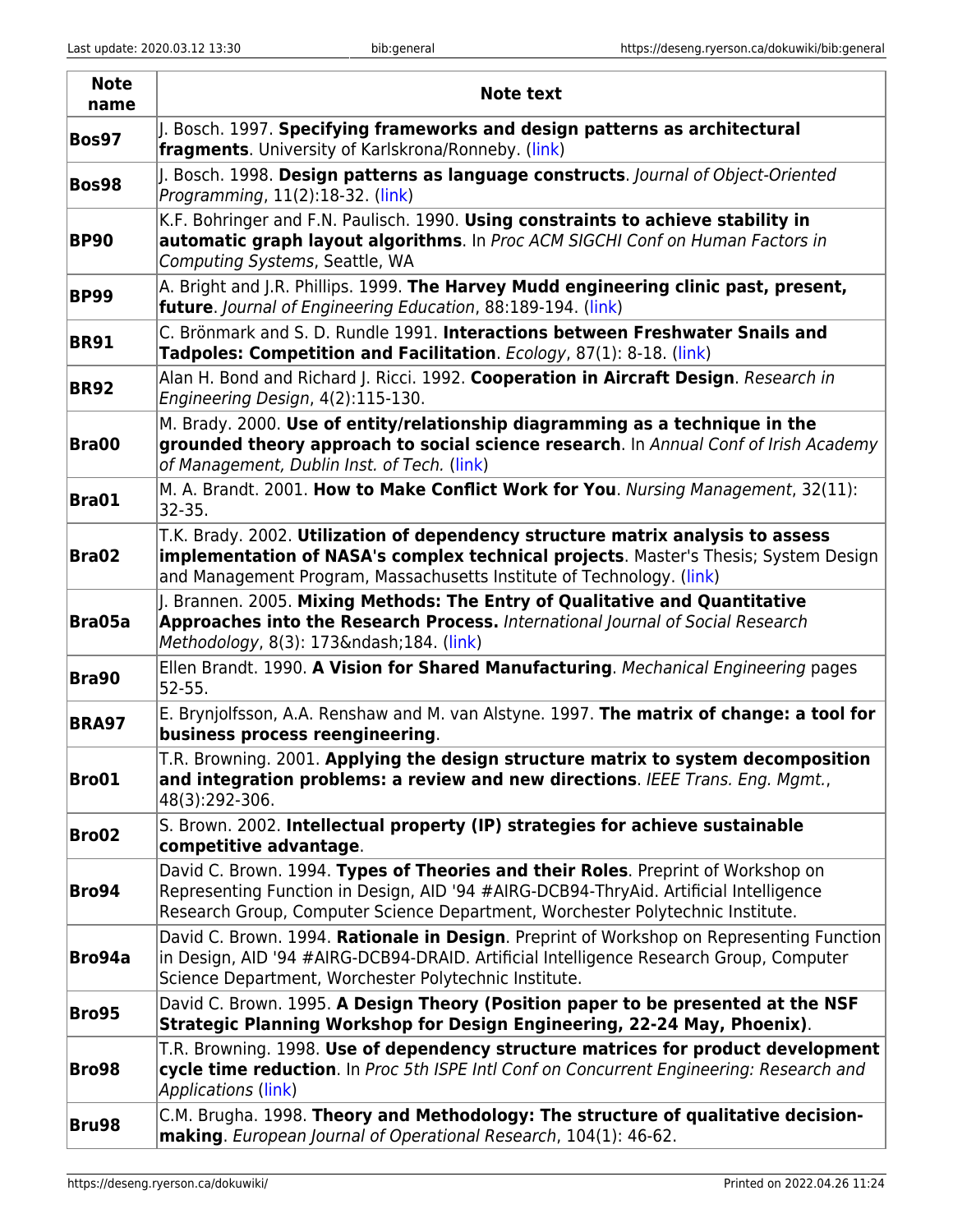| <b>Note</b><br>name | <b>Note text</b>                                                                                                                                                                                                                                                              |
|---------------------|-------------------------------------------------------------------------------------------------------------------------------------------------------------------------------------------------------------------------------------------------------------------------------|
| <b>BS99</b>         | G.C. Bowker and S.L. Star 1999. Sorting things out: classification and its<br>consequences. MIT Press, London.                                                                                                                                                                |
| <b>BSA01</b>        | K. Bozdogan, J. Sussman, T. Allen and W. Harris. 2001. Initial top-level characterization<br>of the air force sustainment system. Working Paper #2001-03. MIT, Cambridge, Mass.<br>(link)                                                                                     |
| <b>BSC04</b>        | G. Briggs, D.A. Shamma, A.J. Canas, R. Carff, J. Scargle and J. Novak 2004. Concept Maps<br>Applied to Mars Exploration Public Outreach. Proc. First Intl Conf on Concept Mapping,<br>Pamplona, Spain. (link)                                                                 |
| <b>BT99</b>         | H.A. Bashir and V. Thomson. 1999. Metrics for design projects: a review. Design Studies,<br>20:263-277.                                                                                                                                                                       |
| Buc01               | R.O. Buchal. 2001. Incorporating solid modeling and team-based design into<br>freshman engineering graphics. The Engineering Design Graphics Journal, 65(1) (link)                                                                                                            |
| Buc03               | L.L. Bucciarelli. 2003. Designing and learning: a disjunction in contexts. Design<br>Studies, 24:295-311.                                                                                                                                                                     |
| Buc08               | R.O. Buchal. 2008. Collaboration tool requirements. p9.                                                                                                                                                                                                                       |
| Buc99               | L.L. Bucciarelli. 1999. Design delta design: seeing / seeing as. In Design Thinking<br>Research Symposium, MIT (link)                                                                                                                                                         |
| <b>Bud95</b>        | D. Budgen. 1995. Design models from software design methods. Design Studies,<br>16:293-325.                                                                                                                                                                                   |
| <b>BW94</b>         | D.W. Bustard and A.C. Winstanley. 1994. Making Changes to Formal Specifications:<br>Requirements and an Example. IEEE Transactions on Software Engineering,<br>20(8):562-568.                                                                                                 |
| <b>BWB92</b>        | B. A. Brandin, W. M. Wonham and B. Benhabib. 1992. Manufacturing Cell Supervisory<br>Control - A Timed Discrete Event System. In International Conference on Robotics and<br>Automation/; IEEE. pages 531-536.                                                                |
| <b>BWY91</b>        | David C. Brown, Manjula B. Waldron and Hiroyuki Yoshikawa (eds). 1991. Proceedings of<br>the IFIP WG 5.2 Working Conference on Intelligent Computer Aided Design. IFIP<br>Proceedings. North-Holland, Amsterdam.                                                              |
| Byn01               | Matt Bynum. 2001. the author talks about how some people compare television to an<br>altering drug that can easily lead to isolation and depresion. (link)                                                                                                                    |
| <b>BZ90</b>         | Theodore Bardasz and Ibrahim Zeid. 1990. Proposing Analogical Problem Solving to<br>Mechanical Design. In Proceedings of the 1990 ASME Computers in Engineering<br>Conference (ed. G. L. Kinzel and S. M. Rohde); American Society of Mechanical Engineers.<br>pages 181-186. |

### <span id="page-8-1"></span><span id="page-8-0"></span>**C**

| <b>Note</b><br>name | Note text                                                                                                                                                                                                                                                                               |
|---------------------|-----------------------------------------------------------------------------------------------------------------------------------------------------------------------------------------------------------------------------------------------------------------------------------------|
| CA90                | R. H. Crawford and D. C. Anderson. 1990. A Computer Representation for Modeling<br>Feedback in Design Processes. In Proceedings of the 1990 ASME Computers in<br>Engineering Conference (ed. G. L. Kinzel and S. M. Rohde); American Society of Mechanical<br>Engineers. pages 165-170. |
| CA91                | R. H. Crawford and D. C. Anderson. 1991. Modular Environment for Integrating<br>Preliminary Mechanical Design Software. International Journal of Systems Automation:<br>Research and Applications, 1(2):183-202.                                                                        |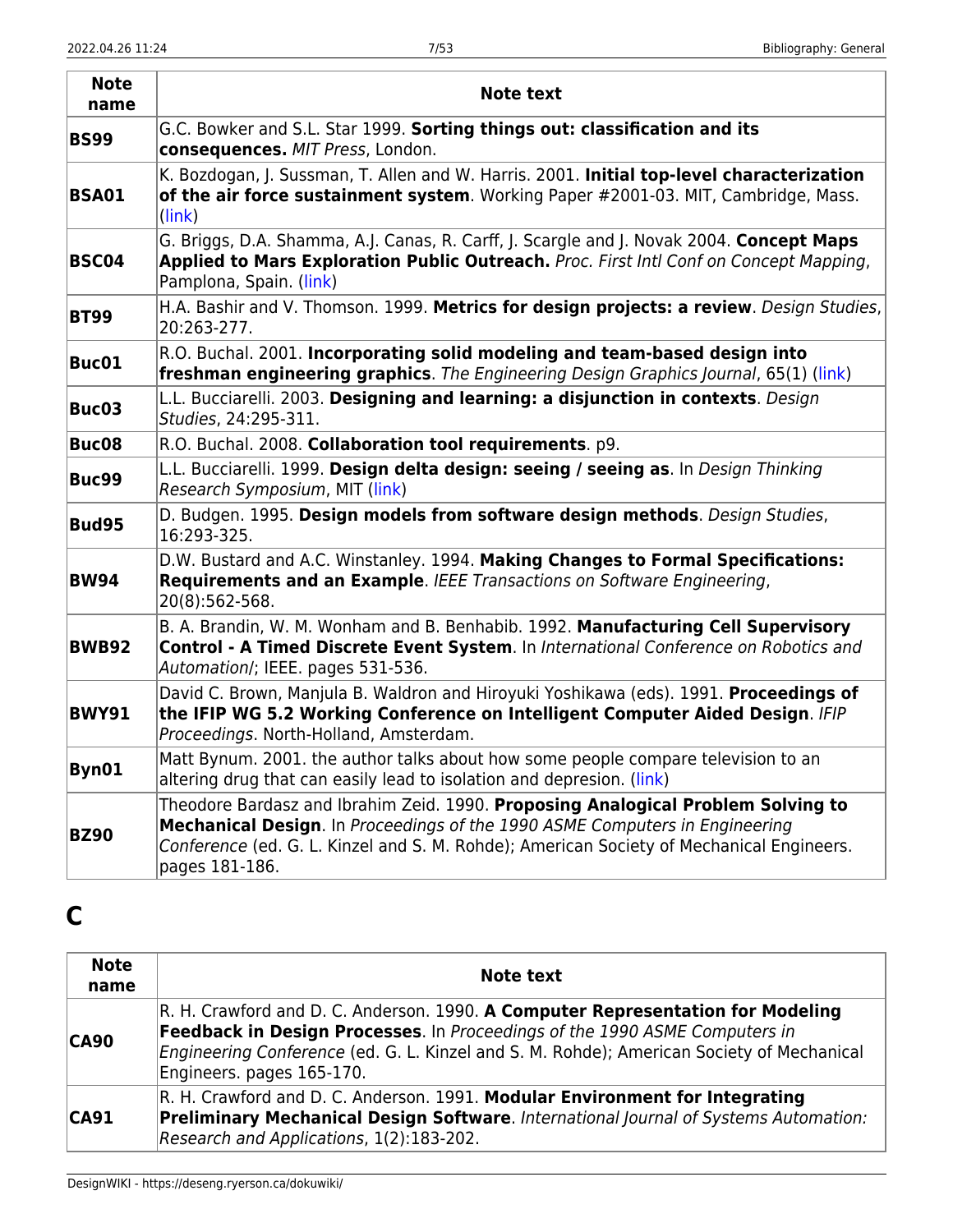| <b>Note</b><br>name | <b>Note text</b>                                                                                                                                                                                                                                                      |
|---------------------|-----------------------------------------------------------------------------------------------------------------------------------------------------------------------------------------------------------------------------------------------------------------------|
| Cag96               | G. Cagdas. 1996. A shape grammar model for designing row-houses. Design Studies,<br>17:35-41.                                                                                                                                                                         |
| Cal <sub>06</sub>   | J. S. Callender. 2006. The Role of Aesthetic Judgments in Psychotherapy. Philosophy,<br>Psychiatry, & Psychology, 12(4): 283-295. The John Hopkins University Press.                                                                                                  |
| <b>CAM99</b>        | S. Castano, V. De Antonellis and M. Melchiori. 1999. A methodology and tool<br>environment for process analysis and reengineering. Data and Knowledge<br>Engineering, 31:253-278.                                                                                     |
| Can <sub>98</sub>   | L. Candy. 1998. Representations of strategic knowledge in design. Knowledge-Based<br>Systems, 11:379-390.                                                                                                                                                             |
| Car <sub>02</sub>   | R.W. Carpick. 2002. Who wants to be an engineer? or, Better teaching through game<br>shows. In Proc ASEE Annual Conf, Session 1630                                                                                                                                    |
| Cas <sub>07</sub>   | H.P. Casakin. 2007. Metaphors in Design Problem Solving: Implications for<br>Creativity. International Journal of Design, 1(2): 21-33. (link)                                                                                                                         |
| <b>CB02</b>         | W. D. Crano and M. B. Brewer 2002. Principles and methods of social research. 2nd ed.<br>Routledge, p416. (link)                                                                                                                                                      |
| <b>CB09</b>         | A. Chakrabarti and L. T. M. Blessing 2009. DRM, a design research methodology.<br>Lavoisier. (link)                                                                                                                                                                   |
| <b>CB88</b>         | J. Conklin and M. L. Begeman. 1988. gIBIS: A Hypertext tool for Exploratory Policy<br>Discussion. In Proceedings of ACM CSCW '88 Conference on Computer-Supported<br>Cooperative Work/; ACM. pages 140-152.                                                           |
| <b>CB96</b>         | A. Chakrabarti and L. Blessing. 1996. Representing functionality in design. Artificial<br>Intelligence for Engineering Design, Analysis and Manufacturing pages 251-253.                                                                                              |
| <b>CBF93</b>        | R.A. Crabtree, N.K. Baid and M.S. Fox. 1993. An Analysis of Coordination Problems in<br>Design Engineering. In Proceedings of ICED 93, 9th International Conference on<br>Engineering Design (ed. N. F. M. Roozenburg); Heurista, Zurich, Switzerland. pages 285-292. |
| <b>CBW92</b>        | William Al. Chapman, A. Terry Bahill and A. Wayne Wymore. 1992. Engineering Modeling<br>and Design. CRC Press, Boca Raton.                                                                                                                                            |
| <b>CC03</b>         | J.W. Coffey and A.J. Canas. 2003. LEO: a learning environment organizer to support<br>computer-mediated instruction. Journal for Educational Technology Systems,<br>31(3):275-290. (link)                                                                             |
| <b>CC04</b>         | Barbara Czarniawska-Joerges and Barbara Czarniawska 2004. Narratives in social science<br>research. 157p, Sage Publications.                                                                                                                                          |
| <b>CC95</b>         | N. Cross and A.C. Cross. 1995. Observations of teamwork and social processes in<br>design. Design Studies, 16:143-170.                                                                                                                                                |
| <b>CC97</b>         | S. Campbell and C.L. Colbeck. 1997. Teaching and assessing engineering design: a<br>review of the research.                                                                                                                                                           |
| <b>CC98</b>         | Barbara Czarniawska-Joerges and Barbara Czarniawska 1998. A narrative approach to<br>organization studies. 87p, Sage Publications. (link)                                                                                                                             |
| <b>CCB93</b>        | J.C. Conwell, G.D. Catalano and J.E. Beard. 1993. A case study in creative problem<br>solving in engineering design. J. Eng. Ed., 82(4):227-231. (link)                                                                                                               |
| CCD <sub>03</sub>   | D.W. Carr, S.P. Clemence, B. Davidson, A.A. Goodrum, C. Grey, S. Masiclat and W. Padgett<br>2003. Proposal for a collaborative center for design innovation at Syracuse<br><b>University.</b> unpublished                                                             |
| <b>CCK00</b>        | M.I. Campbell, J. Cagan and K. Kotovsky. 2000. Agent-based synthesis of<br>electromechanical design configurations. J. Mech. Des., 122:61-69.                                                                                                                         |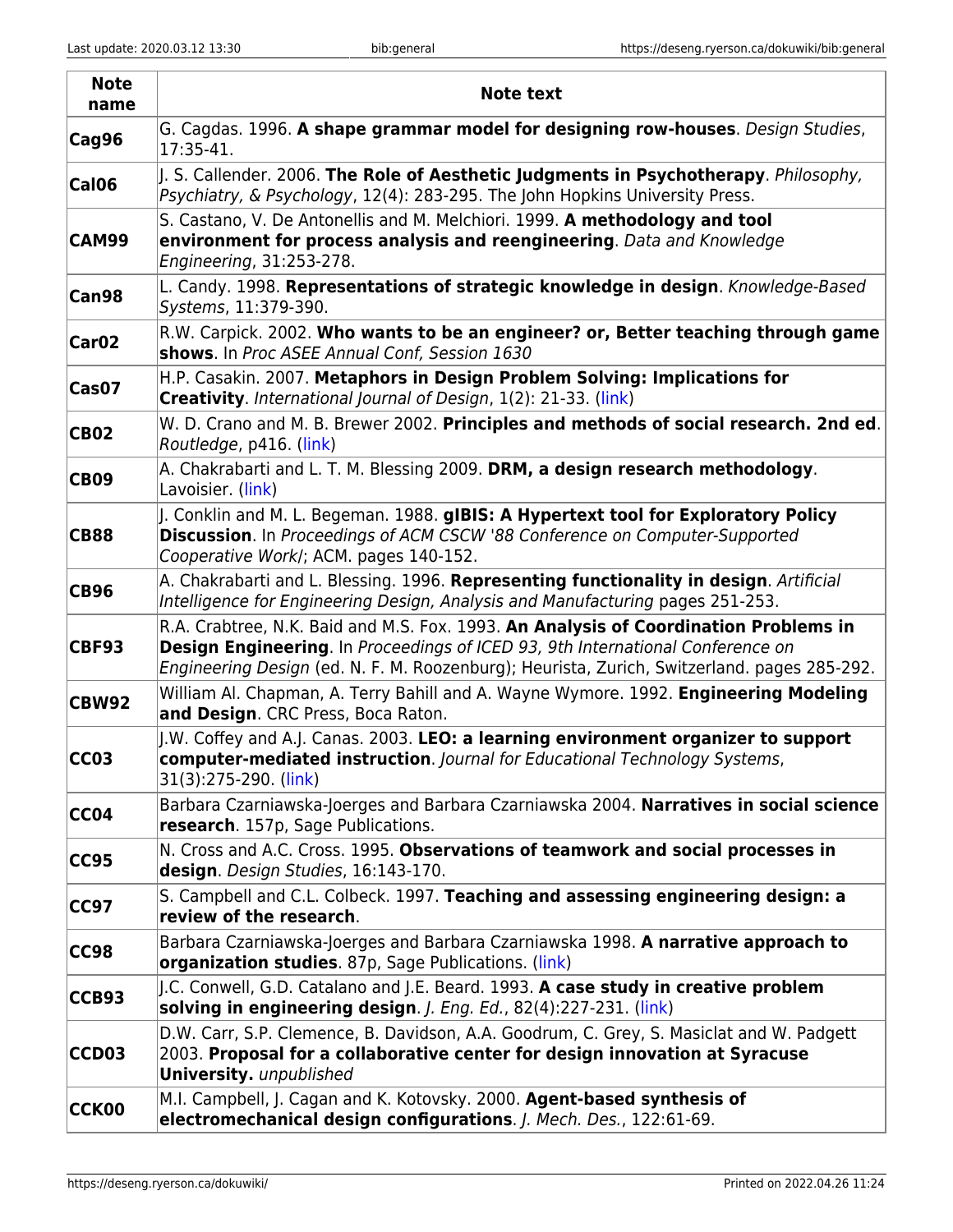| <b>Note</b><br>name | <b>Note text</b>                                                                                                                                                                                                                            |
|---------------------|---------------------------------------------------------------------------------------------------------------------------------------------------------------------------------------------------------------------------------------------|
| CCL98               | K. Chen, S. Chen, L. Lin and S.W. Changchien. 1998. An integrated graphical user<br>interface (GUI) for concurrent engineering of mechanical parts. Computer Integrated<br>Manufacturing Systems, 11:91-112.                                |
| <b>CCP95</b>        | F. Casati, S. Ceri, B. Pernici and G. Pozzi. 1995. Conceptual modeling of workflows. In<br>Proc 14th Intl Object-Oriented and Entity-Relationship Modelling Conf, OOER'95 (ed. M.P.<br>Papazoglou). pages 341-354. (link)                   |
| <b>CD88</b>         | J. J. Cunningham and J. R. Dixon. 1988. Designing With Features: The Origin of<br>Features. MDA Technical Report #3-88. Mechanical Design and Automation Laboratory,<br>University of Massachusetts at Amhert, Amhurst, MA.                 |
| CD91                | H. Cook and R. ' [De vor].' 1991. On competitive manufacturing enterprises I: The<br>S-model and the theory of quality. Manufacturing Review, 4(2):96-105.                                                                                  |
| CDR92               | N. Cross, K. Dorst and N. Roozenburg (eds). 1992. Research in Design Thinking. Proc. of a<br>Workshop meeting held at the Faculty of Industrial Design Engineering, Delft University of<br>Technology. Delft University Press, Netherlands. |
| CEA99               | CEAB. 1999. Accreditation Criteria and Procedures. #CEAB-99. Canadian Engineering<br>Accreditation Board, Ottawa, ON. (link)                                                                                                                |
| CFC99               | W.L. Cooley, P. Famouri, H.D. Collier and B. Inman. 1999. Competitions as a vehicle for<br>teaching engineering design.                                                                                                                     |
| CFH95               | A.J. Canas, K.M. Ford, P.J. Hayes, J. Brennan and T. Reichherzer. 1995. Knowledge<br>construction and sharing in Quorum. In Proceedings of the AI In Education Conference/;<br>knowledge representation capture concept map. pages 218-225. |
| CFM99               | F. Casati, M. Fugini and I. Mirabel. 1999. An environment for designing exceptions in<br>workflows. Information Systems, 24(3):255-273.                                                                                                     |
| CGO4                | B. Crowell and P. Gregson 2004. The importance of mental representations in design<br>engineering. Proc. CDEN Conf (CD)                                                                                                                     |
| CG88a               | K.W. Chase and W.H. Greenwood. 1988. Design issues in mechanical tolerance<br>analysis. Manufacturing Review, 1(1):50-59.                                                                                                                   |
| CG95                | P.K. Chawdhry and A. Garg. 1995. [Design web]-: Towards a Distributed Design<br>Research Information Server. In Proc. 11th ISPE/IFAC/IEE Intl Conf on CAD/CAM, Robotics<br>and Factories of the Future (ed. H. Bera), Pereira, Columbia     |
| CG98                | P.W.H. Chung and R. Goodwin. 1998. An integrated approach to representing and<br>accessing design rationale. Engineering Applications of Artificial Intelligence, 11:149-159.                                                               |
| CG99                | H. Casakin and G. Goldschmidt. 1999. Expertise and the use of visual analogy:<br>implications for design education. Design Studies, 20:153-175.                                                                                             |
| CGL92               | Giuseppe Castagna, Giorgio Ghelli and Giuseppe Longo. 1992. A Calculus for Overloading<br>Functions with Subtyping. In ACM Conference on LISP and Functional Programming; ACM<br>Press, San Francisco                                       |
| CGS99               | R.B. Cole, B. Gallois, K. Sheppard and C.V. Schaefer. 1999. Redesigning the first-year<br>engineering curriculum.                                                                                                                           |
| CH <sub>00</sub>    | P.J. Clarkson and J.R. Hamilton. 2000. Signposting, a parameter-driven task-based<br>model of the design process. Research in Engineering Design, 12:18-38.                                                                                 |
| Cha <sub>00</sub>   | C.S. Chan. 2000. Can style be measured?. Design Studies, 21:277-291.                                                                                                                                                                        |
| Cha <sub>05</sub>   | J. Chapman. 2005. Emotionally durable design. Objects, experiences, and empathy.<br>London: Earthscan.                                                                                                                                      |
| Cha76               | A. Chapanis. 1976. Engineering psychology. Dunnette, M. D. (ed.), Handbook of industrial<br>and organizational psychology. Rand McNally, Chicago                                                                                            |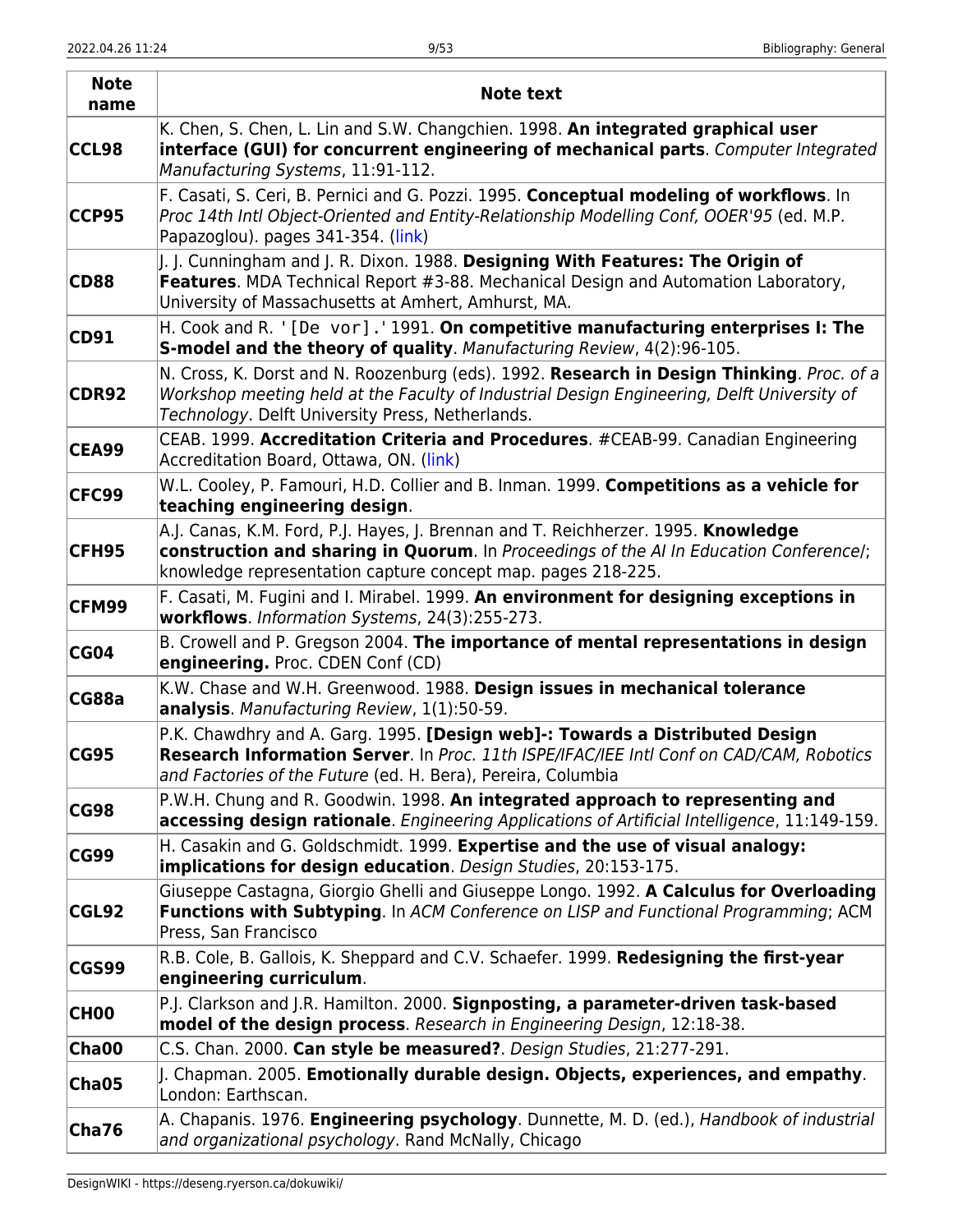| <b>Note</b><br>name | <b>Note text</b>                                                                                                                                                                                                                                                 |
|---------------------|------------------------------------------------------------------------------------------------------------------------------------------------------------------------------------------------------------------------------------------------------------------|
| Cha93               | Amaresh Chakrabarti. 1993. Towards a Theory for Functional Reasoning in Design. In<br>Proceedings of ICED 93, 9th International Conference on Engineering Design (ed. N. F. M.<br>Roozenburg); Heurista, Zurich, Switzerland. pages 1-8.                         |
| CHB06               | A.J. Canas, G. Hill, L. Bunch, R. Carff, T. Eskridge and C. Perez 2006. KEA: a knowledge<br>exchange architecture based on web services, concept maps, and !CmapTools.<br>Proc 2nd Intl Conf on Concept Mapping. San Jose, Costa Rica. (link)                    |
| Che94               | H. Chen. 1994. Collaborative Systems: Solving the Vocabulary Problem. IEEE<br>Computer pages 58-66.                                                                                                                                                              |
| Che96               | Z. Chen. 1996. Generating suggestions through document structure mapping.<br>Decision Support Systems, 16:297-314.                                                                                                                                               |
| <b>CHH95</b>        | K. Collier, J. Hatfield, S. Howell, D. Larson and G. Thomas. 1995. Corporate structure in<br>the classroom: a model for teaching engineering design. In Proc IEEE/ASEE Frontiers<br>in Education Conf; IEEE/ASEE                                                 |
| <b>CHH96</b>        | K. Collier, J. Hatfield, S. Howell and D. Larson. 1996. A multi-disciplinary model for<br>teaching the engineering product realization process. In Proc. IEEE Frontiers in<br><b>Education Conf; IEEE</b>                                                        |
| Chi90               | Mark H. Chignell. 1990. A Taxonomy of User Interface Terminology. ACM SIGCHI<br>Bulletin, 21(4):27-34.                                                                                                                                                           |
| Chi97               | C. Chiang. 1997. Structured design with mathematical proofs. Information and<br>Software Technology, 39:669-677.                                                                                                                                                 |
| <b>CI91</b>         | Johnathan S. Colton and John L. Dascanio II. 1991. An Integrated, Intelligent Design<br>Environment. Engineering with Computers, 7(1):11-22.                                                                                                                     |
| Cie <sub>07</sub>   | Malgorzata Ciesielska. 2007. Trust Within Open Source Software Communities: Tales<br>of the IT Field on Cooperation and Business Participation in OSS Projects.<br>Copenhagen Business School, 1-30. (link)                                                      |
| $C$ J $96$          | B. Chandrasekaran and J.R. Josephson. 1996. Representing function as effects:<br>assigning functions to objects in context and out. In Working Notes of the AAAI-96<br>workshop on modeling and reasoning with function. pages 339-343.                          |
| <b>CJS98</b>        | D. Calkins, J. Jorgensen, M. Safoutin and J. Heim. 1998. The integrated learning factory:<br>an educational paradigm's first year of operation.                                                                                                                  |
| <b>CK92</b>         | Francis Crick and Christof Koch, 1992. The Problem of Consciousness. Scientific<br>American, 267(3):152-159.                                                                                                                                                     |
| <b>CL02</b>         | L.-C. Chen and L. Lin. 2002. Optimization of product configuration design using<br>functional requirements and constraints. Research in Engineering Design, 13:167-182.                                                                                          |
| <b>CL96</b>         | S.W. Changchien and L. Lin. 1996. A knowledge-based design critique system for<br>manufacture and assembly of rotational machined parts in concurrent<br>engineering. Computers in Industry, 32:117-140.                                                         |
| Cla87               | Alan L. Clark. 1987. Feature-Based Design of Mechanical Parts. In Autofact 1987<br>Conference Proceedings, Michigan, U.S.A. pages 1:69-1:76.                                                                                                                     |
| Cla93               | D.P. Clausing. 1993. World-Class Concurrent Engineering. In Concurrent Engineering:<br>Tools and Technologies for Mechanical System Design (ed. Edward J. Haug); Springer-Verlag,<br>Berlin. NATO ASI Series F: Computer and Systems Sciences, v108. pages 3-40. |
| Cla97               | Guy Claxton. 1997. Hare Brain, Tortoise Mind: Why Intelligence Increases when You<br>Think Less. Ecco Press, p259.                                                                                                                                               |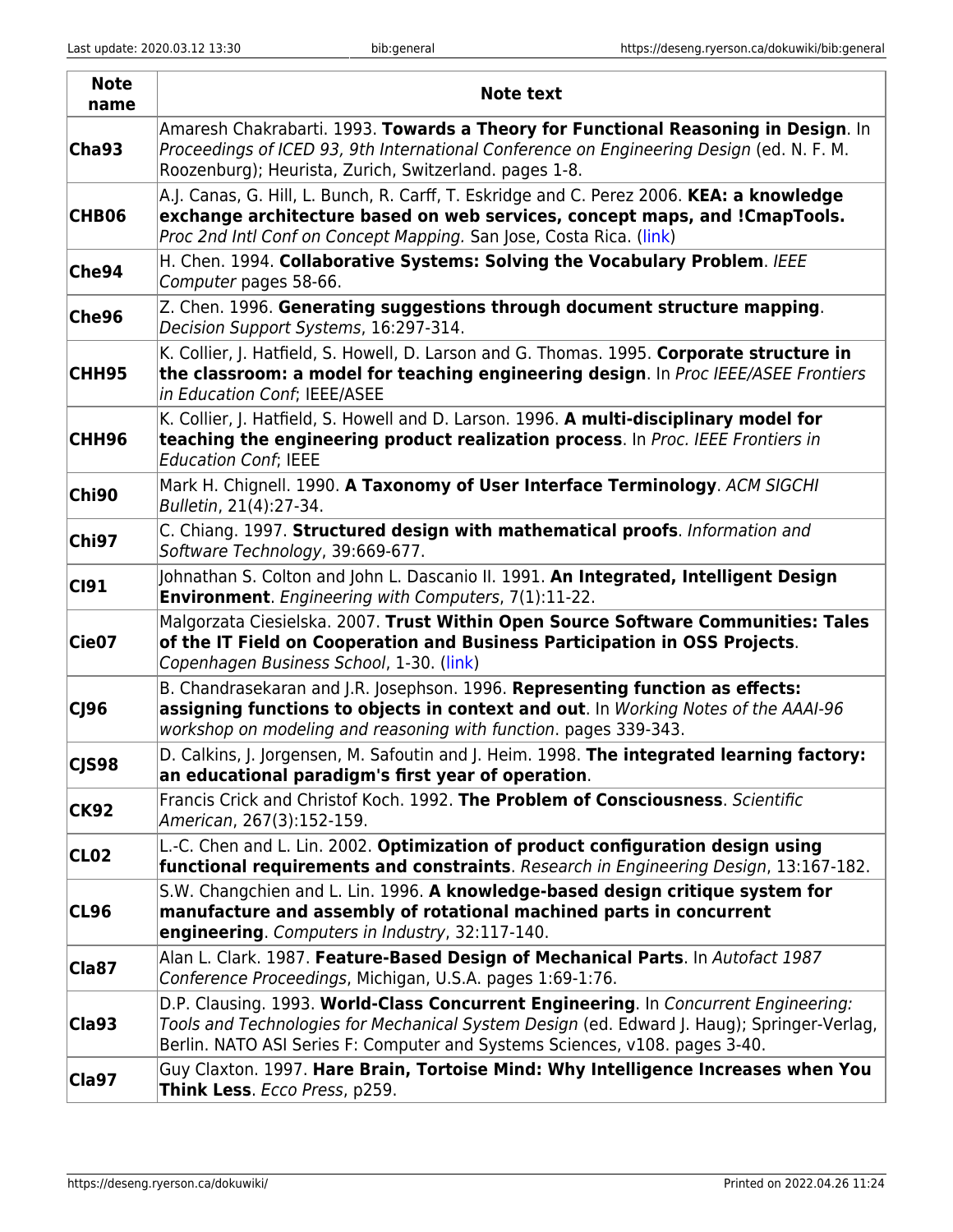| <b>Note</b><br>name | <b>Note text</b>                                                                                                                                                                                                                                                               |
|---------------------|--------------------------------------------------------------------------------------------------------------------------------------------------------------------------------------------------------------------------------------------------------------------------------|
| Cle90               | A. Clement. 1990. Cooperative Support for Computer Work: A Social Perspective on<br>the Empowering of End Users. Proceedings of the CSCW 1990 Conference pages<br>223-236.                                                                                                     |
| Cle93               | K.J. Cleetus. 1993. Virtual Team Framework and Support Technology. In Concurrent<br>Engineering: Tools and Technologies for Mechanical System Design (ed. Edward J. Haug);<br>Springer-Verlag, Berlin. NATO ASI Series F: Computer and Systems Sciences, v108. pages<br>41-73. |
| CLW99               | A.J. Canas, D.B. Leake and D.C. Wilson. 1999. Managing, mapping, and manipulating<br>conceptual knowledge. Workshop Technical Report #WS-99-10. AAAI, Menlo, CA. (link)                                                                                                        |
| <b>CM08</b>         | T. Crick and J. McCardle 2008. Identity and affect in design cognition. Design Research<br>Society Biennial Conference, p1-16.                                                                                                                                                 |
| CML03               | A. Capiluppi, M. Morisio and P. Lago. 2003. Evolution of understandability in OSS<br>projects.                                                                                                                                                                                 |
| Cms09               | CMSWorks. 2009. The Enterprise Social Software and Collaboration Report 2009.<br>CMS Watch, p544. (link)                                                                                                                                                                       |
| <b>CN05</b>         | R. Coles and E. Norman 2005. An Exploration of the Role Values Plays in Design<br><b>Decision-Making</b> . International Journal of Technology and Design Education, 15(2):<br>155-171.                                                                                        |
| CO94                | J.S. Colton and M.P. Ouellette. 1994. A Form Verification System for the Conceptual<br>Design of Complex Mechanical Systems. Engineering with Computers, 10(1):33-44.                                                                                                          |
| Con <sub>05</sub>   | J. Conklin. 2005. Dialogue Mapping: building shared understanding of wicked<br>problems. John Wiley & Sons, New York. (link)                                                                                                                                                   |
| Con92               | Joseph Constance. 1992. DFMA: Learning to Design for Manufacture and Assembly.<br>Mechanical Engineering, 114(5):70-74.                                                                                                                                                        |
| Coo52               | C.H. Coombs. 1952. A Theory of Psychological Scaling. Engineering Research Institute<br>Bulletin, No. 34. Ann Arbor: University of Michigan Press.                                                                                                                             |
| Cou05               | Design Council. 2005. The business of design. Report. UK Design Council. (link)                                                                                                                                                                                                |
| Cow93               | Ross L. Cowie. 1993. A Modelling Framework for Designing. Master's Thesis;<br>Department of Mechanical and Aerospace Engineering, Ottawa-Carleton Institute for<br>Mechanical and Aerospace Engineering, and the School of Industrial Design.                                  |
| $\mathsf{CP}94$     | J.S. Colton and R.C. Pun. 1994. Information Frameworks for Conceptual Engineering<br>Design. Engineering with Computers, 10(1):22-32.                                                                                                                                          |
| CP99                | Q. Cao and J.-P. Protzen. 1999. Managing design information: issue-based information<br>systems and fuzzy reasoning system. Design Studies, 20:343-362.                                                                                                                        |
| CR97                | D.S. Cottrell and S.J. Ressler. 1997. Integrating design projects into an introductory<br>course in mechanics of materials.                                                                                                                                                    |
| <b>CRD89</b>        | CRDU. 1989. How Do You Design? - The Response.                                                                                                                                                                                                                                 |
| $ $ Cre $0$ 3       | Elizabeth G. Creamer. 2003. Exploring the Link between Inquiry Paradigm and the<br><b>Process of Collaboration</b> . The Review of Higher Education, 26(4):447-465. Association for<br>the Study of Higher Education, Virginia, USA.                                           |
| $\mathsf{Cro93}$    | N. Cross. 1993. A History of Design Methodology. In Design Methodology and<br>Relationships with Science (ed. M. J. {de Vries} and N. Cross and D. P. Grant); Kluwer<br>Academic Publishers, Dordrecht. pages 15-27.                                                           |
| $ C$ ro $94$        | N. Cross. 1994. Engineering Design Methods: Strategies for Product Design. John<br>Wiley & Sons, Chichester, UK.                                                                                                                                                               |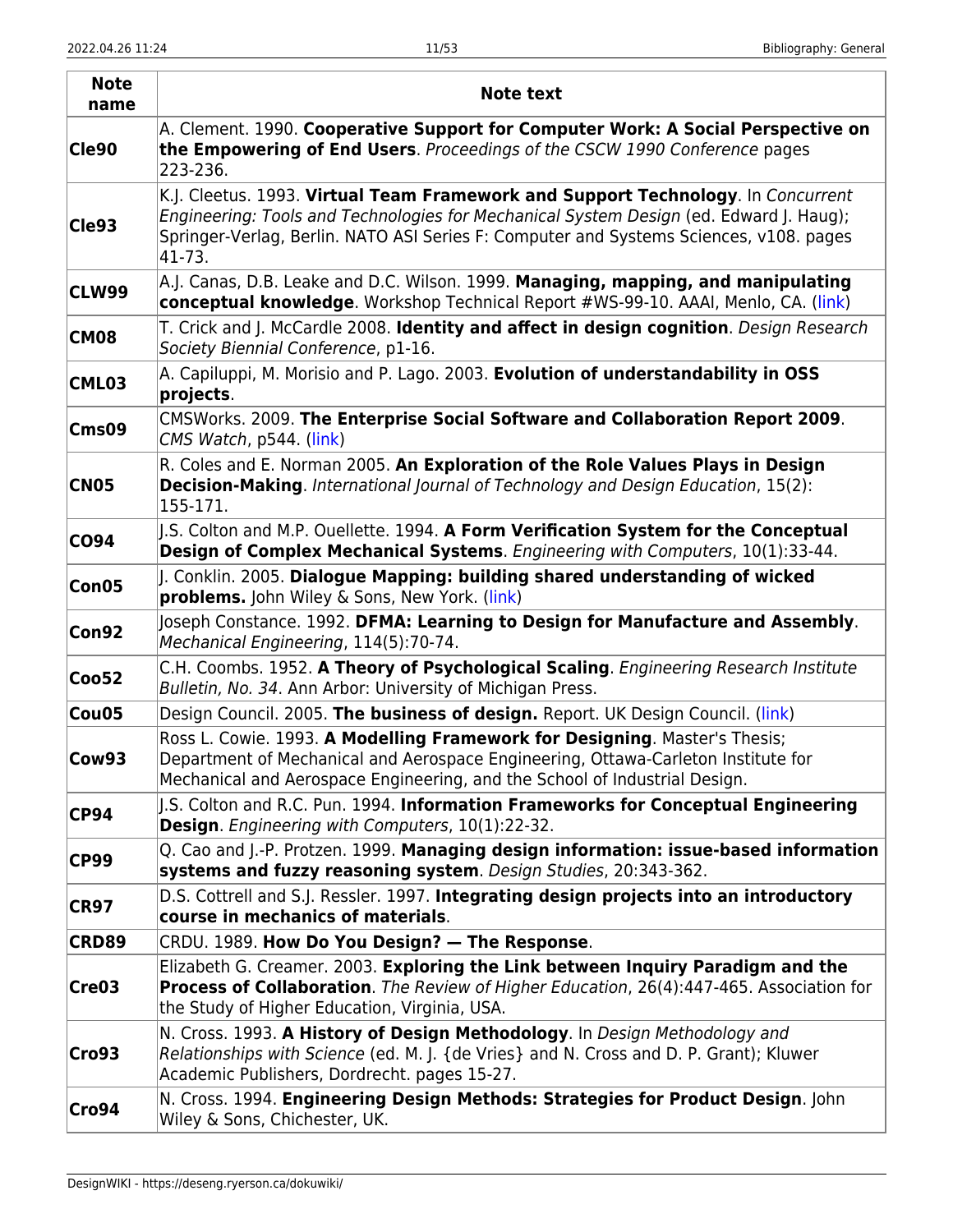| <b>Note</b><br>name | <b>Note text</b>                                                                                                                                                                                                              |
|---------------------|-------------------------------------------------------------------------------------------------------------------------------------------------------------------------------------------------------------------------------|
| Cro98               | K.P. Cross. 1998. What do we know about students' learning and how do we know<br>it?.                                                                                                                                         |
| Cro99               | N. Cross. 1999. Natural intelligence in design. Design Studies, 20:25-39.                                                                                                                                                     |
| CRT90               | Joan M. Cherry, Geoffrey M. Rockwell and James M. Turner. 1990. Designing for Diversity:<br>The User Interface for a Hypermedia Information System on a University Campus.<br>Behavior and Information Technology pages 1-25. |
| <b>CS01</b>         | B. Chandrasekaran and R. Stone. 2001. An inductive approach to product design based<br>on modular product architecture.                                                                                                       |
| <b>CS14</b>         | J. Chan and C. Schunn. 2014. The Impact of Analogies on Creative Concept<br>Generation: Lessons From an In Vivo Study in Engineering Design. Cognitive<br>Science. DOI: 10.1111/cogs.12127. (link)                            |
| <b>CT91</b>         | M. R. Cutkosky and J. M. Tenenbaum. 1991. Providing Computational Support for<br><b>Concurrent Engineering.</b> International Journal of Systems Automation: Research and<br>Applications, 1(3):239-261.                      |
| <b>CW85</b>         | Luca Cardelli and Peter Wegner. 1985. On Understanding Types, Data Abstraction, and<br>Polymorphism. ACM Computing Surveys, 17(4):471-522.                                                                                    |
| <b>CW97</b>         | Y. Chen and C. Wei. 1997. Computer-aided feature-based design for net shape<br>manufacturing. Computer Integrated Manufacturing Systems, 10(2):147-164.                                                                       |
| <b>CW98</b>         | C.T. Charlton and K.M. Wallace 1998. Concept induction from structured design<br>fragments. Proc. Artificial Intelligence in Design Conference (AID 98) - Machine Learning in<br>Design, Workshop 4 Notes, Lisbon. (link)     |
| CWC01               | M.K. Chamberlain, C.B. Williams, F.S. Cowan and F. Mistree 2001. Orchestrating learning<br>in a graduate engineering design course, Proc ASME DETC DTM-2037. (link)                                                           |
| <b>CXM03</b>        | L. Chen, F. Xi and A. Macwan. 2003. Optimal module selection for designing<br>reconfigurable machining systems.                                                                                                               |
| Cza92               | Barbara Czarniawska-Joerges. 1992. Exploring complex organizations Sage Publications,<br>256p. (link)                                                                                                                         |

#### <span id="page-13-1"></span><span id="page-13-0"></span>**D**

| Note name    | Note text                                                                                                                                                            |
|--------------|----------------------------------------------------------------------------------------------------------------------------------------------------------------------|
| Dau99        | K. Dautenhahn. 1999. The Lemur's Tale - Story-Telling in Primates and Other<br>Socially Intelligent Agents. AAAI Technical Report FS-99-01, p1-9. (link)             |
| Dav95        | S.P. Davies. 1995. Effects of concurrent verbalization on design problem solving.<br>Design Studies, 16:102-116.                                                     |
| Dav99        | E.J. Davidson. 1999. Joint application design (JAD) in practice. J. of Systems and<br>Software, 45:215-223.                                                          |
| <b>DBB96</b> | P. Dillenbourg, M. Baker, A. Blaye and C. O'Malley 1996. Learning in Humans and<br>Machine: Towards an interdisciplinary learning science. Elsevier, 189-211. (link) |
| <b>DBT00</b> | Y.M. Deng, G.A. Britton and S.B. Tor. 2000. Constraint-based functional design<br>verification for conceptual design. Computer-Aided Design, 32:889-899.             |
| <b>DC01</b>  | K. Dorst and N. Cross. 2001. Creativity in the design process: co-evolution of<br>problem-solution. Design Studies, 22(5):425-437.                                   |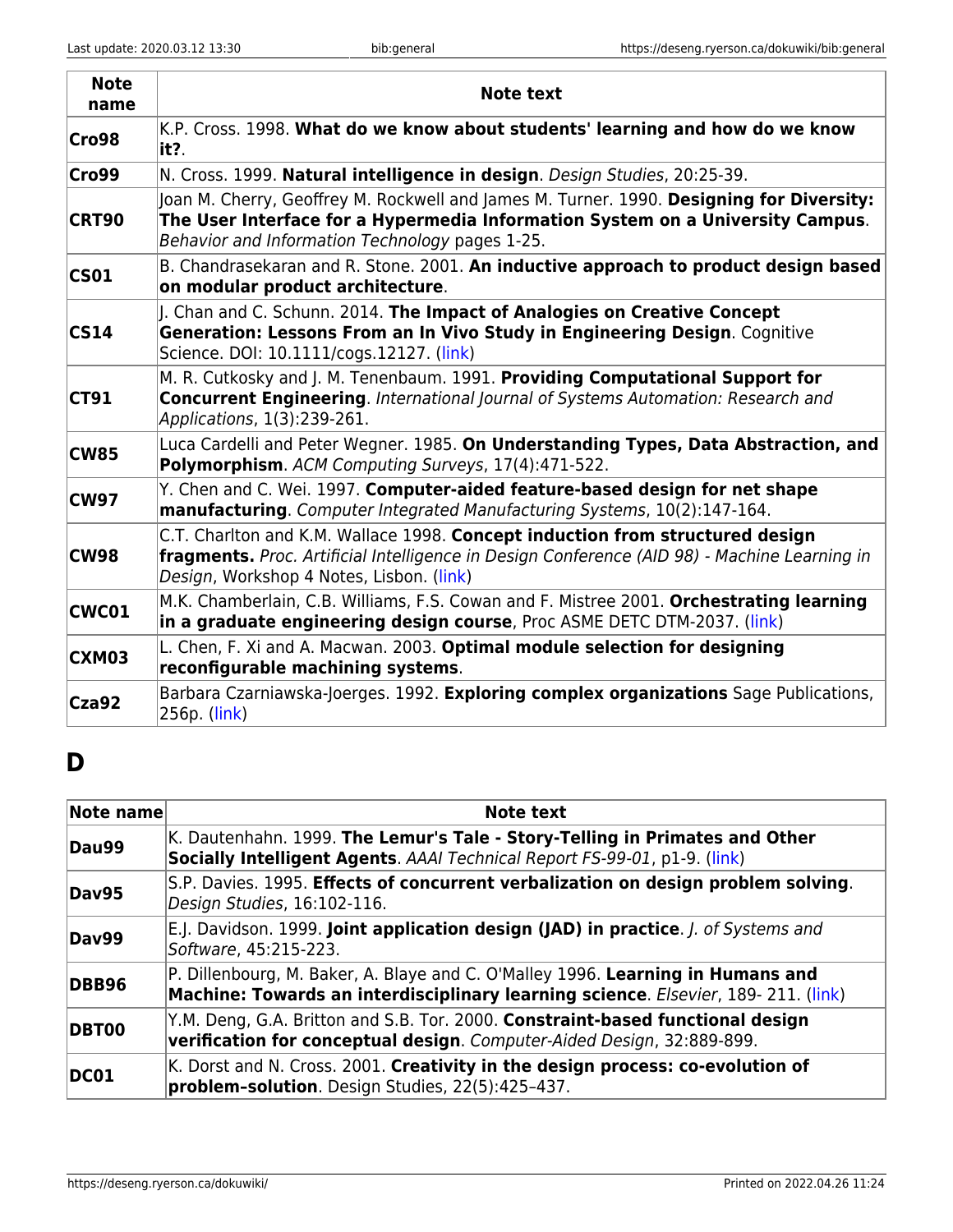| <b>Note name</b>  | Note text                                                                                                                                                                                                                                                                                                                 |
|-------------------|---------------------------------------------------------------------------------------------------------------------------------------------------------------------------------------------------------------------------------------------------------------------------------------------------------------------------|
| DCS87             | J. R. Dixon, J. J. Cunningham and M. K. Simmons. 1987. Research in Designing with<br>Features. MDA Technical Report #4-87. Mechanical Design and Automation Laboratory,<br>University of Massachusetts at Amhert, Amhurst, MA.                                                                                            |
| DCT97             | D.C. Davis, R.W. Crain, M.S. Trevisan, D.E. Calkins and K.L. Gentili. 1997. Categories and<br>levels for defining engineering design program outcomes.                                                                                                                                                                    |
| <b>DD88</b>       | M. R. Duffey and J. R. Dixon. 1988. A Program of Research in Mechanical Engineering:<br>Computer-Based Models and Representations. MDA Technical Report #11-88.<br>Mechanical Design and Automation Laboratory, University of Massachusetts at Amhert,<br>Amhurst, MA.                                                    |
| DD88a             | M. R. Duffey and J. R. Dixon. 1988. The Next Generation of Computer-Aided Design<br>for Manufacturing Systems. MDA Technical Report #10-88. Mechanical Design and<br>Automation Laboratory, University of Massachusetts at Amhert, Amhurst, MA.                                                                           |
| <b>DD90</b>       | J. R. Dixon and M. R. Duffey. 1990. The Neglect of Engineering Design. California<br>Management Review, 32(2):1-19.                                                                                                                                                                                                       |
| <b>DD92</b>       | Antonio R. Damasio and Hanna Damasio. 1992. Brain and Language. Scientific American,<br>267(3):89-95.                                                                                                                                                                                                                     |
| <b>DD95</b>       | K. Dorst and J. Dijkhuis. 1995. Comparing paradigms for describing design activity.<br>Design Studies, 16:261-274.                                                                                                                                                                                                        |
| <b>DDI88</b>      | J. R. Dixon, M. R. Duffey, R. K. Irani, K. L. Meunier and M. F. Orelup. 1988. A Proposed<br>Taxonomy of Mechanical Design Problems. In Proceedings of the 1988 ASME<br>Computers in Engineering Conference (ed. V. A. Tipnis and E. M. Patton); American Society<br>of Mechanical Engineers. pages 41-46.                 |
| DDL01             | P.G. Dominick, J.T. Demel, W.M. Lawbaugh, R.J. Freuler, G.L. Kinzel and E. Fromm (eds).<br>2001. Tools and Tactics of Design. Wiley and Sons, New York.                                                                                                                                                                   |
| <b>DD097</b>      | S. D. Derry, L.A. DuRussel and A.M. O'Donnell 1997. Individual and Distributed<br>Cognitions in Interdisciplinary Teamwork: A Developing Case Study and Emerging<br>Theory. Research Monograph No. 7. (link)                                                                                                              |
| <b>DDS78</b>      | D. van Dalen, H. C. Doets and H. de Swart. 1978. Sets: Naive, Axiomatic and Applied.<br>Pergamon Press, Oxford.                                                                                                                                                                                                           |
| Dea89             | E.B. Dean. 1989. Parametric cost estimating: a design function. In Trans. 33rd Annual<br>Meeting of the American Assoc of Cost Engineers, San Diego                                                                                                                                                                       |
| Dea92             | E.B. Dean. 1992. The many dimensions of program management. In Proc. 14th Conf of<br>the Intl Soc of Parametric Analysts, Munich (link)                                                                                                                                                                                   |
| Den99             | L. Denise. 1999. Collaboration vs. C-Three (Cooperation, Coordination, and<br><b>Communication)</b> . Innovation, p1-6. (link)                                                                                                                                                                                            |
| Des <sub>00</sub> | D. Desautel. 2000. Design and implementation of a mechanical and aerospace<br>program assessment model.                                                                                                                                                                                                                   |
| <b>DES91</b>      | Committee on Engineering Design, Methodology, Manufacturing Studies Board, Commission<br>on Engineering, Technical Systems, and National Research Council. 1991. Improving<br><b>Engineering Design. National Academy Press, USA.</b>                                                                                     |
| Deu49             | M. Deutsch. 1949. A Theory of Co-operation and Competition. Human Relations,<br>$2(2):129-152.$ (link)                                                                                                                                                                                                                    |
| <b>DGI89</b>      | J. R. Dixon, M. Guenette, R. K. Irani, E. H. Nielsen, M. F. Orelup and R. V. Welch. 1989.<br><b>Computer-Based Models of Design Processes: The Evaluation of Designs for</b><br>Redesign. MDA Technical Report #3-89. Mechanical Design and Automation Laboratory,<br>University of Massachusetts at Amhert, Amhurst, MA. |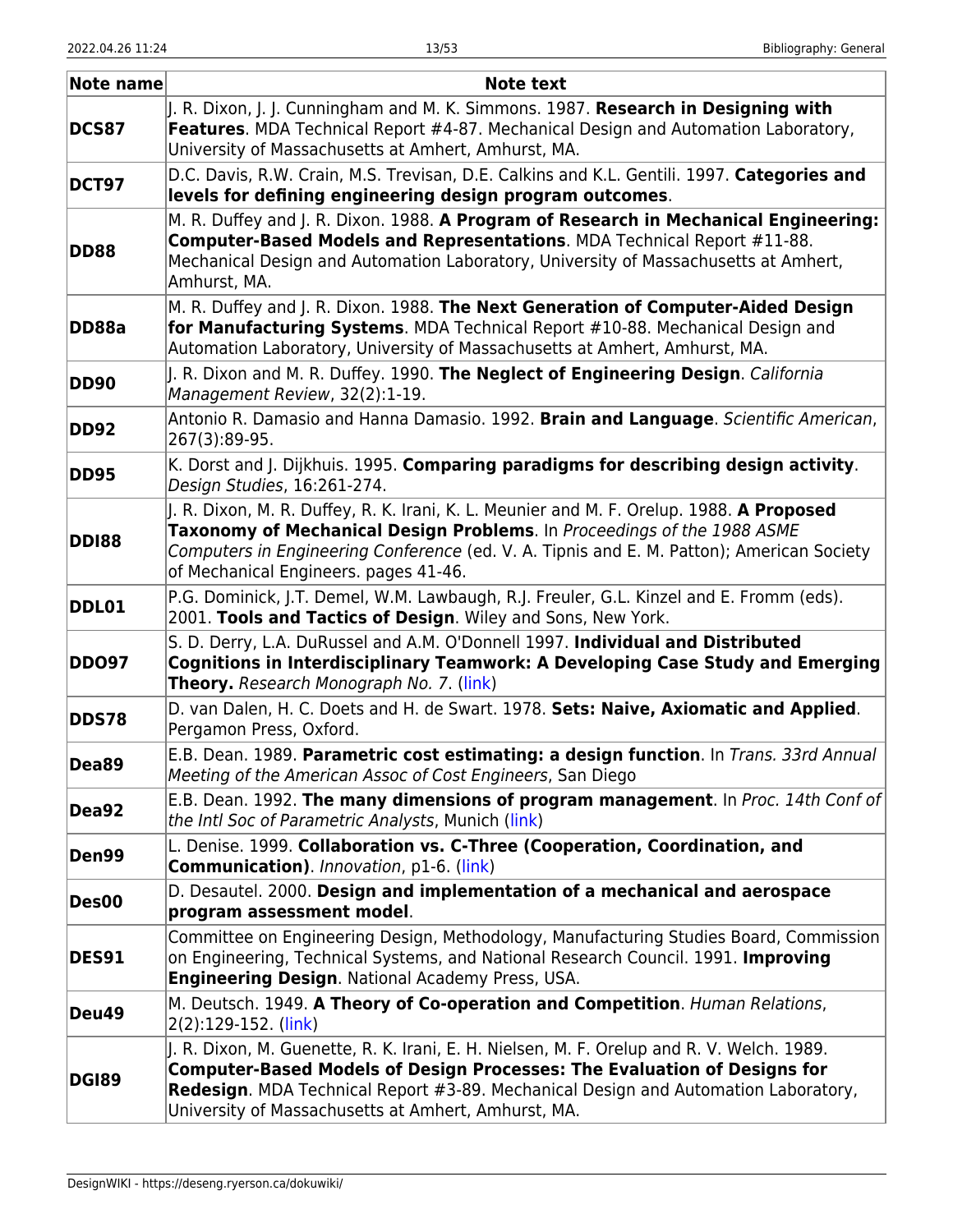| Note name    | <b>Note text</b>                                                                                                                                                                                                                                                                                                  |
|--------------|-------------------------------------------------------------------------------------------------------------------------------------------------------------------------------------------------------------------------------------------------------------------------------------------------------------------|
| DGR97        | M. Duell, J. Goodsen and L. Rising 1997. Non-software examples of software design<br>patterns. Conference on Object Oriented Programming Systems Languages and<br>Applications, 120-124. (link)                                                                                                                   |
| <b>DGS05</b> | S. J. Derry, M. A. Gernsbacher and C. D. Schunn 2005. Interdisciplinary collaboration:<br>an emerging cognitive science. Routledge, p362. (link)                                                                                                                                                                  |
| <b>DHM91</b> | S. Dessloch, C. Hubel, N.M. Mattos and B. Sutter. 1991. Handling Functional Constraints<br>of Technical Modeling Systems in a KBMS Environment. International Journal of<br>Systems Automation: Research and Applications, 1(4):347-367.                                                                          |
| DHS98        | R. Devon, W. Hager, D. Sathianathan, D. Saintive, M. Nowe and J. Lesenne. 1998. Alliance<br>by design: international student design teams.                                                                                                                                                                        |
| Die06        | J. Diethelm. 2006. Designing in an intentional field. Accepted to Wonderground 2006<br>but apparently withdrawn (??). (link)                                                                                                                                                                                      |
| Die83        | G. Dieter. 1983. Engineering Design. !McGraw-Hill, New York.                                                                                                                                                                                                                                                      |
| Dig98        | T. Digre. 1998. Business Object Component Architecture. IEEE Software, 15(5):60-69.                                                                                                                                                                                                                               |
| Dim93        | Andrew D. Dimarogonas. 1993. On the Axiomatic Foundation of Design. In Proceedings<br>of Design Theory and Methodology - DTM 93 (ed. T. K. Hight and L. A. Stauffer); ASME, New<br>York. pages 253-258.                                                                                                           |
| Dix88        | John R. Dixon. 1988. Designing with Features: Building Manufacturing Knowledge<br>into More Intelligent CAD Systems. MDA Technical Report #2-88. Mechanical Design<br>and Automation Laboratory, University of Massachusetts at Amhert, Amhurst, MA.                                                              |
| Dix88a       | John R. Dixon. 1988. On Research Methodology Towards a Scientific Theory of<br><b>Engineering Design.</b> MDA Technical Report #8-88. Mechanical Design and Automation<br>Laboratory, University of Massachusetts at Amhert, Amhurst, MA.                                                                         |
| <b>Dix91</b> | John R. Dixon. 1991. The State of Education. Mechanical Engineering pages 64-67.                                                                                                                                                                                                                                  |
| Dix91a       | John R. Dixon. 1991. New Goals for Engineering Education. Mechanical Engineering<br>pages 56-62.                                                                                                                                                                                                                  |
| Dix92        | John R. Dixon. 1992. Why We Need Doctoral Programs in Design. Mechanical<br>Engineering pages 75-79.                                                                                                                                                                                                              |
| DJN86        | J. R. Dixon, C. D. Jones, E. H. Nielson, S. L. Luby and E. C. Libardi. 1986. Knowledge<br>Representation in Design. MDA Technical Report #1-86. Mechanical Design and<br>Automation Laboratory, University of Massachusetts at Amhert, Amhurst, MA.                                                               |
| <b>DL00</b>  | C. L. Dym and P. Little. 2000. Engineering Design: A Project-Based Introduction. Wiley<br>and Sons, New York.                                                                                                                                                                                                     |
| <b>DL91</b>  | C.L. Dym and Raymond E. Levitt. 1991. Toward the Integration of Knowledge for<br><b>Engineering Modeling and Computation.</b> Engineering with Computers, 7(4):209-224.                                                                                                                                           |
| <b>DLL87</b> | J. R. Dixon, E. C. Libardi, S. C. Luby, M. Vaghul and M. K. Simmons. 1987. Expert Systems<br>for Mechanical Design: Examples of Symbolic Representations of Design<br>Geometries. MDA Technical Report #1-87. Mechanical Design and Automation Laboratory,<br>University of Massachusetts at Amhert, Amhurst, MA. |
| <b>DLM91</b> | Thien-My Dao, Zhaoheng Liu and Mounir Massoud. 1991. Software for Probabilistic-<br>Based Design Procedures. In Teaching CAD to Engineers (ed. S. Bedi); University of<br>Waterloo, Waterloo, Ont. pages 58-73.                                                                                                   |
| <b>DLN89</b> | J. R. Dixon, E. C. Libardi and E. H. Nielsen. 1989. Unresolved Research Issues in<br>Development of Design-With-Features Systems. MDA Technical Report #2-89.<br>Mechanical Design and Automation Laboratory, University of Massachusetts at Amhert,<br>Amhurst, MA.                                              |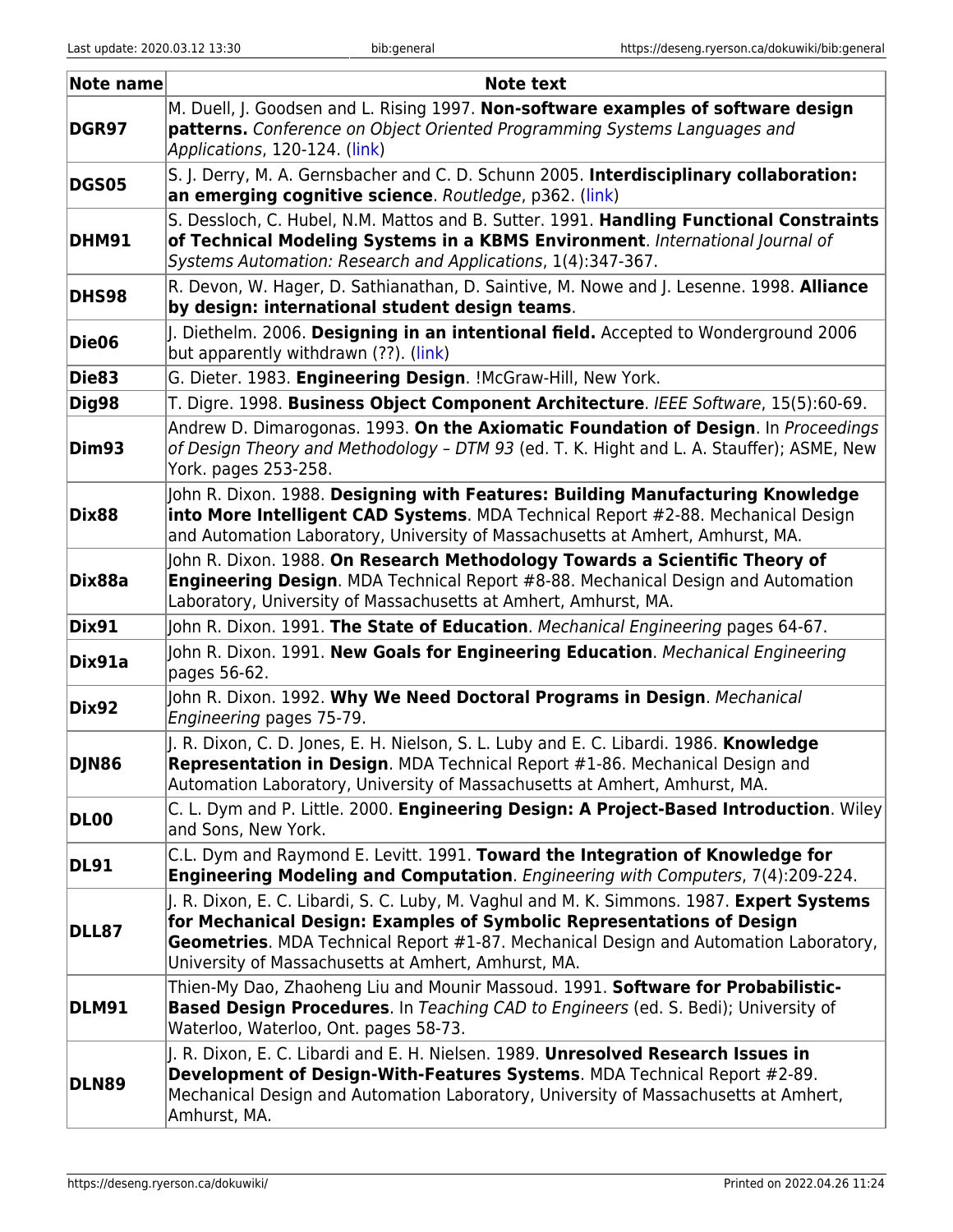| <b>Note name</b>  | <b>Note text</b>                                                                                                                                                                                                                                                                 |
|-------------------|----------------------------------------------------------------------------------------------------------------------------------------------------------------------------------------------------------------------------------------------------------------------------------|
| <b>DM02</b>       | D.W. Dahl and P. Moreau. 2002. The influence and value of analogical thinking during<br>new product ideation. J Marketing Research, 39(4):47-60. (link)                                                                                                                          |
| <b>DO97</b>       | S. D. Derry, L. A. DuRussel and A. M. O'Donnell 1997. Cognitive Processes in<br>Interdisciplinary Groups: Problems and Possibilities. Research Monograph No. 5.<br>(link)                                                                                                        |
| Dom98             | J. Domingue. 1998. Tadzebao and webOnto: discussing, browsing, and editing<br>ontologies on the web. In Proc. 11th Knowledge Acquisition for Knowledge-Based<br>Systems Workshop (link)                                                                                          |
| Dor95             | K. Dorst. 1995. Editorial: Analysing design activity: new directions in protocol<br>analysis. Design Studies, 16:139-142.                                                                                                                                                        |
| Dor96             | R.C. Dorf (ed). 1996. The Engineering Handbook. CRC Press and IEEE Press.                                                                                                                                                                                                        |
| Dor96a            | D. Dorner. 1996. The logic of failure. Metropolitan Books, New York.                                                                                                                                                                                                             |
| Dor99             | D. Dorner. 1999. Aprroaching design thinking research. Design Studies, 20:407-415.                                                                                                                                                                                               |
| Doy04             | L. H. Doyle. 2004. Leadership for Community Building: Changing How We Think and<br><b>Act.</b> The Clearing House, 77(5): 196-201.                                                                                                                                               |
| <b>DP95</b>       | J.R. Dixon and C. Poli. 1995. Engineering Design and Design for Manufacturing. Field<br>Stone Publishers.                                                                                                                                                                        |
| <b>DSD95</b>      | C.L. Dym, M.D. Summers, C.T. Demel and C.S. Wong. 1995. DEEP: A knowledge-based<br>(expert) system for electric plat design. Computing Systems in Engineering,<br>$6(6):497-509.$                                                                                                |
| <b>DSP97</b>      | A. Druin, J. Stewart, D. Proft, B. Bederson and J. Hollan 1997. KidPad: A Design<br>Collaboration Between Children, Technologists, and Educators. Proceedings of ACM<br>Conference on Human Factors in Computing Systems (CHI 1997), 463-470. Albuquerque,<br>New Mexico. (link) |
| DTB00             | Y.M. Deng, S.B. Tor and G.A. Britton 2000. A dual-stage functional modelling<br>framework with multi-level design knowledge for conceptual mechanical design.<br>J. Eng. Design, 11(4):347-375, 2000.                                                                            |
| DTF00             | N.C. delong, K.W. Van Treuren, D.R. Farris and C.C Fry. 2000. Using design to teach<br>freshman engineering.                                                                                                                                                                     |
| DTM97             | A.J. Dutson, R.H. Todd, S.P. Magleby and C.D. Sorensen. 1997. A review of literature on<br>teaching engineering design through project-oriented capstone courses. J. Eng. Ed.<br>pages 17-28. (link)                                                                             |
| <b>DU87</b>       | Thomas G. Dietterich and David G. Ullman. 1987. FORLOG: A Logic-based Architecture<br>for Design. In Expert Systems in Computer-Aided Design (ed. John S. Gero); North-Holland,<br>Amsterdam. pages 1-17.                                                                        |
| <b>DU92</b>       | E.B. Dean and R. Unal 1992. Elements of designing for cost, presented at The AIAA<br>1992 Aerospace Design Conference, AIAA-92-1057.                                                                                                                                             |
| Duf <sub>02</sub> | A.H.B. Duffy. 2002. Designing Design. In Proc 3rd Intl Seminar and Workshop on<br>Engineering Design in Integrated Product Development, Zielona Gora - Lagow, Poland                                                                                                             |
| Dum04             | J.C. Dumestre. 2004. Using CmapTools software to assist in performing job task<br>analysis. Proc 1st Intl Conf on Concept Mapping. Pamplona, Spain. (link)                                                                                                                       |
| <b>DV02</b>       | A. van Deursen and E. Visser 2002. The reengineering wiki. Proc 6th European Conf on<br>Software Maintenance and Reengineering, Paper 1534-5351/02, IEEE. (link)                                                                                                                 |
| <b>DW02</b>       | Q. Dong and D.E. Whitney. 2002. Designing a requirement driven product<br>development process. Working Paper #2002-03. MIT, Cambridge, Mass. (link)                                                                                                                              |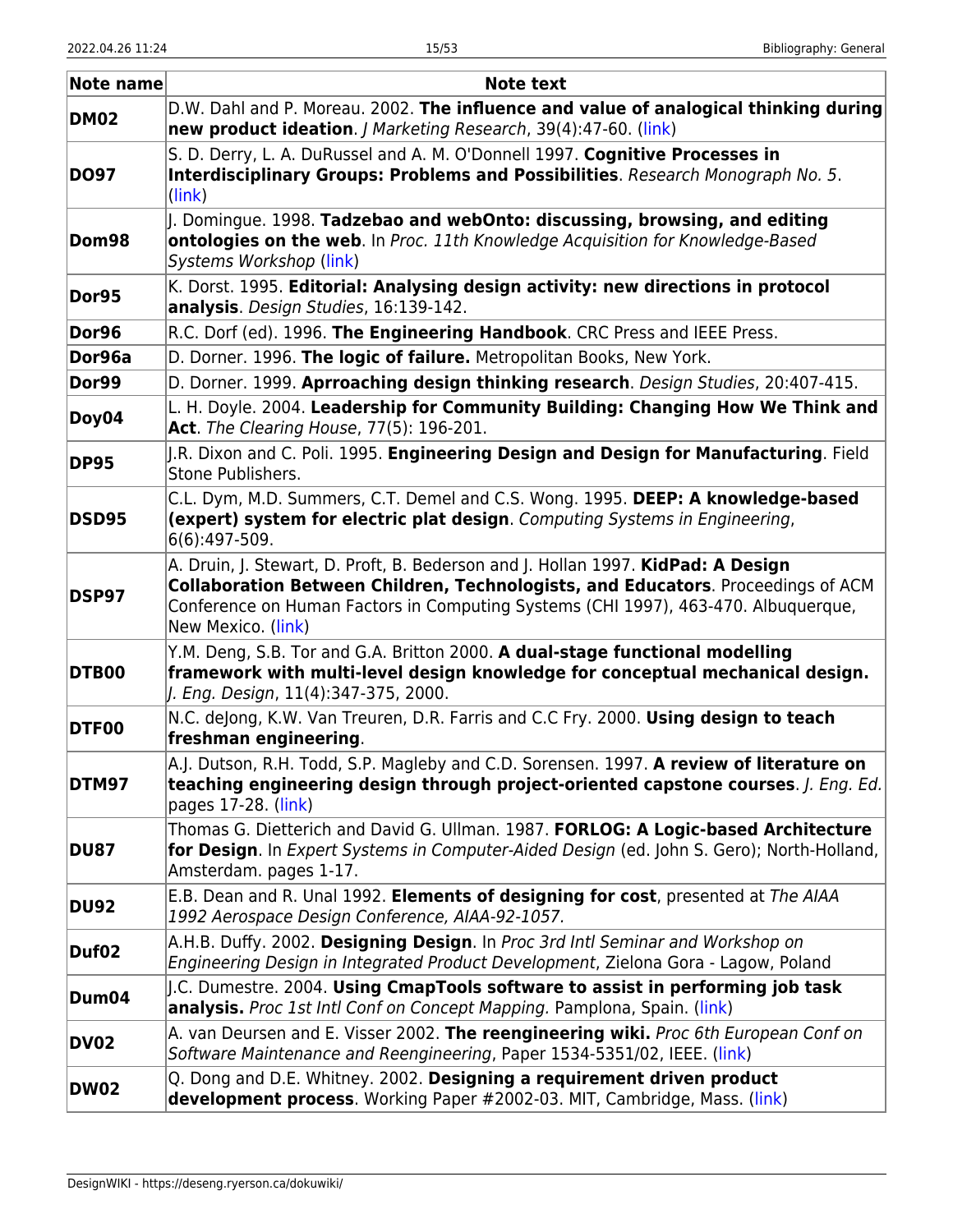| <b>Note name</b> | <b>Note text</b>                                                                                                                                                                                                                                                                 |
|------------------|----------------------------------------------------------------------------------------------------------------------------------------------------------------------------------------------------------------------------------------------------------------------------------|
| <b>DW90</b>      | Xin Dong and Micheal Wozny. 1990. Managing Feature Type Dependency in a<br>Feature-Based Modeling System. In Proceedings of the 1990 ASME Computers in<br>Engineering Conference (ed. G. L. Kinzel and S. M. Rohde); American Society of Mechanical<br>Engineers. pages 125-130. |
| Dym02            | C.L. Dym. 2002. Rank ordering engineering designs: pairwise comparison charts<br>and Borda counts. Research in Engineering Design, 13:236-242. (link)                                                                                                                            |
| Dym94            | C.L. Dym (eds). 1994. Engineering design: a synthesis of views. Cambridge University<br>Press, Cambridge.                                                                                                                                                                        |
| Dym94a           | C.L. Dym. 1994. Teaching design to freshmen: style and content. J. Eng. Ed. pages<br>$1-8.$ (link)                                                                                                                                                                               |
| Dym95            | C.L. Dym. 1995. Peeling the Design Onion. IEEE Spectrum pages 10-12.                                                                                                                                                                                                             |
| Dym99            | C.L. Dym. 1999. Learning engineering: design, languages, and experiences. J. Eng.<br>Ed., 88(2):145-148. (link)                                                                                                                                                                  |
| Dyr99            | M.A. Dyrud. 1999. Getting a grip on groups.                                                                                                                                                                                                                                      |
| Dys11            | J. Dyson. 2011. No Innovator's Dilemma Here: In Praise of Failure. Wired Online, 8 April.<br>Accessed 16 June 2018.                                                                                                                                                              |

### <span id="page-17-1"></span><span id="page-17-0"></span>**E**

| Note name     | <b>Note text</b>                                                                                                                                                                                                       |
|---------------|------------------------------------------------------------------------------------------------------------------------------------------------------------------------------------------------------------------------|
| <b>EAC01</b>  | R.J. Eagan, B.E. Allen, C.D. Caudill, R.A. Howard, J.S. Hunter, C.L. Magee, S. Ostrach and<br>W.B. Rouse 2001. Approaches to improve engineering design. Report NI000469,<br>National Academy of Sciences, USA. (link) |
| Eas92         | Charles M. Eastman. 1992. A Data Model Analysis of Modularity and Extensibility in<br>Building Databases. Building and Environment, 27(2):135-148.                                                                     |
| EBC91         | Charles M. Eastman, Alan H. Bond and Scott C. Chase. 1991. A Formal Approach for<br>Product Model Information. Research in Engineering Design, 2:65-80.                                                                |
| <b>EBC91a</b> | C. M. Eastman, A. H. Bond and S. C. Chase. 1991. A Data Model for Design Databases.<br>In Proceedings of Artificial Intelligence in Design '91 (ed. J. S. Gero); Butterworth<br>Heinemann. pages 339-365.              |
| EBC91b        | Charles M. Eastman, Alan H. Bond and Scott C. Chase. 1991. Application and Evaluation<br>of an Engineering Data Model. Research in Engineering Design, 2:185-207.                                                      |
| Ede03         | W.E. Eder. 2003. A typology of design and designing.                                                                                                                                                                   |
| Ede87         | W. Ernst Eder. 1987. Structures as Models in the Design and Development of a<br>System. In Design Theory for CAD (ed. H Yoshikawa and E. A. Warman); North-Holland,<br>Amsterdam. pages 33-49.                         |
| Eek00         | J. Eekels. 2000. On the fundamentals of engineering design science: The geography<br>of engineering design science. Part 1. J. Eng. Design, 11(4):377-397, 2000.                                                       |
| <b>EF94</b>   | Charles M. Eastman and Nirva Fereshetian. 1994. <b>Information Models for Use in</b><br>Product Design: a Comparison. Computer-Aided Design, 26(7):551-572.                                                            |
| EGH99         | A.H. Eden, J.Y. Gil, Y. Hirshfeld and A. Yehudai. 1999. Towards a mathematical<br>foundation for design patterns. #1999-004. Uppsala University, Department of<br>Information Technology. (link)                       |
| <b>EHS95</b>  | K.L. Edwards, W. Hills, J.E.E. Sharpe, A.W. Court and I.C. Parmee. 1995. Engineering<br>design centres: a UK perspective. Materials and Design, 16(4):211-219.                                                         |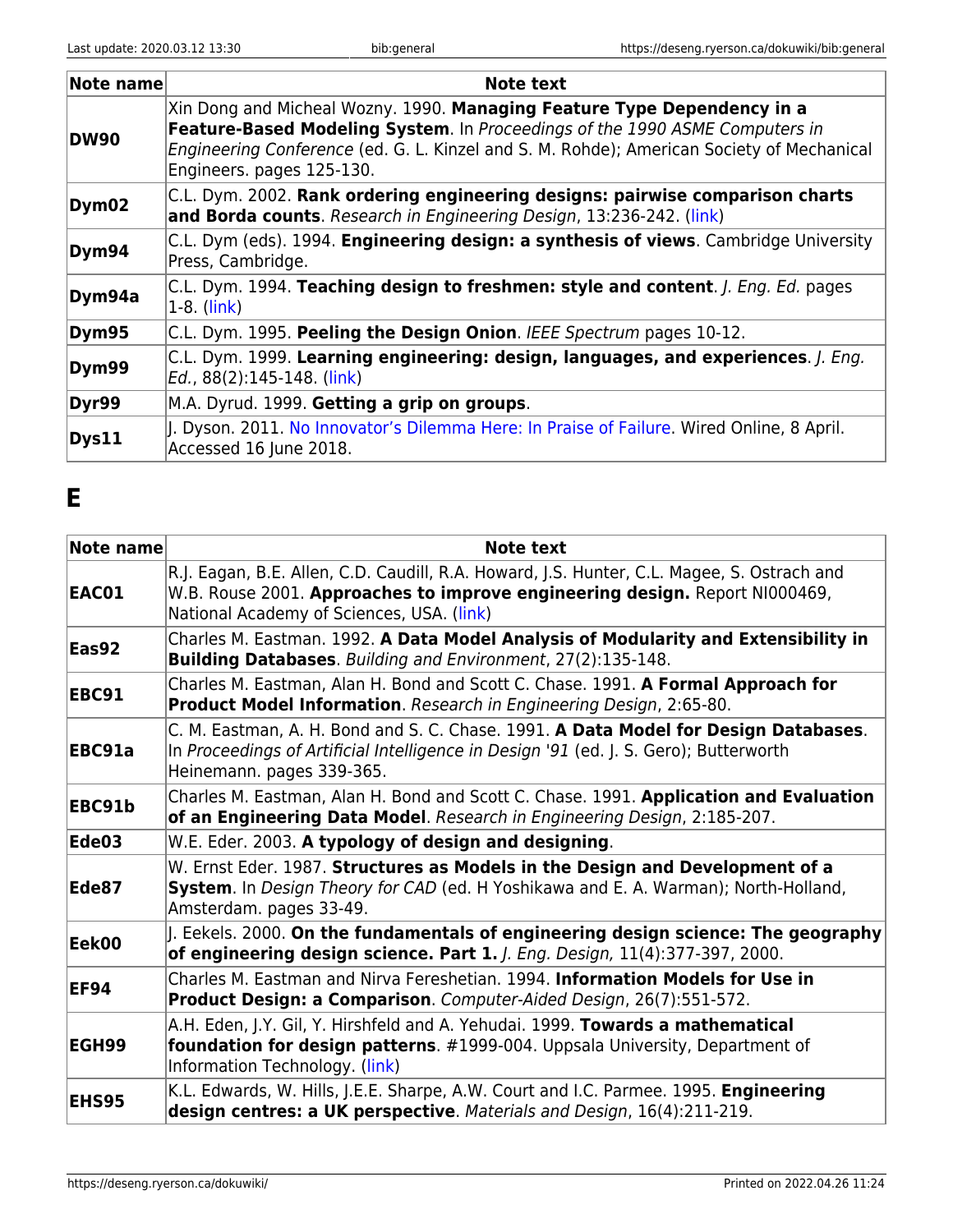<span id="page-18-0"></span>

| <b>Note name</b>  | <b>Note text</b>                                                                                                                                                                                                                                    |
|-------------------|-----------------------------------------------------------------------------------------------------------------------------------------------------------------------------------------------------------------------------------------------------|
| Eib <sub>96</sub> | P. Eibeck. 1996. Criteria for peer-review of engineering courseware on the NEEDS<br>database. Trans. on Education, 39(3):381-387.                                                                                                                   |
| Eis99             | R. Eisentraut. 1999. Styles of problem solving and their influence on the design<br>process. Design Studies, 20:431-437.                                                                                                                            |
| <b>EJ93</b>       | A. Ertas and J. C. Jones. 1993. The Engineering Design Process. Wiley and Sons, New<br>York.                                                                                                                                                        |
| Elf09             | S. Elfving. 2009. Important factors for project performance in collaborative product<br>development: a survey investigating contextual settings. International Journal of<br>Product Development, 8(2): 193-210.                                    |
| Eng09             | EngineersCanada. 2009. Canadian Engineers for Tomorrow: Trends in Engineering<br>Enrolment and Degrees Awarded 2004 to 2008. Engineers Canada, Canada. (link)                                                                                       |
| Epp02             | S.D. Eppinger. 2002. Managing complex system development projects.                                                                                                                                                                                  |
| Epp02a            | S.D. Eppinger. 2002. Managing projects.                                                                                                                                                                                                             |
| Epp02b            | S.D. Eppinger. 2002. Design for environment.                                                                                                                                                                                                        |
| Epp02c            | S.D. Eppinger. 2002. Concept testing.                                                                                                                                                                                                               |
| Epp02d            | S.D. Eppinger. 2002. Robust design: experiments for better products.                                                                                                                                                                                |
| Epp02e            | S.D. Eppinger. 2002. Design for manufacturing.                                                                                                                                                                                                      |
| Epp02f            | S.D. Eppinger. 2002. Product development economics.                                                                                                                                                                                                 |
| Epp02g            | S.D. Eppinger. 2002. Prototyping.                                                                                                                                                                                                                   |
| Epp02h            | S.D. Eppinger. 2002. Concept selection.                                                                                                                                                                                                             |
| Epp02i            | S.D. Eppinger. 2002. Concept generation.                                                                                                                                                                                                            |
| Epp02j            | S.D. Eppinger. 2002. Product specifications.                                                                                                                                                                                                        |
| Epp02k            | S.D. Eppinger. 2002. Identifying customer needs.                                                                                                                                                                                                    |
| Epp02l            | S.D. Eppinger. 2002. Product planning.                                                                                                                                                                                                              |
| <b>ERF02</b>      | Mahmoud O. Elish, David C. Rine and Joel E. Foreman 2002. Evaluating Collaborative<br>Software in Supporting Organizational Learning with Bayesian Networks.<br>Proceedings of the 2002 ACM symposium on Applied computing, p992 - 996. (link)      |
| <b>ES00</b>       | C. Eckert and M. Stacey. 2000. Sources of inspiration: a language of design. Design<br>Studies, 21:523-538.                                                                                                                                         |
| <b>ES06</b>       | N. Eng and F.A. Salustri 2006. "Rugplot" Visualization for Preliminary Design. The<br>Third CDEN/RCCI International Design Conference on education, innovation, and practice in<br>engineering design. Toronto: CDEN, 1-9. (link)                   |
| <b>EWS90</b>      | Steven D. Eppinger, Daniel E. Whitney, Robert P. Smith and David A. Gebala. 1990.<br>Organizing the Tasks in Complex Design Projects. In Design Theory and Methodology<br>(ed. James R. Rinderle and David G. Ullman); ASME, New York. pages 39-46. |
| <b>EWS94</b>      | S.D. Eppinger, D.E. Whitney, R.P. Smith and D.A. Gabela. 1994. A Model-Based Method<br>for Organizing Tasks in Product Development. Research in Engineering Design,<br>$ 6(1):1-13.$                                                                |
| <b>EY99</b>       | B. El-Haik and K. Yang. 1999. The components of complexity in engineering design.<br>IEE Transactions, 31:925-934.                                                                                                                                  |
| EZC93             | H.A. !ElMaraghy, K.F. Zhang and H. Chu. 1993. A Function-Oriented Modeler Prototype.<br>In Design for Manufacturability (ed. Philip J. Guichelaar); American Society of Mechanical<br>Engineers. pages 57-62.                                       |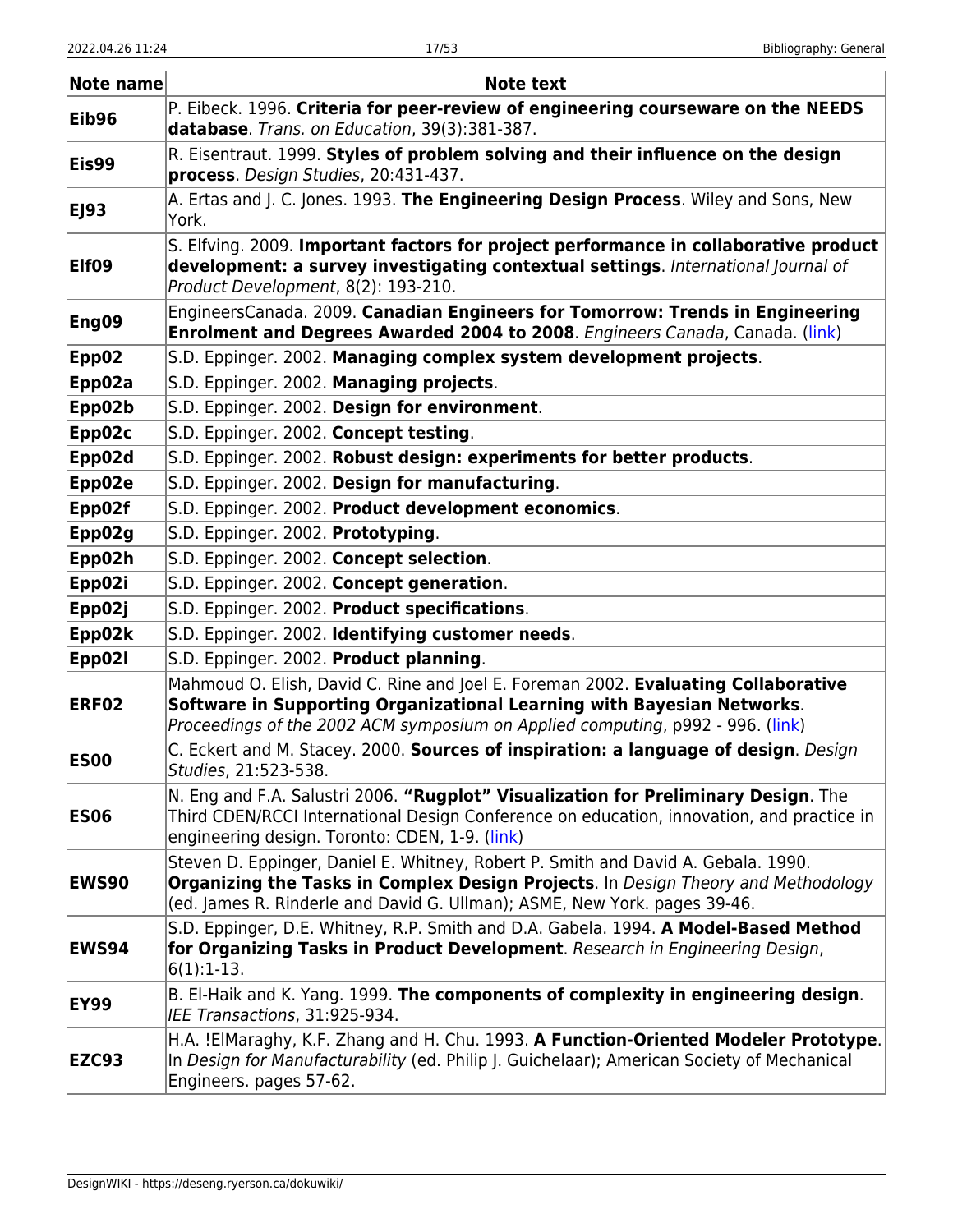<span id="page-19-0"></span>**F**

| <b>Note</b><br>name | <b>Note text</b>                                                                                                                                                                                                                                      |
|---------------------|-------------------------------------------------------------------------------------------------------------------------------------------------------------------------------------------------------------------------------------------------------|
| <b>FA97</b>         | E. Frankenberger and P. Auer. 1997. Standardized Observation of Team-work in<br>Design. Research in Engineering Design, 9(1):1-9.                                                                                                                     |
| Fau91               | Owen R. Fauvel. 1991. Expanded Use of Function Language in Mechanical Design. In<br>Proceedings of the Thirteenth Canadian Congress of Applied Mechanics (ed. N. Popplewell<br>and A. H. Shah); Print Management, Ltd., Winnipeg, Man. pages 692-693. |
| <b>FB96</b>         | B. Fife and C. Berger. 1996. Computer assisted concept mapping and analysis.                                                                                                                                                                          |
| FB98a               | E. Frankenberger and P. Badke-Schaub. 1998. Modelling design processes in industry -<br>empirical investigations of design work in practice. Automation in Construction,<br>7:139-155.                                                                |
| <b>FCF93</b>        | Mark S. Fox, John Chionglo and Fadi G. Fadel. 1993. A Common-Sense Model of the<br>Enterprise. In Proceedings of the Industrial Engineering Research Conference.                                                                                      |
| <b>FCS14</b>        | T. Feng, H. Cheong, and L.H. Shu. 2014. Effects of abstraction on selecting relevant biological<br>phenomena for biomimetic design. ASME J Mech Des 136(11).                                                                                          |
| Fel87               | R.M. Felder. 1987. On creating creative engineers. Engineering Education 77(4):222-227.<br>(link)                                                                                                                                                     |
| Fel98               | R.M. Felder. 1998. ABET criteria 2000: an exercise in engineering problem solving.<br>Chemical Engineering Education, 32(2):126-127. (link)                                                                                                           |
| Fen90               | G.L. Fenves. 1990. Object-Oriented Programming for Engineering Software<br><b>Development.</b> Engineering with Computers, 6(1):1-15.                                                                                                                 |
| Fer68               | C.K. Ferguson. 1968. Concerning the Nature of Human Systems and the Consultant's<br>Role. The Journal of Applied Behavioral Science 4(2): 179-193. (link)                                                                                             |
| Fer92               | Eugene S. Ferguson. 1992. Designing the World We Live In. Research in Engineering<br>Design, 4(1):3-11.                                                                                                                                               |
| FFG94               | Fadi George Fadel, Mark S. Fox and Micheal Gruninger. 1994. A Generic Enterprise<br><b>Resource Ontology.</b>                                                                                                                                         |
| <b>FFS90</b>        | Bruce W. R. Forde, Ricardo O. Foschi and Siegfried F. Stiemer. 1990. Object-Oriented<br>Finite Element Analysis. Computers and Structures, 34(3):355-374.                                                                                             |
| <b>FG98</b>         | A. Faro and D. Giordano. 1998. Concept formation from design cases: Why reusing<br>experience and why not. Knowledge-based Systems, 11:437-448.                                                                                                       |
| <b>FH00</b>         | J.A. Van Fleet and M.E. Hanyak. 2000. Engineering design: the information component.                                                                                                                                                                  |
| <b>FH93</b>         | J. Fiksel and F. Hayes-Roth. 1993. Computer-aided Requirements Management.<br>Concurrent Engineering: Research and Applications, 1:83-92.                                                                                                             |
| Fis92               | Gerald D. Fischbach. 1992. Mind and Brain. Scientific American, 267(3):48-57.                                                                                                                                                                         |
| Fis92a              | Kenneth J. Fisher. 1992. Designer's Case File: Counterbalance Mechanism Positions a<br>Light with Surgical Precision. Mechanical Engineering, 114(5):76-80.                                                                                           |
| Fix01               | S.K. Fixson. 2001. Three perspectives on modularity - a literature review of a<br>product concept for assembled hardware products. Working Paper #2001-05. MIT,<br>Cambridge, Mass. (link)                                                            |
| <b>FJL97</b>        | J.L. Fridley, J.E. Jorgensen and J.S. Lamancusa. 1997. Benchmarking: a process basis for<br>teaching design.                                                                                                                                          |
| FKL09               | D. Forgues, L. Koskela, and A. Lejeune. 2009. Information technology as boundary<br>object for transformational learning. J Information Tech in Construction, 14:48-58. (link)                                                                        |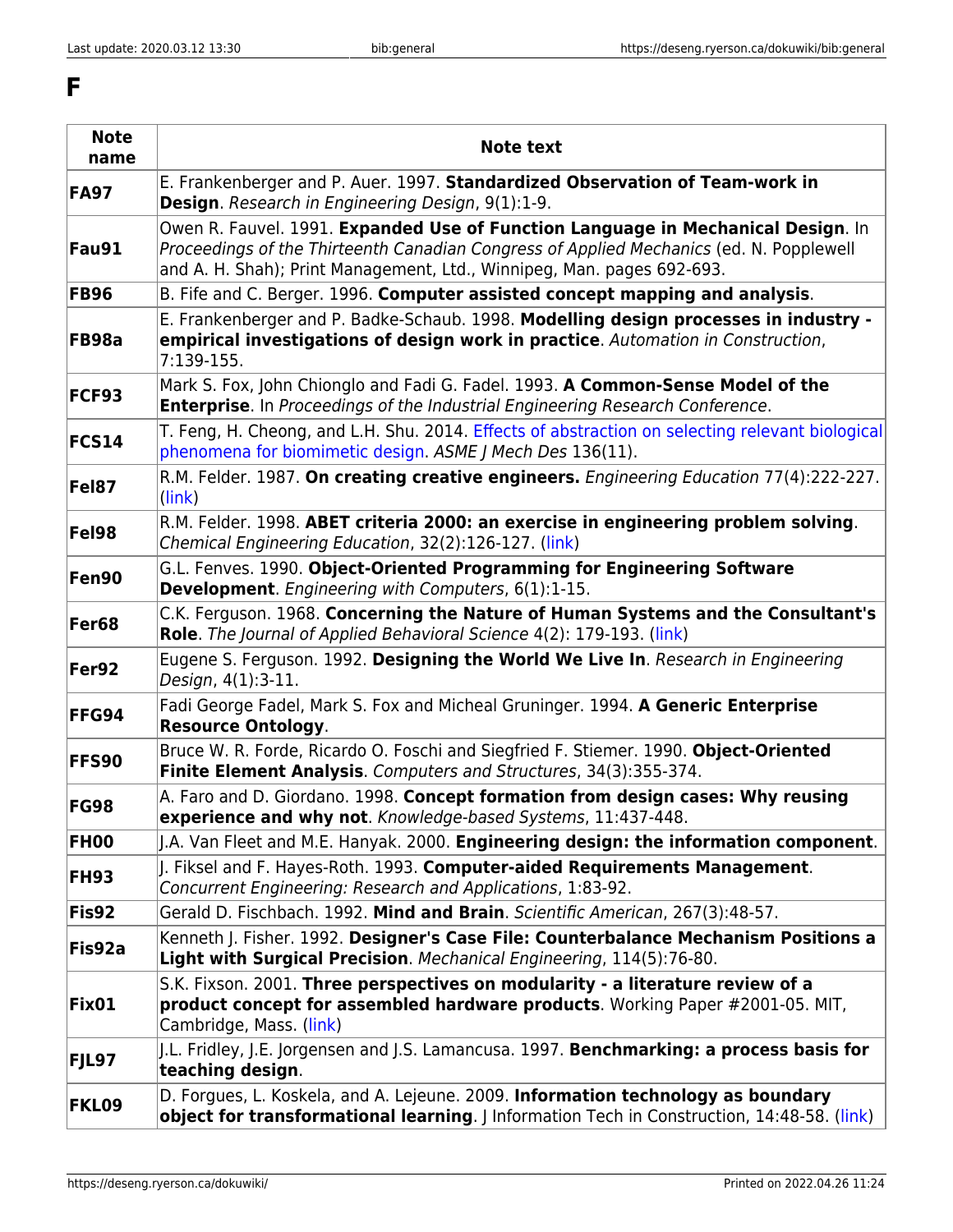| <b>Note</b><br>name | <b>Note text</b>                                                                                                                                                                                                                        |
|---------------------|-----------------------------------------------------------------------------------------------------------------------------------------------------------------------------------------------------------------------------------------|
| <b>FL69</b>         | George J. Friedman and Cornelius T. Leondes. 1969. Constraint Theory, Part I:<br>Fundamentals. IEEE Transactions on Systems Science and Cybernetics, ssc-5(1):48-56.                                                                    |
| FL69a               | George J. Friedman and Cornelius T. Leondes. 1969. Constraint Theory, Part II: Model<br>Graphs and Regular Relations. IEEE Transactions on Systems Science and Cybernetics,<br>ssc-5(2):132-140.                                        |
| <b>FL69b</b>        | George J. Friedman and Cornelius T. Leondes. 1969. Constraint Theory, Part III:<br>Inequality and Discrete Relations. IEEE Transactions on Systems Science and<br>Cybernetics, ssc-5(3):191-199.                                        |
| Fla95               | M. Flasinski. 1995. Use of graph grammars for the description of mechanical parts.<br>Computer-Aided Design, 27(6):403-433.                                                                                                             |
| Fla96               | Peter A. Flach. 1996. Abduction and Induction: Syllogistic and Inferetial<br>Perspectives. In Proceedings of ECAI 96, 12th European Conference on Artificial Intelligence<br>(ed. W. Wahlster); John Wiley and Sons                     |
| <b>Flo01</b>        | T.J. Flores. 2001. Organizational team characteristics that enable successful projects<br>at NASA - a framework for the future. Master's Thesis; System Design and Management<br>Program, Massachusetts Institute of Technology. (link) |
| <b>FLR01</b>        | R. Finnie, M. Lavoie and Maud-Catherine Rivard 2001. Women in engineering: The<br>missing link in the Canadian knowledge economy. Education Quarterly Review, 7(3): 8<br>- 17. Statistics Canada, Catalogue no. 81-003-XIE. (link)      |
| Flu96               | M. Flusche. 1996. Assessment of student work. In University Teaching: A Guide for<br>Graduate Students (ed. L.M. Lambert and S.L. Tice and P.H. Featherstone); Syracuse<br>University Press, NY. pages 58-67. (link)                    |
| <b>FM99</b>         | G.M. Funaro and F. Montell. 1999. Pedagogical roles and implementation guidelines<br>for online communications. Asynchronous Learning Networks Magazine, 3(2)                                                                           |
| Fos01               | J.A. Foster. 2001. Understanding and improving undergraduate engineering<br>education. Master's Thesis; University of Waterloo, Systems Design Engineering. (link)                                                                      |
| Fou98               | National Science Foundation. 1998. NSF SMETE-Lib Study. In Report of the SMETE Library<br>Workshop, NSF                                                                                                                                 |
| Fox <sub>02</sub>   | J. W. Fox. 2002. Testing a Simple Rule for Dominance in Resource Competition. The<br>American Naturalist, 159(3): 305-319. (link)                                                                                                       |
| Fox92               | Mark S. Fox. 1992. The TOVE Project: Towards a Common-Sense Model of the<br>Enterprise.                                                                                                                                                 |
| <b>FR85</b>         | S.J. Fenves and W.J. Rasdorf. 1985. Treatment of Engineering Design Constraints in a<br>Relational Data Base. Engineering with Computers, 1(1):27-37.                                                                                   |
| Fra93               | P.H. Francis. 1993. Progress Toward a Science Base for Design and Manufacturing. In<br>Design for Manufacturability (ed. Philip J. Guichelaar); American Society of Mechanical<br>Engineers. pages 1-7.                                 |
| <b>FRD98</b>        | D. Fensel, M.-C. Rousset and S. Decker. 1998. Workshop on comparing description and<br>frame logics. Data and Knowledge Engineering, 25:347-352.                                                                                        |
| Fre92               | Micheal Joseph French. 1992. The Opportunistic Route and the Role of Design<br>Principles. Research in Engineering Design, 4(3):185-190.                                                                                                |
| Fri03               | K. Friedman. 2003. Theory construction in design research: criteria, approaches, and<br>methods. Design Studies 24:507-522.                                                                                                             |
| Fri97               | K. Friedman. 1997. Design science and design education. in The Challenge of<br>Complexity, P. !McGrory, ed. pages 54-72.                                                                                                                |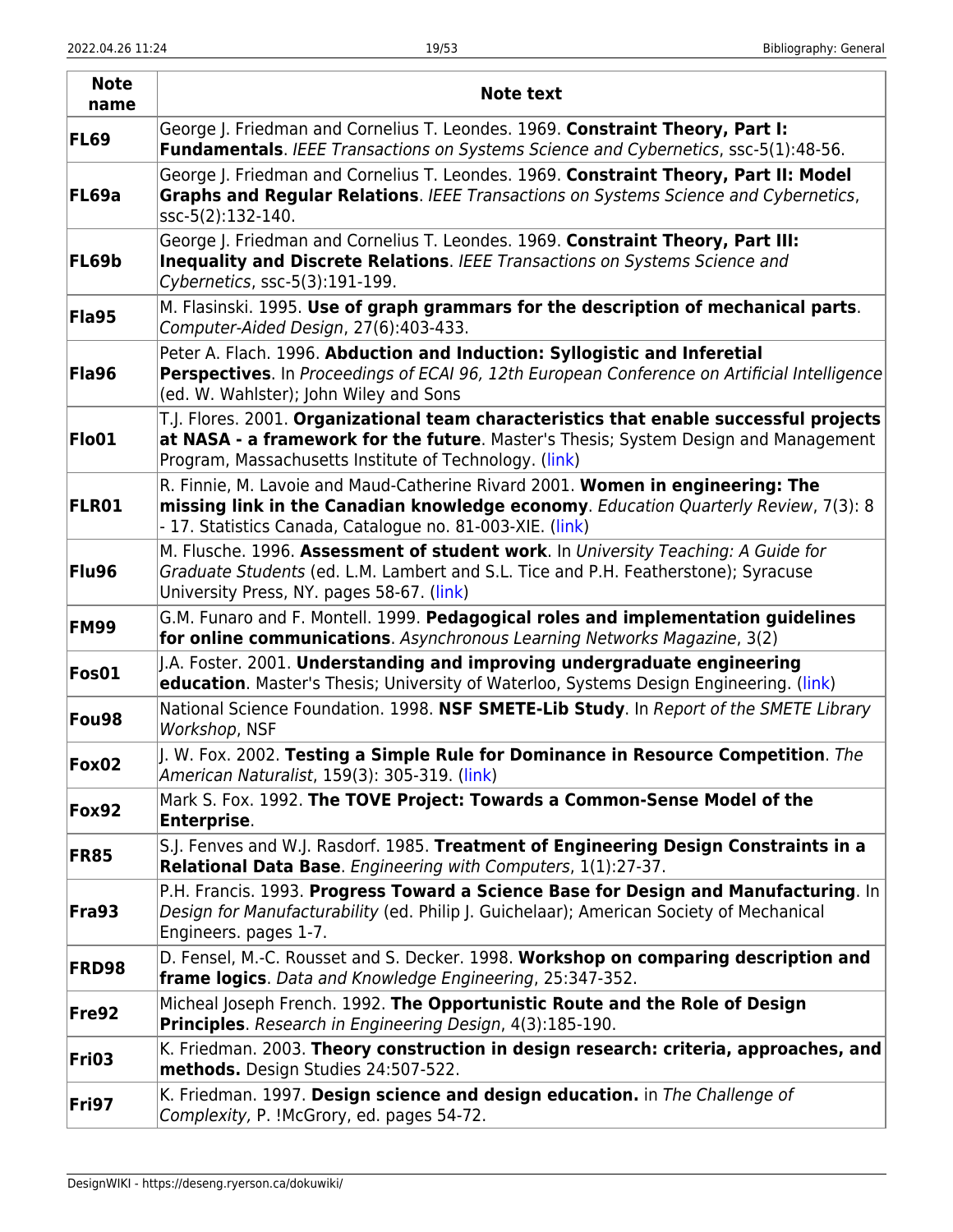| <b>Note</b><br>name | <b>Note text</b>                                                                                                                                                                                                                                                                                                            |
|---------------------|-----------------------------------------------------------------------------------------------------------------------------------------------------------------------------------------------------------------------------------------------------------------------------------------------------------------------------|
| Fri99               | G. Fricke. 1999. Successful approaches in dealing with differently precise design<br>problems. Design Studies, 20:417-429.                                                                                                                                                                                                  |
| Fri99a              | H.P. Frisch. 1999. Uniform system semantics (USS) and linguistic variables: response<br>to San Francisco 1/99 meeting action item: Detail further the USS.                                                                                                                                                                  |
| <b>FRM03</b>        | P.R. Frise, G.L. Rohrauer, B.P. Minaker and W.J. Altenhof. 2003. Identifying the design<br>engineering body of knowledge.                                                                                                                                                                                                   |
| <b>FRS04</b>        | R.V. Fleisig, A. Robertson and A.D. Spence 2004. Improving the spatial visualization<br>skills of first year engineering students Paper 10025, 1st Annual CDEN Conference,<br>Montreal.                                                                                                                                     |
| <b>FS88</b>         | Richard M. Felder and Linda K. Silverman 1988. Learning and Teaching Styles in<br><b>Engineering Education</b> . Engineering Education, 78(7: 674-681 (link)                                                                                                                                                                |
| <b>FS90</b>         | Susan Finger and Scott A. Safier. 1990. Representing and Recognizing Features in<br>Mechanical Designs. In Design Theory and Methodology (ed. James R. Rinderle and David<br>G. Ullman); ASME, New York. pages 19-25.                                                                                                       |
| <b>FS94</b>         | M.S. Fox and F.A. Salustri. 1994. A Model of One-Off Systems Engineering.                                                                                                                                                                                                                                                   |
| <b>FSA96</b>        | S. Finger, J. Stivoric, C. Amon, L. Gursoz, F. Prinz, D. Siewiorek, A. Smailagic and L. Weiss.<br>1996. Reflections on a concurrent design methodology: a case study in wearable<br>computer design. Computer-Aided Design, 28(5):393-404.                                                                                  |
| <b>FSW00</b>        | R. Fricke, A. Schulz, P. Wehlitz and H. Negele. 2000. A generic approach to implement<br>information-based system development. In Proc. 10th Annual INCOSE Conf.,<br>Minneapolis, USA (link)                                                                                                                                |
| <b>FVW00</b>        | D. N. Ford, J. J. Voyer and J. M. G. Wilkinson 2000. Building Learning Organizations in<br><b>Engineering Cultures: Case Study</b> . Journal of Management in Engineering, 16(4): 72-83.<br>(link)                                                                                                                          |
| <b>FW90</b>         | Martin A. Fogle and J. Kirk Wu. 1990. A Relative Coordinate Formulation for Variational<br>Solid Modeling. In Design Theory and Methodology (ed. James R. Rinderle and David G.<br>Ullman); ASME, New York. pages 11-18.                                                                                                    |
| <b>FWC93</b>        | J. Favela, A. Wong and A. Chakravarthy. 1993. Supporting Collaborative Engineering<br>Design. Engineering with Computers, 9(3):125-132.                                                                                                                                                                                     |
| <b>FY90</b>         | Hideo Fujimoto and Hidehiko Yamamoto. 1990. Development of Design Support System<br>with New Reasoning and Its Applications to Production Line Design. In Proceedings<br>of the 1990 ASME Computers in Engineering Conference (ed. G. L. Kinzel and S. M. Rohde);<br>American Society of Mechanical Engineers. pages 17-24. |

### <span id="page-21-1"></span><span id="page-21-0"></span>**G**

| <b>Note</b><br>name | Note text                                                                                                                                               |
|---------------------|---------------------------------------------------------------------------------------------------------------------------------------------------------|
| Gai88               | B.R. Gaines. 1988. Positive feedback processes underlying the formation of<br>expertise. Trans. Systems, Man and Cybernetics, 18(6):1016-1020. (link)   |
| Gai94               | B.R. Gaines. 1994. The collective stance in modeling expertise in individuals and<br>organizations. Intl J Expert Systems, 7(1):21-51. (link)           |
| Gal99               | P. Galle. 1999. Design as intentional action: a conceptual analysis. Design Studies,<br>20:57-81.                                                       |
| Gan02               | C. Ganoe. 2002. Supporting the collaborative meeting place. CHI '02 extended<br>abstracts on Human factors in computing systems, 546 - 547, ACM. (link) |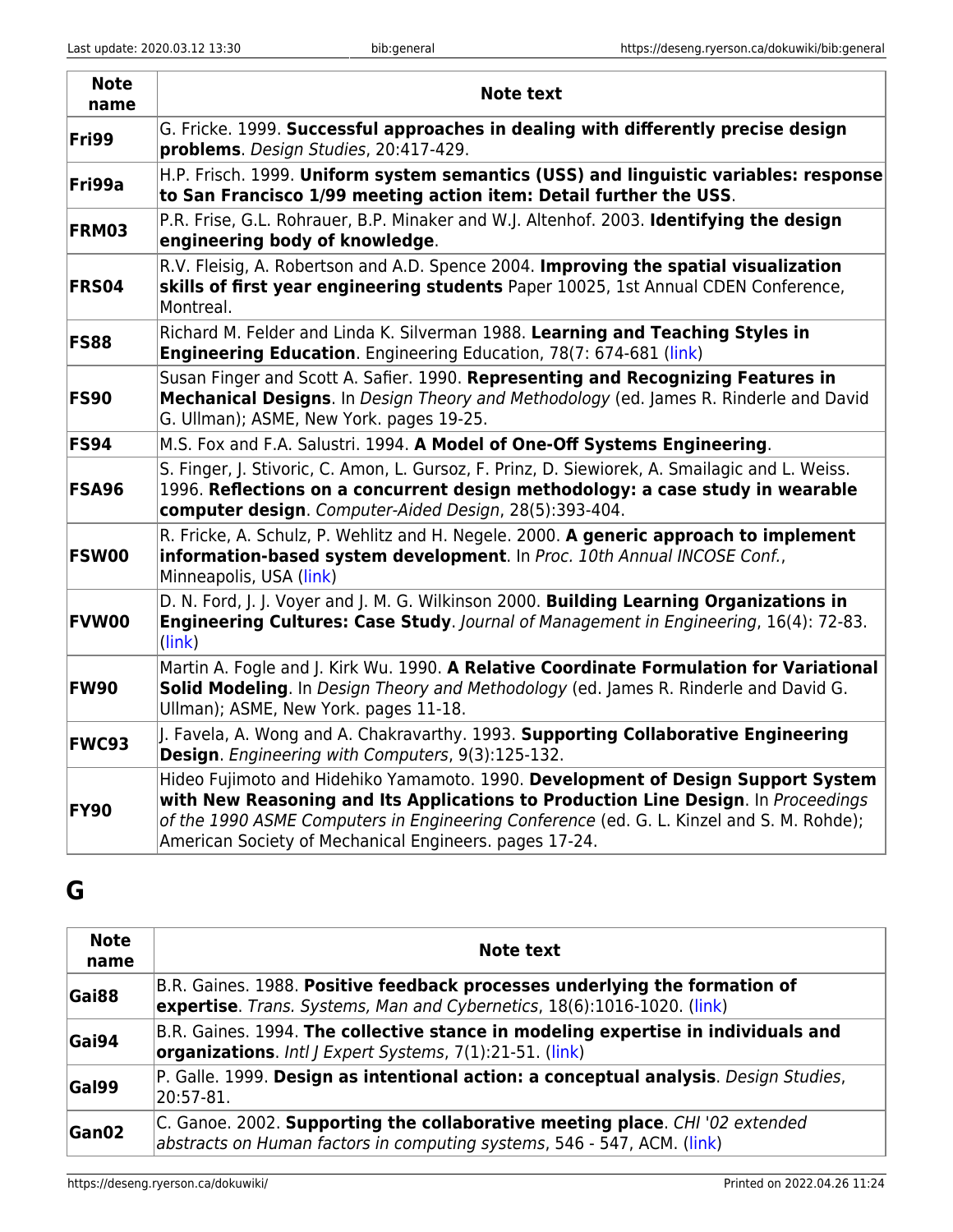| <b>Note</b><br>name | <b>Note text</b>                                                                                                                                                                                                                                                                             |
|---------------------|----------------------------------------------------------------------------------------------------------------------------------------------------------------------------------------------------------------------------------------------------------------------------------------------|
| Gas84               | Wojciech Gasparski. 1984. Understanding Design: The Praxiological-Systemic<br>Perspective. The Systems Inquiry Series. Intersystems Publications.                                                                                                                                            |
| Gaz96               | I. Gazdik. 1996. Zadeh's extension principle in design reliability. Fuzzy Sets and<br>Systems, 83:169-178.                                                                                                                                                                                   |
| GB04                | A.K. Goel and S.R. Bhatta 2004. Use of design patterns in analogy-based design.<br>Advanced Engineering Informatics 18:85-94.                                                                                                                                                                |
| GB87                | Douglas S. Green and David C. Brown. 1987. Qualitative Reasoning During Design about<br>Shape and Fit: a Preliminary Report. In Expert Systems in Computer-Aided Design (ed.<br>John S. Gero); North-Holland, Amsterdam. pages 93-112.                                                       |
| GB99                | J.D. Gibson and M.P. Brackin. 1999. Techniques for the implementation and<br>administration of industrial projects for engineering design courses.                                                                                                                                           |
| GC91                | Frederic Giacometti and Tien-Chien Chang. 1991. Framework to Model Parts,<br>Assemblies, and Tolerances. International Journal of Systems Automation: Research and<br>Applications, 1(2):161-181.                                                                                            |
| <b>GE99</b>         | J. Gunther and K. Ehrlenspiel. 1999. Comparing designers from practice and designers<br>with systematic design education. Design Studies, 20:439-451.                                                                                                                                        |
| Ged98               | H. Gedenryd. 1998. How Designers Work. Making Sense of Authentic Cognitive<br>Activities. PhD Thesis. Lund University Cognitive Studies #75. Lund, Sweden: Lund<br>University. (link)                                                                                                        |
| GEH89               | P. H. Gu, H. A. ElMaraghy and L. Hamid. 1989. FDDL: A Feature Based Design<br>Description Language. In Design Theory and Methodology (ed. W. H. ElMaraghy and W. P.<br>Seering and D. G. Ullman); ASME, New York. pages 53-64.                                                               |
| GK06                | J.S. Gero and U. Kannengiesser. 2006. The situated function-behaviour-structure framework.<br>Design Studies, 25:373-391.                                                                                                                                                                    |
| <b>GK13</b>         | J.S. Gero and U. Kannengiesser. 2013. The function-behaviour-structure ontology of design.<br>An anthology of theories and models of design. Springer-Verlag London. Chakrabarti and<br>Blessing, eds. pages 263-283.                                                                        |
| Ger00               | J.S. Gero. 2000. Computational models of innovative and creative design processes.<br>Technological Forecasting and Social Change, 64:183-196.                                                                                                                                               |
| Ger98               | [J.S. Gero. 1998. Concept formation in design. Knowledge-Based Systems, 11:429-435.                                                                                                                                                                                                          |
| Get08               | H. Getha-Taylor. 2008. Identifying Collaborative Competencies. Review of Public<br>Personnel Administration, 28(2): 103-119. (link)                                                                                                                                                          |
| GFG02               | M.S. Gertler, R. Florida, G. Gates and T. Vinodrai. 2002. Competing on creativity: placing<br>Ontario's cities in a North American context. Report. Ontario Ministry of Enterprise,<br>Opportunity and Innovation and the Institute for Competitiveness and Prosperity, Toronto.             |
| GG00                | Carl Gutwin and Saul Greenberg 2000. The Mechanics of Collaboration: Developing Low<br>Cost Usability Evaluation Methods for Shared Workspaces. Proceedings of the 9th<br>IEEE International Workshops on Enabling Technologies: Infrastructure for Collaborative<br>Enterprises, p98 - 103. |
| GH01                | J. F. Gubrium and J. A. Holstein 2001. Handbook of interview research: context &<br>method. SAGE, p981. (link)                                                                                                                                                                               |
| Gib00               | J.D. Gibson. 2000. The use of industrial design projects as a means for integrating<br>senior engineering design and engineering economics.                                                                                                                                                  |
| Gil01               | L. Gilman. 2001. The theory of multiple intelligences online document, Indiana<br>University, accessed 1 July 2005 (link)                                                                                                                                                                    |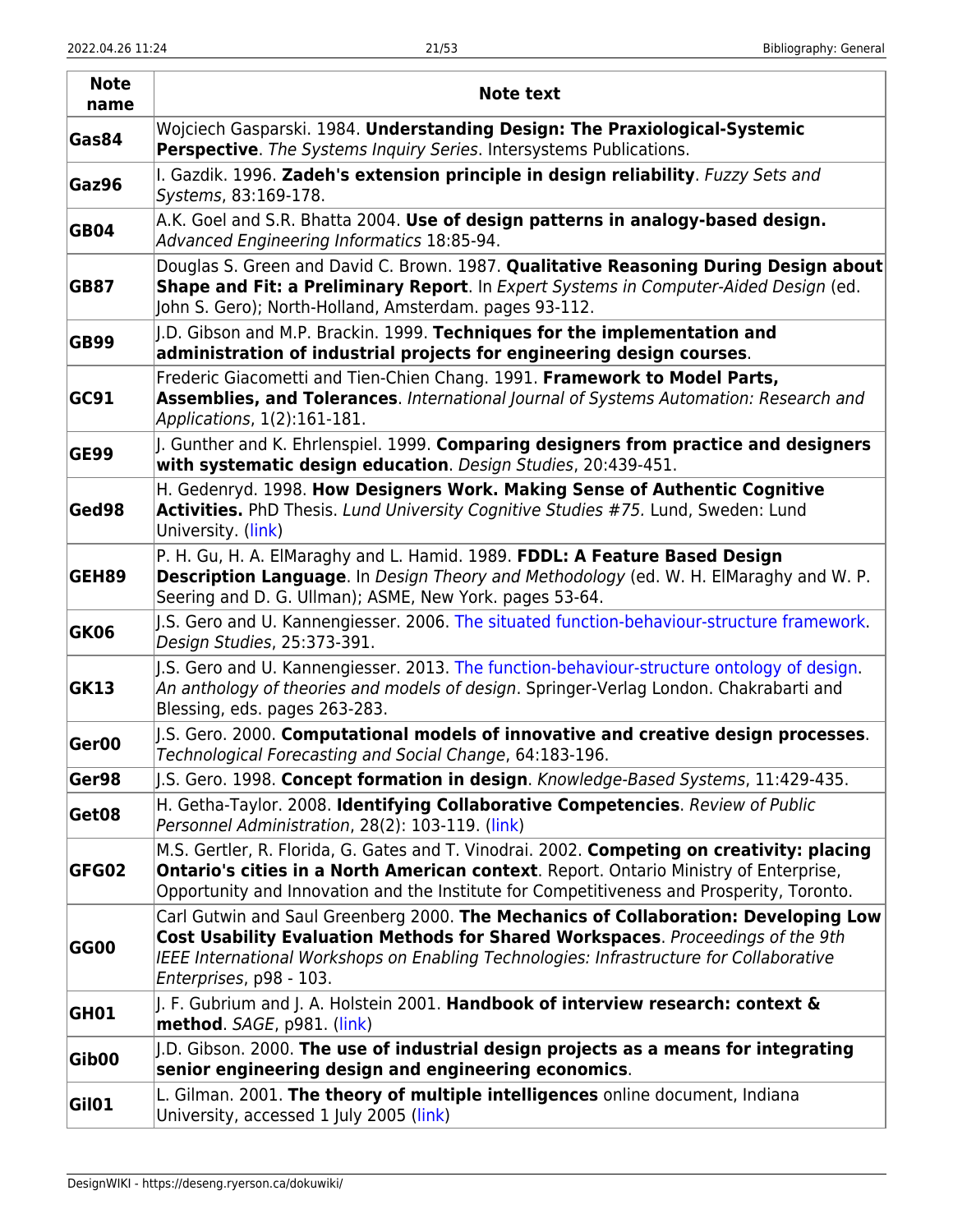<span id="page-23-0"></span>

| <b>Note</b><br>name | Note text                                                                                                                                                                                                                                                        |
|---------------------|------------------------------------------------------------------------------------------------------------------------------------------------------------------------------------------------------------------------------------------------------------------|
| <b>GK96</b>         | P. Galle and L.B. Kovacs. 1996. Replication protocol analysis: a method for the study<br>of real-world design thinking. Design Studies, 17:181-200.                                                                                                              |
| Gle69               | G.L. Glegg. 1969. The Design of Design. Cambridge Engineering Series. Cambridge<br>University Press, Cambridge.                                                                                                                                                  |
| Glo <sub>08</sub>   | F. Glock. 2008. Designing as Interpretation. Proceedings of DRS2008, Design Research<br>Society Biennial Conference. Sheffield: DRS2008. 1-14. (link)                                                                                                            |
| <b>GM01</b>         | M. Ginsberg and T. Madhusudan. 2001. Pattern acquisition to improve organizational<br>knowledge and workflow management. In Proc Americas Conf on Info Sys (link)                                                                                                |
| <b>GM98</b>         | J.S. Gero and T. !McNeill. 1998. An approach to the analysis of design protocols. Design<br>Studies, 19:21-61.                                                                                                                                                   |
| GO94                | T.R. Gruber and G.R. Olsen. 1994. An Ontology for Engineering Mathematics. In Fourth<br>International Conference on Principles of Knowledge Representation and Reasoning (ed. Jon<br>Doyle and Piero Torasso and Erik Sandewell); Morgan Kaufmann, Bonn, Germany |
| Gok95               | A.A. Gokhale. 1995. Collaborative learning enhances critical thinking. J Tech Education,<br>$7(1)$ (link)                                                                                                                                                        |
| Gol00               | D.E. Goldberg. 2000. The design of innovation: lessons from genetic algorithms,<br>lessons for the real world. Technological Forecasting and Social Change, 64:7-12.                                                                                             |
| Goo66               | Nelson Goodman. 1966. The Structure Of Appearance. Bobbs-Merrill Company, Inc.                                                                                                                                                                                   |
| Gor <sub>00</sub>   | J.L. Gordon. 2000. Creating knowledge maps by exploiting dependent relationships.<br>Knowledge-Based Systems, 13:71-79.                                                                                                                                          |
| GP09                | R. Gordon and B.J. Poulin 2009. Cost of the NSERC Science Grant Peer Review System<br>Exceeds the Cost of Giving Every Qualified Researcher a Baseline Grant.<br>Accountability in Research 16(1):13-40. (link)                                                  |
| GRK00               | M. Guzdial, J. Rick and B. Kerimbaev 2000. Recognizing and supporting roles in CSCW.<br>Proc CSCW'2000, pages 261-268. (link)                                                                                                                                    |
| <b>GS95</b>         | B.R. Gaines and M.L.G. Shaw. 1995. Concept maps as hypermedia components. Intl J<br>Human-Computer Studies (link)                                                                                                                                                |
| GS95a               | B.R. Gaines and M.L.G. Shaw. 1995. [Web map]-: concept mapping on the Web. In Proc.<br>4th Intl World Wide Web Conference, Boston (link)                                                                                                                         |
| GS95b               | B.R. Gaines and M.L.G. Shaw. 1995. Collaboration through concept maps. In Proc.<br>CSCL95, Computer Supported Cooperative Learning, Bloomington (link)                                                                                                           |
| GS96                | A. K. Goel and E. Stroulia. 1996. Functional device models and model-based diagnosis<br>in adaptive design. Artificial Intelligence for Engineering Design, Analysis and<br>Manufacturing, 10:355-370.                                                           |
| <b>GS98</b>         | P.S. Goel and N. Singh. 1998. Creativity and innovation in durable product<br>development. Computers in Industrial Engineering, 35:5-8.                                                                                                                          |
| GTM07               | Daniel G. Gorman, Irina Trendafilova, Anthony J. Mulholland and Jaromir Horacek. 2007.<br>Analytical modelling and extraction of the modal behaviour of a cantilever beam in<br>fluid interaction. Journal of sound and vibration, 308(1-2):231-245. (link)      |
| Gui81               | J.P. Guilford. 1981. Potentiality for creativity. In J.C. Gowan, J. Khatena, & E.P. Torance<br>(Eds.), Creativity: Its educational implications (2nd ed., pp. 1-5). Dubuque, IA: Kendall Hunt.                                                                   |
| GZB98               | Y. Gao, I. Zeid and T. Bardasz. 1998. Characteristics of an effective design plan system<br>to support reuse in case-based mechanical design. Knowledge-Based Systems,<br>10:337-350.                                                                            |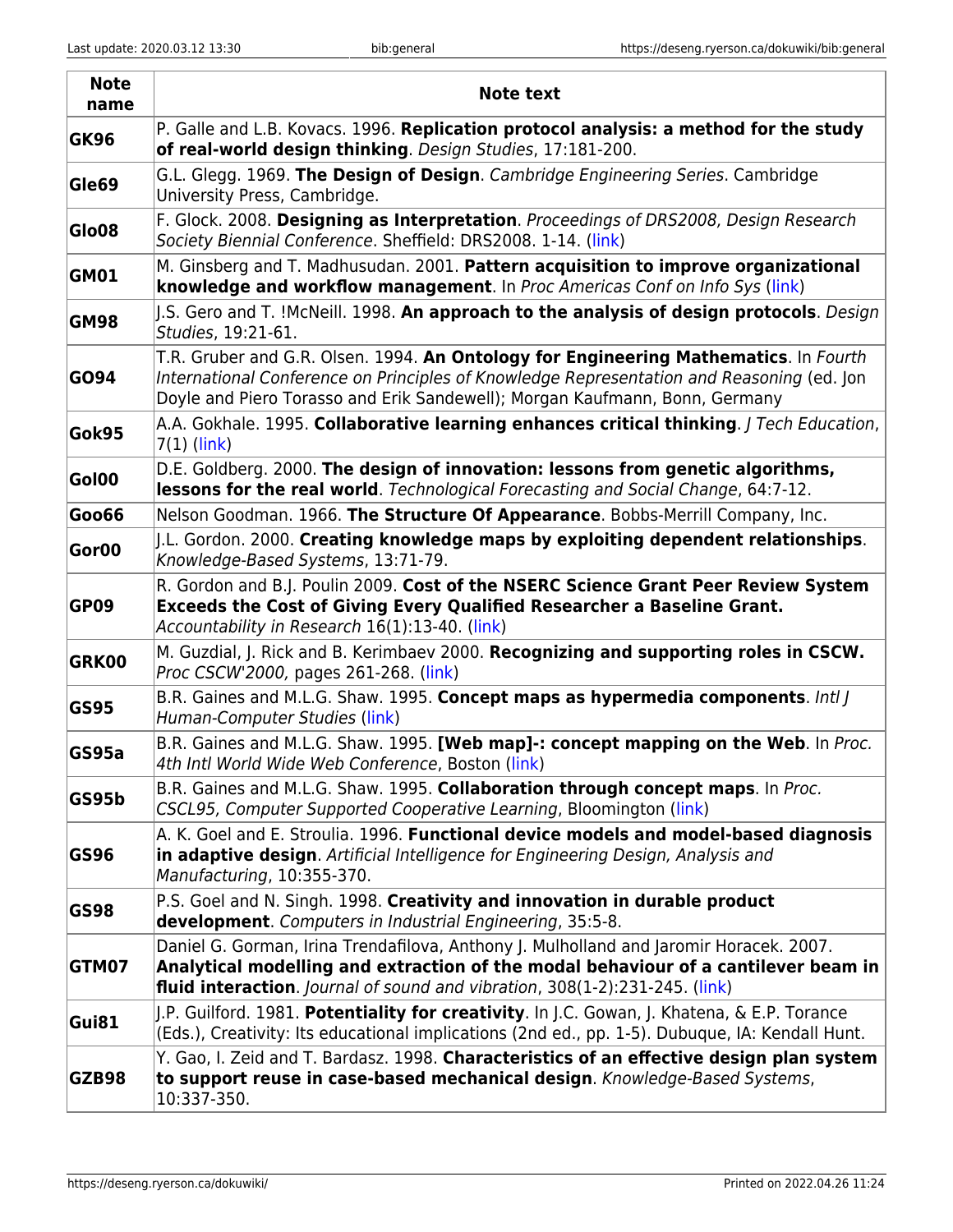<span id="page-24-0"></span>**H**

| <b>Note</b><br>name | Note text                                                                                                                                                                                                                                                                                                         |
|---------------------|-------------------------------------------------------------------------------------------------------------------------------------------------------------------------------------------------------------------------------------------------------------------------------------------------------------------|
| Hag01               | P.R. Hagner. 2001. Interesting practices and best systems in faculty engagement<br>and support.                                                                                                                                                                                                                   |
| <b>HAJ05</b>        | R.F. Hamade, H.A. Artail and M.Y. Jaber 2005. Learning theory as applied to mechanical<br>CAD training of novices. Intl J Human-Computer Interaction, 19(3):305-322. (link)                                                                                                                                       |
| Han95               | C.T. Hansen. 1995. An approach to simultaneous synthesis and optimization of<br>composite mechanical systems. J. Eng. Design, 6:249-266.                                                                                                                                                                          |
| Har <sub>03</sub>   | A. Hargadon. 2003. How breakthroughs happen: the surprising truth about how<br>companies innovate. Harvard Business School Press.                                                                                                                                                                                 |
| Har <sub>08</sub>   | S. Harfield. 2008. On the Roots of Undiscipline. Proceedings of DRS2008, Design<br>Research Society Biennial Conference, Sheffield: DRS2008. 1-9. (link)                                                                                                                                                          |
| Has05               | T. Hassine. 2005. The Dynamics of NPOV Disputes. Proc Wikimania 2005. Accessed 28<br>Dec 2005. (link)                                                                                                                                                                                                             |
| Hat01               | A Hatchuel. 2001. Towards design theory and expandable rationality: the<br>unfinished program of Herbert Simon. J. Management and Governance, 5(3):260-273.                                                                                                                                                       |
| Hat87               | Jozeef Hatvany. 1987. An Attempt at a Holistic View of Design. In Design Theory for<br>CAD (ed. H Yoshikawa and E. A. Warman); North-Holland, Amsterdam. pages 131-142.                                                                                                                                           |
| Hau93               | E.J. Haug (eds). 1993. Concurrent Engineering: Tools and Technologies for<br>Mechanical System Design. NATO ASI Series F: Computer and Systems Sciences, v108.<br>Springer-Verlag, Berlin.                                                                                                                        |
| Hau93a              | E.J. Haug. 1993. Integrated Tools and Technologies for Concurrent Engineering of<br>Mechanical Systems. In Concurrent Engineering: Tools and Technologies for Mechanical<br>System Design (ed. Edward J. Haug); Springer-Verlag, Berlin. NATO ASI Series F: Computer<br>and Systems Sciences, v108. pages 75-110. |
| <b>HC88</b>         | John R. Hauser and Don Clausing. 1988. The House of Quality. Harvard Business Review<br>pages 63-73.                                                                                                                                                                                                              |
| <b>HC90</b>         | D.A. Hoeltzel and W.-H. Chieng. 1990. Systems for Unified Life-Cycle Mechanical<br><b>Engineering Design: Shared-Tool Architectures Versus Distributed Tool</b><br>Architectures. Engineering with Computers, 6(4):211-222.                                                                                       |
| HCL95               | S. Howell, K. Collier, D. Larson, J. Hatfield, G. Hoyle and G. Thomas. 1995. An integrated<br>engineering design experience: freshman to senir level. In Proc ASEE Annual Conf;<br><b>ASEE</b>                                                                                                                    |
| HCM07               | B.J. Hicks, S.J. Culley and C.A. MacMahon 2007. The fundamentals of an intelligent<br>design observatory. Proc ICED Conf, Paris.                                                                                                                                                                                  |
| <b>HD91</b>         | Martin Hardwick and Blair R. Downie. 1991. On Object-Oriented Databases,<br>Materialized Views, and Concurrent Engineering. In Engineering Databases: An<br>Engineering Resource (ed. V. Saxena); American Society of Mechanical Engineers. pages<br>93-97.                                                       |
| HE02                | V. Hubka and W.E. Eder. 2002. Pedagogics of design education.                                                                                                                                                                                                                                                     |
| <b>HE92</b>         | Vladimir Hubka and W. Ernst Eder. 1992. Engineering Design: General Procedural<br>Model of Engineering Design. Edition Heurista, Zurich.                                                                                                                                                                          |
| <b>HE96</b>         | V. Hubka and W.E. Eder. 1996. Design Science. Springer, London.                                                                                                                                                                                                                                                   |
| Hel05               | L. Heller. 2005. Wikis for scientific publishing. Proc Wikimania 2005. Accessed 28 Dec<br>2005. (link)                                                                                                                                                                                                            |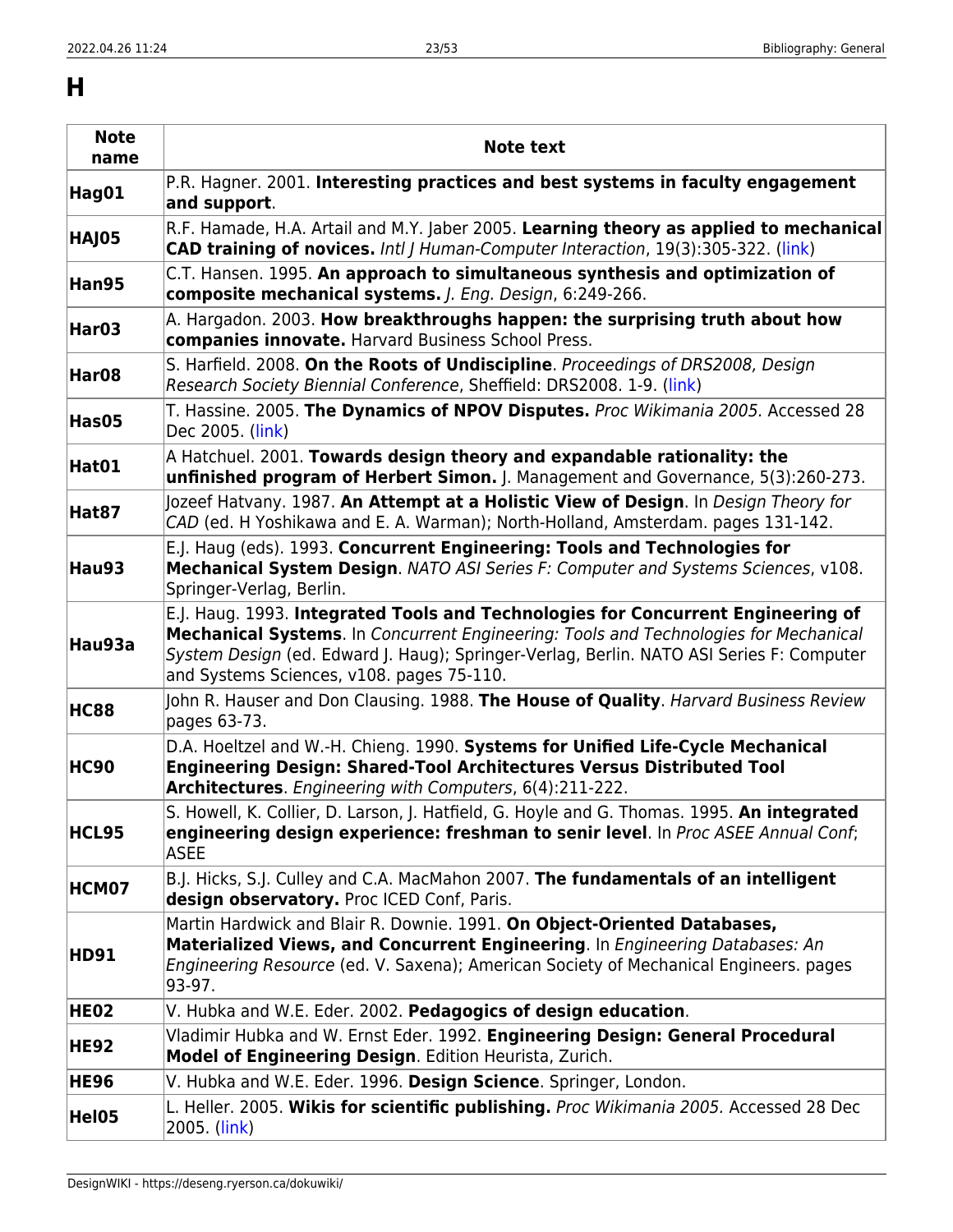| <b>Note</b><br>name | Note text                                                                                                                                                                                                                                      |
|---------------------|------------------------------------------------------------------------------------------------------------------------------------------------------------------------------------------------------------------------------------------------|
| <b>HF02</b>         | N.W. Hirschi and D.D. Frey. 2002. Cognition and complexity: an experiment on the<br>effect of coupling in parameter design. Research in Engineering Design, 13:123-131.                                                                        |
| HFV01               | M.A. Hassanain, T.M. Froese and D.J. Vanier. 2001. Development of a maintenance<br>management model based on IAI standards. Artificial Intelligence in Engineering,<br>15:177-193.                                                             |
| Hin99               | J.D. Hintersteiner. 1999. A fractal representation for systems. Proc Intl CIRP Design<br>Seminar. Enschede, The Netherlands. (link)                                                                                                            |
| HJ93                | M. Maher Hakim and James H. Garrett, Jr. 1993. A Description Logic Approach for<br>Representing Engineering Design Standards. Engineering with Computers,<br>$9(2):108-124.$                                                                   |
| <b>HK99</b>         | J. Hahn and J. Kim. 1999. Why are some diagrams easier to work with? Effects of<br>diagrammatic representation on the cognitive integration process of systems<br>analysis and design. ACM Trans. on Computer-Human Interaction, 6(3):181-213. |
| <b>HKA00</b>        | J. Haymaker, P. Keel, E. Ackermann and W. Porter. 2000. Filter mediated design:<br>generating coherence in collaborative design. Design Studies, 21:205-220.                                                                                   |
| HLC94               | E. A. Henneman, J. L. Lee and J. I. Cohen 1994. Collaboration: a concept analysis. Journal<br>of Advanced Nursing, 21:103-109.                                                                                                                 |
| <b>HM90</b>         | J.Y. Halpern and Y. Moses. 1990. Knowledge and common knowledge in a distributed<br>environment. J. ACM, 37(3):549-587.                                                                                                                        |
| <b>HM99</b>         | M.O. Hagler and W.M. Marcy. 1999. Strategies for designing engineering courses.<br>Journal of Engineering Education, 88:11-13. (link)                                                                                                          |
| HMM00               | Herman, G. Melancon and M. S. Marshall. 2000. Graph visualization and navigation in<br>information visualization: a survey. IEEE Transactions on Visualization and Computer<br>Graphics, 6(1):24-43. (link)                                    |
| HMW04               | A. Hatchuel, P. Le Masson and B. Weil 2004. CK theory in practice: lessons from<br>industrial applications. Proc Intl Design Conf. pages 245-257.                                                                                              |
| <b>HN90</b>         | D.L. Hawla and H. Neishlos. 1990. Knowledge Acquisition for Effective and Efficient<br>Use of Engineering Software. Engineering with Computers, 6(2):67-80.                                                                                    |
| Hoc09               | V. T. Hocking. 2009. An Ecology for Design: From the Natural, through the Artificial,<br>to the Un-Natural. Design Principles and Practices: An International Journal, 3(1): 41-54.<br>(link)                                                  |
| Hoe03               | N. Hoeller. 2003. Biomimicry flow structure: technical and process requirements.<br>White paper. (link)                                                                                                                                        |
| <b>Hol99</b>        | W.N. Holmes. 1999. The myth of the educational computer. Computer pages 36-42.                                                                                                                                                                 |
| Hor01               | R. E. Horn. 2001. Knowledge Mapping for Complex Social Messes. David and Lucile<br>Packard Foundation, p1-8. (link)                                                                                                                            |
| <b>HOY87</b>        | Guidong Han, Setsuo Ohsuga and Hiroyuki Yamauchi. 1987. The Application of<br>Knowledge Base Technology to CAD. In Expert Systems in Computer-Aided Design (ed.<br>John S. Gero); North-Holland, Amsterdam. pages 25-51.                       |
| <b>HP84</b>         | Malcolm D. Hall and Glenn Putnam. 1984. An Application of Expert Systems in FMS. In<br>Autofact 6 Conference Proceedings, Michigan, USA. pages 2:26-2:37.                                                                                      |
| <b>HR08</b>         | J.G. Hall and and L. Rapanotti 2008. The discipline of Natural Design. Proceedings of<br>DRS2008, Design Research Society Biennial Conference, Sheffield: DRS2008. 1-11. (link)                                                                |
| <b>HRG08</b>        | T. Hildenbrand, F. Rothlauf, M. Geisser, A. Heinzl and T. Kude 2008. Approaches to<br>Collaborative Software Development. International Conference on Complex, Intelligent<br>and Software Intensive Systems, p523-528. (link)                 |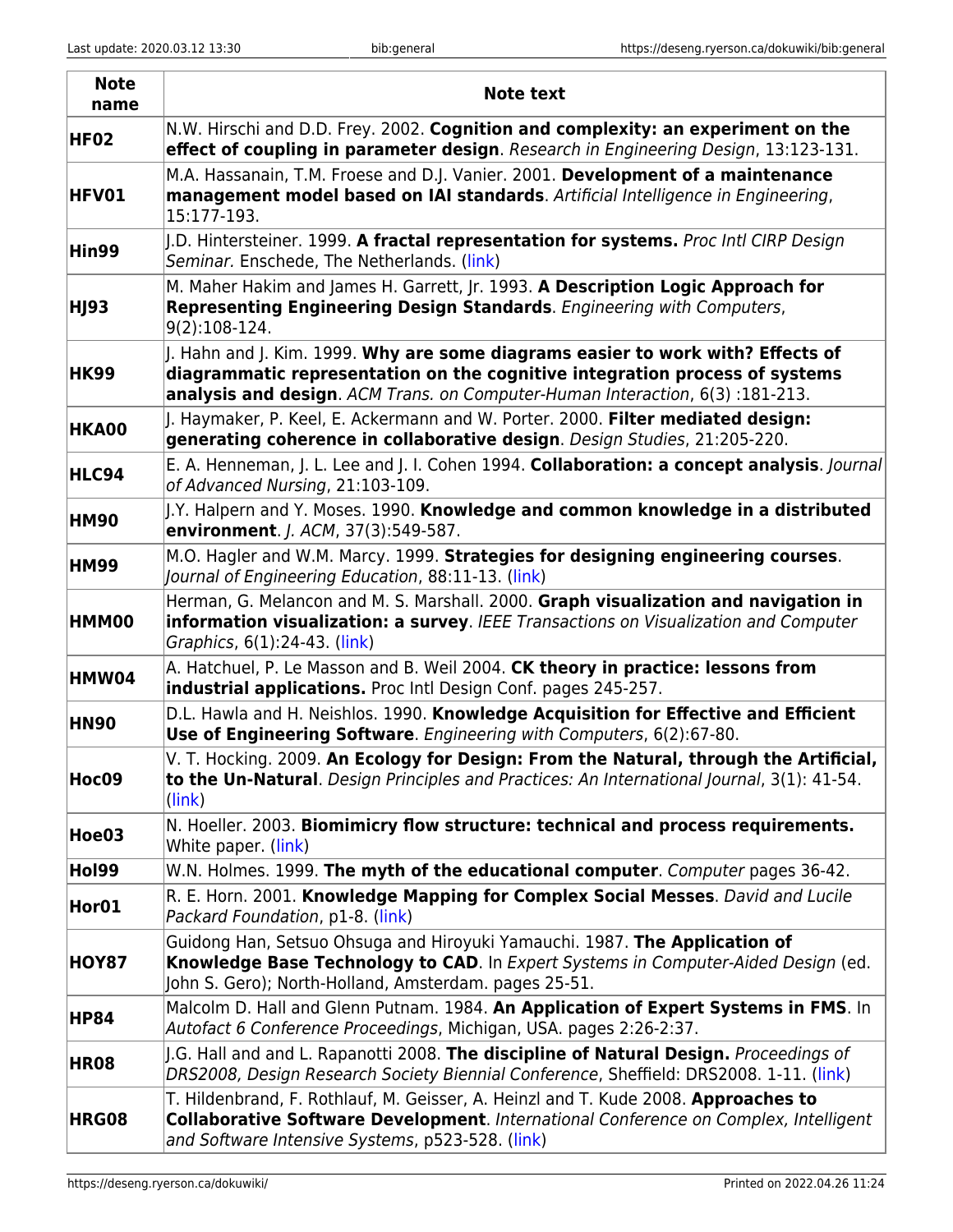| <b>Note</b><br>name | <b>Note text</b>                                                                                                                                                                                                                                                  |
|---------------------|-------------------------------------------------------------------------------------------------------------------------------------------------------------------------------------------------------------------------------------------------------------------|
| <b>HS00</b>         | M.R. Henderson and M.J. Stratton. 2000. Recommendations for curricular change for<br>product realization. In ASME 2000 Mechanical Engineering Education Conference - Drivers<br>and Strategies of Major Program Change (link)                                     |
| <b>HS09</b>         | M. Hunter and F. A. Salustri 2009. An Exploration of the Human Element in<br><b>Collaboration</b> . Proceedings of the 17th International Conference on Engineering Design,<br>p1-11.                                                                             |
| HS09a               | M. Hunter and F. A. Salustri 2009. The Design of a Collaboration Rubric from its Value<br>System, Proc CDEN/C2E2 Conference, Hamilton, p1-9.                                                                                                                      |
| <b>HS92</b>         | Christoph Hubel and Bernd Sutter. 1992. Supporting Engineering Applications by New<br>Data Base Processing Concepts - An Experience Report. Engineering with Computers,<br>$8(1):31-49.$                                                                          |
| <b>HSG93</b>        | P.H. Hamilton, D.G. Smith and I. Gilchrist 1993. Transcending disciplines by design - a<br>proven approach. Proc ICED 1993, The Hague, pages 1756-1763.                                                                                                           |
| <b>HSH97</b>        | M. Holmgren, M. Scheffer and M. A. Huston 1997. The Interplay of Facilitation and<br>Competition in Plant Communities. Ecology, 78(7): 1966-1975. (link)                                                                                                          |
| <b>HSM01</b>        | J. Hirtz, R.B. Stone, D.A. !McAdams, S. Szykman and K.L. Wood. 2001. Evolving a<br>functional basis for engineering design.                                                                                                                                       |
| <b>HSM02</b>        | J. Hirtz, R.B. Stone, D.A. !McAdams, S. Szykman and K.L. Wood. 2002. A functional basis<br>for engineering design: reconciling and evolving previous efforts. Research in<br>Engineering Design, 13:65-82.                                                        |
| <b>HSS97</b>        | A.R. Hambley, N.N. Schulz, M.E. Sloan, J.A. Soper, D. Stone, D.O. Wiitanen and R.E. Zulinski.<br>1997. Professional design laboratories: bridging the gap between classroom and<br>industry in senior year.                                                       |
| <b>HT93</b>         | M.R. Henderson and L.E. Taylor. 1993. A Meta-Model for Mechanical Products Based<br>Upon the Mechanical Design Process. Research in Engineering Design, 5(3 &<br>4):140-160.                                                                                      |
| HTS03               | K. Holtta, V. Tang and W.P. Seering 2003. Modularizing product architectures using<br>dendrograms. MIT DSpace (link)                                                                                                                                              |
| Hub80               | V. Hubka (eds). 1980. Principles of Engineering Design. Butterworth Scientific.                                                                                                                                                                                   |
| Hur91               | Terril N. Hurst. 1991. Automated Model Generation Using the KIF Declarative<br>Language. In Proceedings of the 1991 ASME Computers in Engineering Conference (ed.<br>Gopal Gupta and Terry E. Shoup); American Society of Mechanical Engineers. pages<br>137-144. |
| <b>HW03</b>         | A. Hatchuel and B. Weil 2003. A new approach of innovative design: an introduction<br>to CK theory. Proc Intl Conf on Eng Design. (CD)                                                                                                                            |
| <b>HW90</b>         | Walid Habib and Allen C. Ward. 1990. Proving the Labeled Interval Calculus for<br><b>Inferences on Catalogs.</b> In Design Theory and Methodology (ed. James R. Rinderle and<br>David G. Ullman); ASME, New York. pages 63-68.                                    |
| <b>HW98</b>         | S. Hsiao and H. Wang. 1998. Applying the semantic transformation method to<br>product form design. Design Studies, 19:309-330.                                                                                                                                    |
| HXW01               | S.H. Huang, H. Xing and G. Wang. 2001. Intelligent classification of the drop hammer<br>forming process method. Intl J Adv Manufacturing Technology, 18:89-97. (link)                                                                                             |
| <b>HY98</b>         | M. Hori and T. Yoshida. 1998. Domain-oriented library of scheduling methods: design<br>principle and real-life application. Intl J Human-Computer Studies, 49:601-626.                                                                                            |
| Hym98               | B. Hyman. 1998. Fundamentals of Engineering Design. Prentice-Hall, New Jersey.                                                                                                                                                                                    |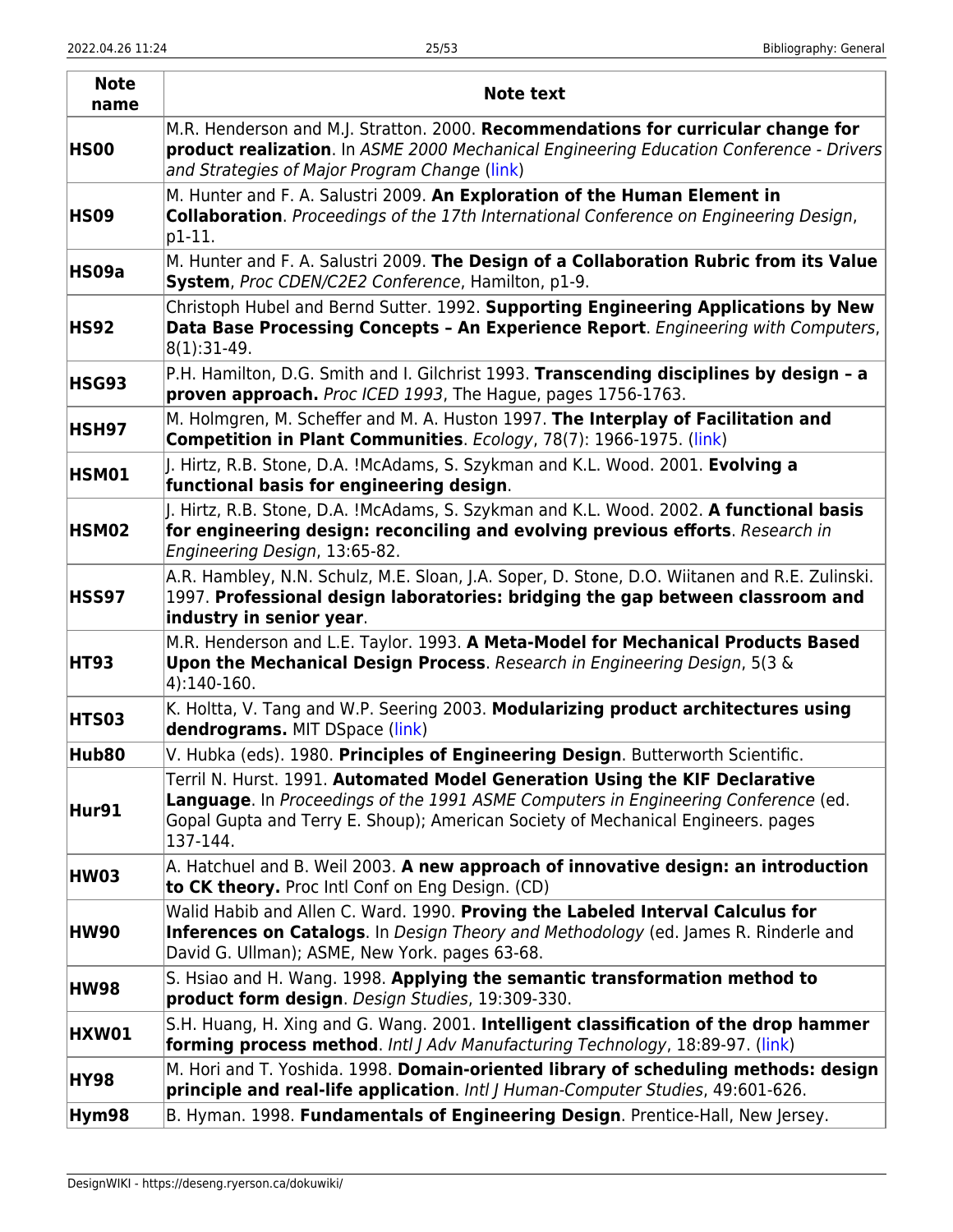| <b>Note</b><br>name | Note text                                                                                                                                                                 |
|---------------------|---------------------------------------------------------------------------------------------------------------------------------------------------------------------------|
| <b>HYT00</b>        | M. Hu, K. Yang and S. Taguchi. 2000. Enhancing robust design with the aid of TRIZ<br>and axiomatic design (Part I). TRIZ Journal (link)                                   |
| <b>IB87</b>         | K. Ishii and P. Barkan. 1987. Rule-based Sensitivity Analysis. In Expert Systems in<br>Computer-Aided Design (ed. John S. Gero); North-Holland, Amsterdam. pages 179-198. |

#### <span id="page-27-2"></span><span id="page-27-0"></span>**I**

| <b>Note</b><br>name | Note text                                                                                                                                                                                                  |
|---------------------|------------------------------------------------------------------------------------------------------------------------------------------------------------------------------------------------------------|
| Ide09               | IDEO. 2009. Human Centered Design Toolkit. 2nd ed. IDEObooks, (e-book). (link)                                                                                                                             |
| <b>III02</b>        | F. Douglas, III. 2002. Lean principles implementation in the program preparation<br><b>phase</b> . Master's Thesis; System Design and Management Program, Massachusetts Institute of<br>Technology. (link) |
| <b>III86</b>        | William E. Arthur III. 1986. Shop Floor Control - the First Step to CIM. In Proceedings of<br>CIMTECH, 1986 (ed. unknown); Society of Manufacturing Engineers, Dearborn, Michigan.<br>pages 7:39-7:50.     |
| <b>IKE00</b>        | O. Isaksson, S. Keski-Seppala and S.D. Eppinger 2000. Evaluation of design process<br>alternatives using signal flow graphs. J. Eng. Design 11(3):211-224.                                                 |
| ILK94               | G. Iyengar, Chun-Liang Lee and S. Kota. 1994. Towards an Objective Evaluation of<br>Alternate Designs. Journal of Mechanical Design, 116:487-492.                                                          |
| ILM90               | K. Ishii, C. H. Lee and R. A. Miller. 1990. Methods for Process Selection in Design. In<br>Design Theory and Methodology (ed. James R. Rinderle and David G. Ullman); ASME, New<br>York. pages 105-112.    |
| <b>IM02</b>         | B. Ippolito and E. Murman. 2002. Improving the software upgrade value stream.<br>Working Paper #2002-02. MIT, Cambridge, Mass. (link)                                                                      |
| <b>IP02</b>         | S. Ingram and A. Parker 2002. The Influence of Gender on Collaborative Projects in an<br>Engineering Classroom. IEEE TRANSACTIONS ON PROFESSIONAL COMMUNICATION, 45(1):<br>$7-20.$                         |
| <b>IS02</b>         | H. Ilies and V. Shapiro. 2002. A class of forms from function: the case of parts moving<br>in contact. Research in Engineering Design, 13:157-166.                                                         |

### <span id="page-27-3"></span><span id="page-27-1"></span>**J**

| <b>Note</b><br>name | Note text                                                                                                                                                                                                                  |
|---------------------|----------------------------------------------------------------------------------------------------------------------------------------------------------------------------------------------------------------------------|
| IB93                | J.Y. Jung and S.B. Billatos. 1993. Applicability of Axiomatic Design in Concurrent<br>Engineering. In Design for Manufacturability (ed. Philip J. Guichelaar); American Society of<br>Mechanical Engineers. pages 129-142. |
| ICDO4               | C.R. Johnston, D.J. Caswell, D.M. Douglas and M.J. Eggermont 2004. A competency-based,<br>student-centred assessment model for engineering design. Proc 1st CDEN<br>Conference.                                            |
| Jea95               | A. Jeang. 1995. <b>Economic tolerance design for quality</b> . Quality and Reliability<br>Engineering International, 11:113-121.                                                                                           |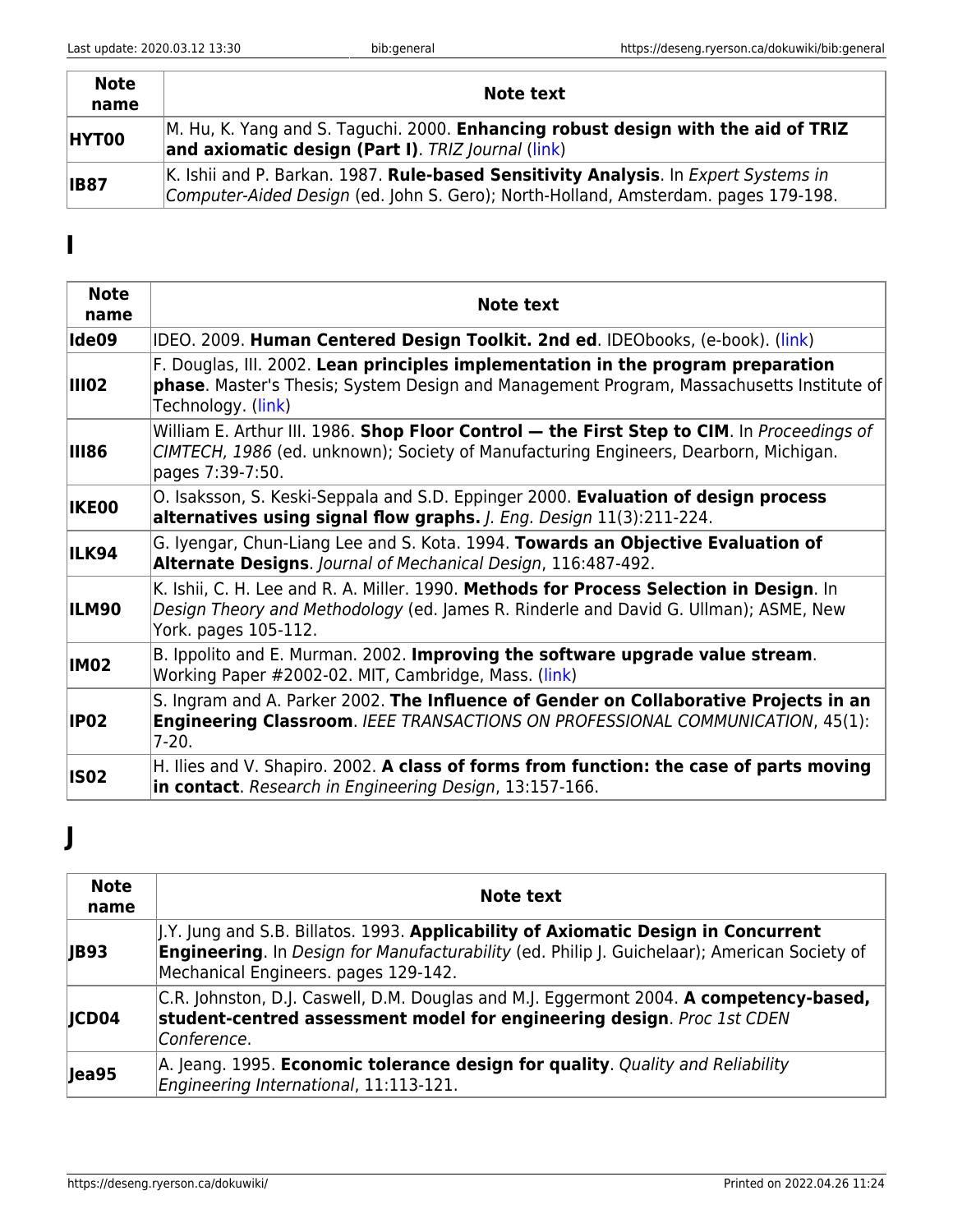| <b>Note</b><br>name | Note text                                                                                                                                                                                                                                |
|---------------------|------------------------------------------------------------------------------------------------------------------------------------------------------------------------------------------------------------------------------------------|
| JFB00               | D.D. Jensen, J. Feland, M. Bowe and F. Self. 2000. A 6-hats based team formation<br>strategy: development and comparison with an MBTI based approach. In ASEE<br>Annual Conf. (link)                                                     |
| JFL96               | J.E. Jorgensen, J.L. Fridley and J.S. Lamancusa. 1996. Product dissection - a tool for<br>benchmarking in the process of teaching design.                                                                                                |
| JH98                | J.D. Jones and Y. Hua. 1998. A fuzzy knowledge base to support routine engineering<br>design. Fuzzy Sets and Systems, 98:267-278.                                                                                                        |
| JL08                | T. Jackson and J. Loudon 2008. Presentation on Ethnographic Research in Product<br><b>Design</b> , Hosted by HFE Lab at Ryerson University.                                                                                              |
| JL91                | Y. Jaluria and D. Lombardi. 1991. Use of Expert Systems in the Design of Thermal<br><b>Equipment and Processes.</b> Research in Engineering Design, 2(4):239-253.                                                                        |
| JL95                | K.P. Jantke and S. Lange. 1995. Case-based representation and learning of pattern<br>languages. Theoretical Computer Science, 137:25-51.                                                                                                 |
| Jlb02               | J. L. Badaracco. 2002. Leading Quietly: An Unorthodox Guide to Doing the Right<br>Thing. HBS Press Book, Boston, MA.                                                                                                                     |
| JLJ90               | Vikram R. Jamalabad, Noshir A Langrana and Yogesh Jaluria. 1990. Heuristic Design of a<br>Material Processing Component. In Design Theory and Methodology (ed. James R.<br>Rinderle and David G. Ullman); ASME, New York. pages 119-126. |
| JLY06               | H. Jiang, H. Li, X. Yang, Y. Liu and W. Hu 2006. Spider's microstructure for sensing.<br>Micron, 37(2):121-128.                                                                                                                          |
| <b>JMW98</b>        | D.D. Jensen, M.D. Murphy and K.L. Wood. 1998. Evaluation and refinement of a<br>restructured introduction to engineering design course using student surveys and<br>MBTI data. In ASEE Conf., Session 2666 (link)                        |
| Joh00               | Vera John-Steiner. 2000. Creative Collaboration. Oxford University Press, US.                                                                                                                                                            |
| Joh86               | Robert H. Johnson. 1986. Product Data Management - with Solid Modelling.<br>Computer-Aided Engineering Journal pages 129-132.                                                                                                            |
| Joh88               | R. Johansen. 1988. Groupware: Computer Support for Business Teams. The Free Press.                                                                                                                                                       |
| Joh93               | P. Johannesson. 1993. Using Conceptual Graph Theory to Support Schema<br>Integration. In 12th Intl Conf on Entity-Relationship Approach (ed. R. Elmasri). pages<br>280-289.                                                              |
| Joh98               | A.L. Johnson. 1998. An open architecture approach to kinematic analysis for<br>computer-aided embodiment design. Computer-Aided Design, 30(3):199-204.                                                                                   |
| Jok98               | P.A. Jokinen. 1998. Sharing engineering design knowledge and delivering proven<br>practices in engineering organizations. ISA Transactions, 36(4):257-266.                                                                               |
| Jon70               | J.C. Jones. 1970. Design Methods and Technology: Seeds of Human Futures.                                                                                                                                                                 |
| Jon92               | J.C. Jones. 1992. Design methods. John Wiley & Sons, New York.                                                                                                                                                                           |
| Jos01               | P. Josty. 2001. Myths about innovation.                                                                                                                                                                                                  |
| JPS01               | P. Johansson, S. Persson and P. Schachinger. 2001. The use of product representations<br>in industry - a survey dealing with product development in Sweden.                                                                              |
| JR92                | John W. Baugh Jr. and Daniel R. Rehak. 1992. Applications of Coarse-Grained Dataflow<br>in Computational Mechanics. Engineering with Computers, 8(1):13-30.                                                                              |
| JSP90               | David G. Jansson, Srinivasa Ravi Shankar and Francis S. K. Polisetty. 1990. Generalized<br>Measures of Manufacturability. In Design Theory and Methodology (ed. James R. Rinderle<br>and David G. Ullman); ASME, New York. pages 85-96.  |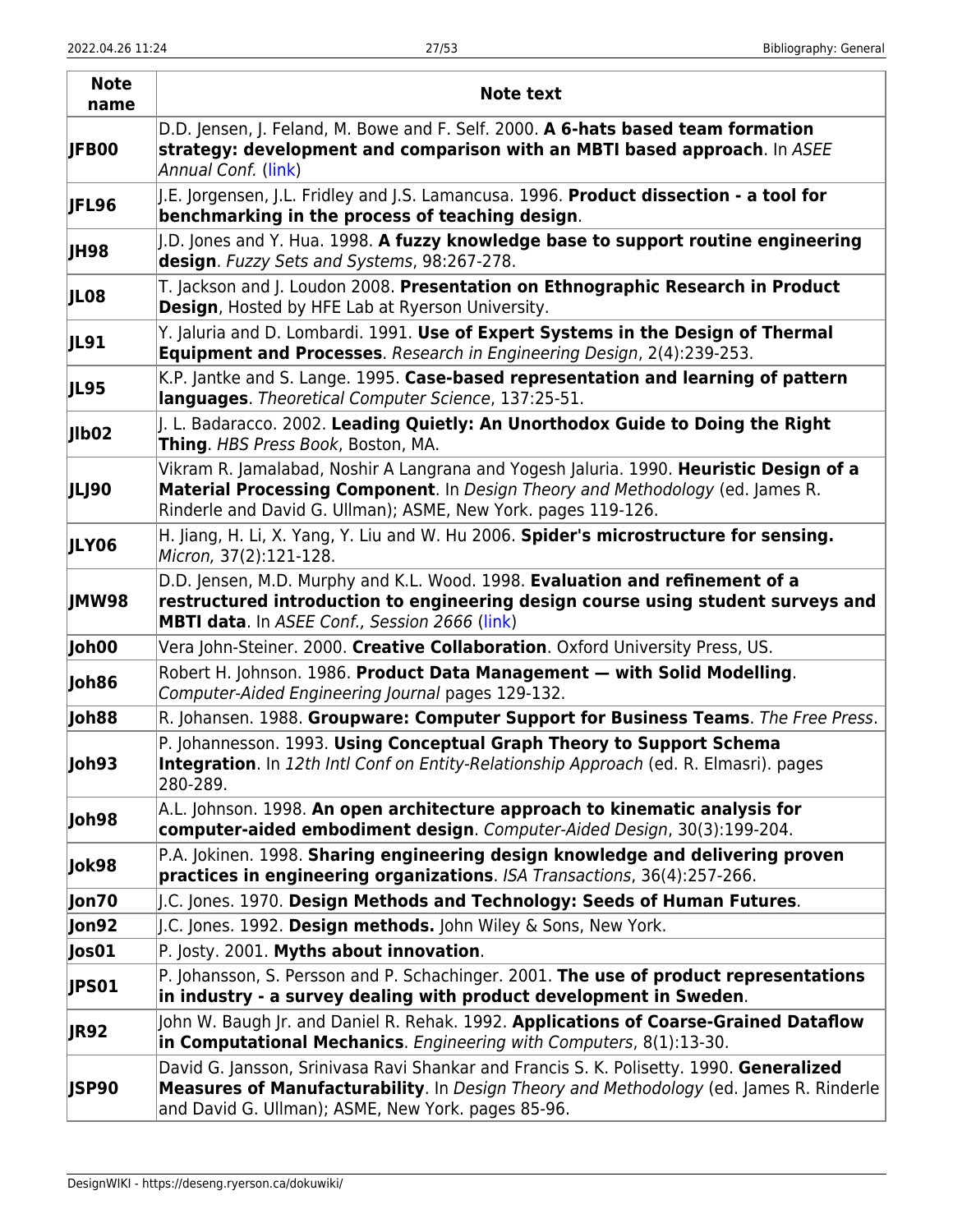| <b>Note</b><br>name | Note text                                                                                                                                                                                                                                 |
|---------------------|-------------------------------------------------------------------------------------------------------------------------------------------------------------------------------------------------------------------------------------------|
| <b>JW00</b>         | D.D. Jensen and K.L. Wood. 2000. Incorporating learning styles to enhance mechanical<br>engineering curricula by restructuring courses, increasing hands-on activities, and<br><b>improving team dynamics.</b> In ASME Annual Conf (link) |
| JWM98               | V. John-Steiner, R. J. Weber and M. Minnis 1998. The Challenge of Studying<br>Collaboration. American Educational Research Journal, 35(4): 773-783. (link)                                                                                |

#### <span id="page-29-1"></span><span id="page-29-0"></span>**K**

| <b>Note</b><br>name | <b>Note text</b>                                                                                                                                                                                                                                                                       |
|---------------------|----------------------------------------------------------------------------------------------------------------------------------------------------------------------------------------------------------------------------------------------------------------------------------------|
| <b>KA05</b>         | Gary L. Klein and Leonard Adelman 2005. Collaboration Evaluation Framework. MITRE<br>Corporation, p6. (link)                                                                                                                                                                           |
| Kal91               | C. M. Kalker-Kalkman. 1991. Optimal Design with the Aid of Randomization Methods.<br>Engineering with Computers, 7(3):173-183.                                                                                                                                                         |
| Kat85               | R. H. Katz. 1985. Information Management for Engineering Design. Springer-Verlag.                                                                                                                                                                                                      |
| <b>KB61</b>         | Herman E. Koenig and William A. Blackwell (eds). 1961. Electromechanical System<br>Theory. McGraw-Hill Electrical and Electronic Engineering Series. McGraw-Hill, New York.                                                                                                            |
| <b>KB96</b>         | R. Karni and S. Belikoff. 1996. Concurrent Engineering Design Using Interval Methods.<br>Int. Trans. Opl. Res., 3(1):77-87.                                                                                                                                                            |
| <b>KB97</b>         | H. Kim and C. Boldyreff. 1997. Formalising design patterns and frameworks: a survey<br>report. Research Institute in Software Evolution, University of Durham, UK. (link)                                                                                                              |
| <b>KB98</b>         | F. Kensing and J. Blomberg. 1998. Participatory design: issues and concerns. Computer<br>Supported Cooperative Work, 7:167-185.                                                                                                                                                        |
| <b>KBK09</b>        | R. Klein, D. Baumeister and J. Kübler 2009. BioInspired! Welcome to the &Isquo2009<br><b>Alumni Gathering Special Edition. (link)</b>                                                                                                                                                  |
| <b>KBT93</b>        | S.M. Kannapan, D.G. Bell and D.L. Taylor. 1993. Structuring Information and<br>Coordinating Teams in Product Development. In Proceedings of Design Theory and<br>Methodology - DTM 93 (ed. T. K. Hight and L. A. Stauffer); ASME, New York. pages 233-242.                             |
| <b>KBV06</b>        | G. L. Kolfschoten, R. O. Briggs, G. de Vreede, P. H. M. Jacobs and J. H. Appelman 2006. A<br>conceptual foundation of the thinkLet concept for Collaboration Engineering.<br>International Journal of Human-Computer Studies, 64: 611– 621. (link)                                     |
| <b>KC05</b>         | D. E. Kuhns and P. E. Chapman 2005. How Does Shared Decision Making Impact<br>Inclusion. National Forum of Special Education Journal, 17(1):1-17. (link)                                                                                                                               |
| <b>KC92</b>         | Sridhar Kota and Shean-Juinn Chiou. 1992. Conceptual Design of Mechanisms Based on<br><b>Computational Synthesis and Simulation of Kinematic Building Blocks. Research in</b><br>Engineering Design, 4(2):75-87.                                                                       |
| KEC06               | R. Keller, C.M. Eckert, and P.J. Clarkson. 2006. Matrices or node-link diagrams: which<br>visual representation is better for visualising connectivity models? Information<br>Visualization 5:62-76. (link)                                                                            |
| Kee96               | R. L. Keeney. 1996. Value-focused thinking: a path to creative decision making.<br>Harvard University Press, p432. (link)                                                                                                                                                              |
| KEW93               | V. Krishnan, S.D. Eppinger and D.E. Whitney. 1993. Iterative Overlapping: Accelerating<br>Product Development by Preliminary Information Exchange. In Proceedings of Design<br>Theory and Methodology - DTM 93 (ed. T. K. Hight and L. A. Stauffer); ASME, New York.<br>pages 223-231. |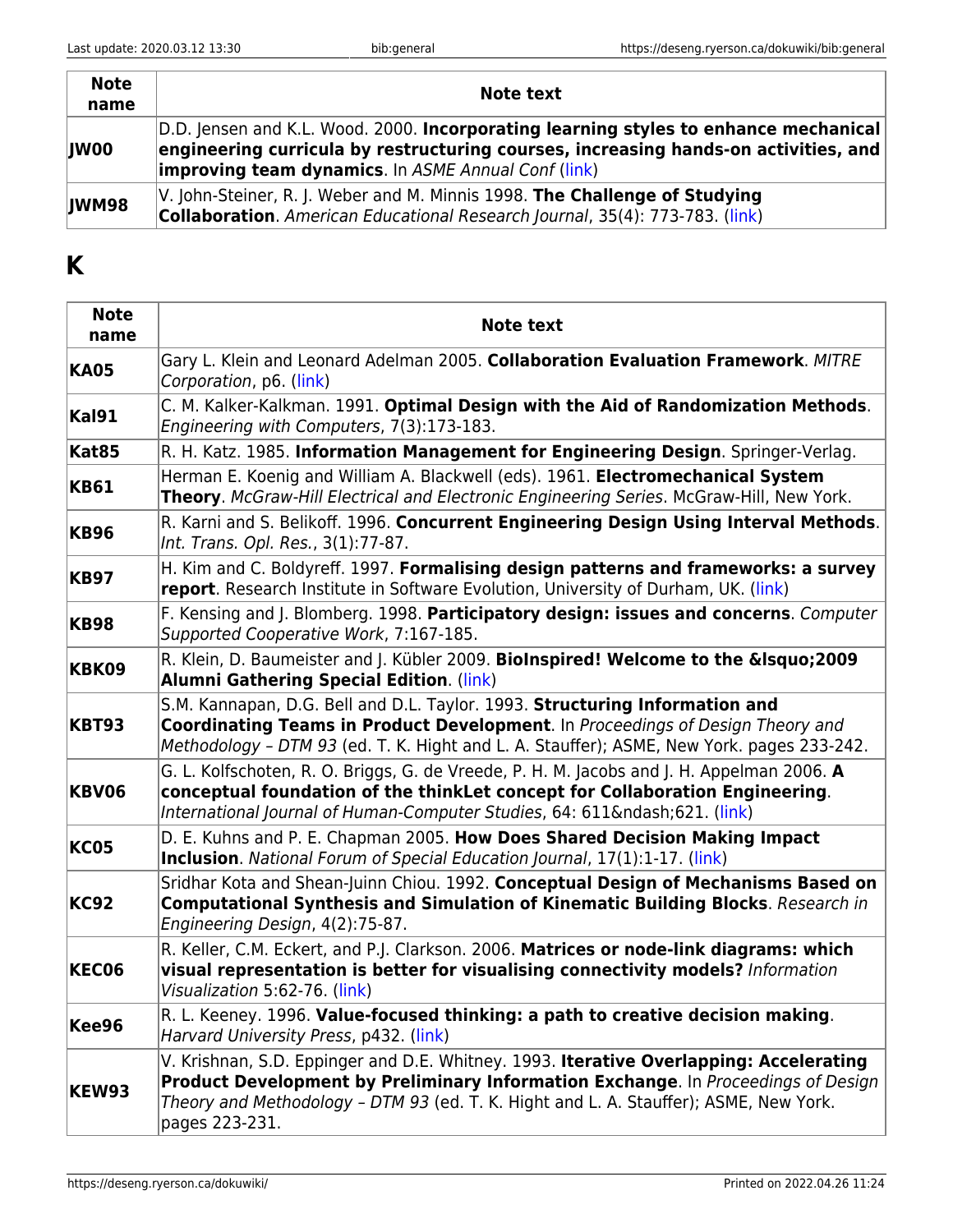| <b>Note</b><br>name | <b>Note text</b>                                                                                                                                                                                                                                                                                           |
|---------------------|------------------------------------------------------------------------------------------------------------------------------------------------------------------------------------------------------------------------------------------------------------------------------------------------------------|
| <b>KF97</b>         | C.F. Kirschman and G.M. Fadel. 1997. Customer metrics for the selection of generic<br>forms at the conceptual stage of mechanical design. In Proc ASME DETC; ASME                                                                                                                                          |
| <b>KF99</b>         | [.]. Kay and J.A. Foster. 1999. About teaching systems thinking. In Proc HKK Conf (ed. G.<br>Savage and P. Roe) (link)                                                                                                                                                                                     |
| KFJ96               | C.F. Kirschman, G.M. Fadel and C.C. Jara-Almonte. 1996. Classifying functions for<br>mechanical design. In Proc. ASME Design Engineering Technical Conference; ASME (link)                                                                                                                                 |
| KFK00               | P. Kauffmann, B. Fernandez, C. Keating, D. Jacobs and R. Unal. 2000. Selection of<br>curricular topics using extensions of quality function deployment.                                                                                                                                                    |
| <b>KFK99</b>        | P. Kauffmann, A. Fernandez and C. Keating. 1999. A QFD decision model for selecting<br>service, teaching, and research opportunities.                                                                                                                                                                      |
| <b>KGT93</b>        | T. Khedro, M.R. Genesereth and P.M. Teicholz. 1993. Agent-Based Framework for<br>Integrated Facility Engineering. Engineering with Computers, 9(2):94-107.                                                                                                                                                 |
| Khe96               | T. Khedro. 1996. A distributed problem-solving approach to collaborative facility<br>engineering. Advances in Engineering Software, 25:243-252.                                                                                                                                                            |
| Kim <sub>02</sub>   | R. Kimbell. 2002. Assessing design innovation.                                                                                                                                                                                                                                                             |
| Kim87               | Fumihiko Kimura. 1987. Product Modelling and Design Knowledge for CAD. In [Euro<br>graphics]- '87 (ed. G. Marechal); Elsevier Science Publishers B.V pages 237-238.                                                                                                                                        |
| Kim97               | G.J. Kim. 1997. Case-based design for assembly. Computer-Aided Design, 29:497-506.                                                                                                                                                                                                                         |
| Kin95               | T. King. 1995. Millwrights to mechatronics: the merits of multi-disciplinary<br>engineering. Mechatronics, 5:95-115.                                                                                                                                                                                       |
| KJM08               | Turkka K. Keinonen, Vesa Jaasko and Tuuli M. Mattelmaki 2008. Three-in-one User Study<br>for Focused Collaboration. International Journal of Design, 2(1): 1-10. (link)                                                                                                                                    |
| <b>KK00</b>         | R. Karni and M. Kaner. 2000. Teaching innovative conceptual design of systems in a<br>service sector. Technological Forecasting and Social Change, 64:225-240.                                                                                                                                             |
| <b>KK08</b>         | Bo-Young Kim and Bum-Kyu Kang 2008. Cross-Functional Cooperation with Design<br>Teams in New Product Development. International Journal of Design 2(3): 43-55. (link)                                                                                                                                      |
| <b>KKC92</b>        | A. Kott, C. Kollar and A. Cederquist. 1992. Role of Product Modeling in Concurrent<br>Engineering Environment. International Journal of Systems Automation: Research and<br>Applications, 2(1):1-16.                                                                                                       |
| <b>KKM87</b>        | Saiyid Z. Kamal, H. M. Karandikar, Farrokh Mistree and Douglas Muster. 1987. Knowledge<br>Representation for Discipline-Independent Decision Making. In Expert Systems in<br>Computer-Aided Design (ed. John S. Gero); North-Holland, Amsterdam. pages 289-318.                                            |
| <b>KKO90</b>        | Ken-ichi Kameyama, Koichi Kondo and Koichi Ohtomi. 1990. An Intelligent Interactive<br>Layout CAD System for Industrial Plants. In Design Theory and Methodology (ed. James<br>R. Rinderle and David G. Ullman); ASME, New York. pages 33-38.                                                              |
| <b>KKS96</b>        | H. Kawakami, O. Katai, T. Sawaragi, T. Konishi and S. Iwai. 1996. Knowledge acquisition<br>method for conceptual design based on value engineering and axiomatic design<br>theory. Artificial Intelligence in Engineering, 1:187-202.                                                                      |
| <b>KL90</b>         | Sridhar Kota and Chun-Liang Lee. 1990. A Functional Framework for Hydraulic Systems<br>Using Abstraction/Decomposition Hierarchies. In Proceedings of the 1990 ASME<br>Computers in Engineering Conference (ed. G. L. Kinzel and S. M. Rohde); American Society of<br>Mechanical Engineers. pages 327-340. |
| Kle93               | M. Klein. 1993. Integrated Support for Cooperative Design Coordination: Managing<br>Processes, Conflicts and Memories. In Proceedings of the NATO Advanced Research<br>Workshop on Integration, Information and Collaboration Models; Kluwer Academic Publishers                                           |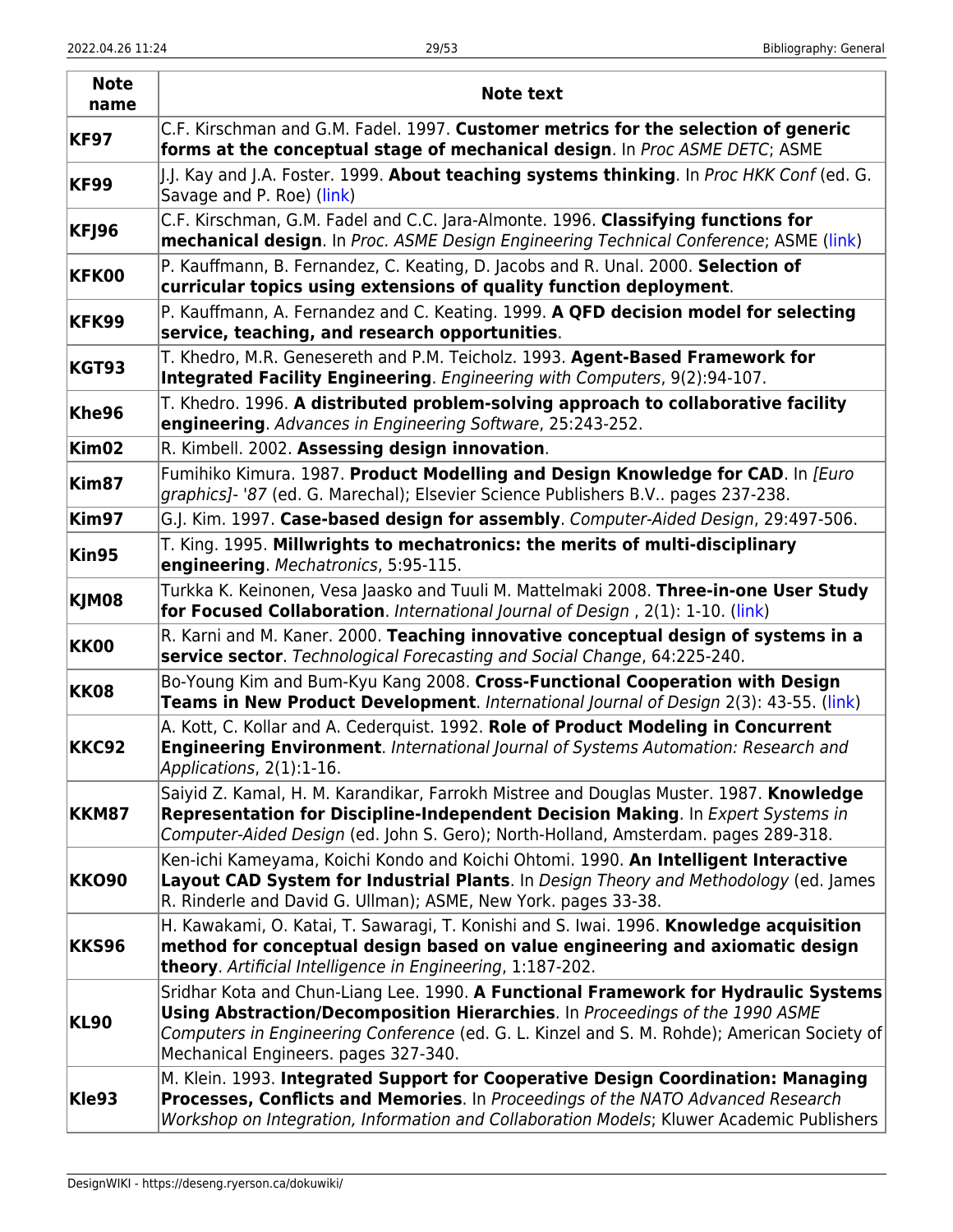| <b>Note</b><br>name | <b>Note text</b>                                                                                                                                                                                                                                                           |
|---------------------|----------------------------------------------------------------------------------------------------------------------------------------------------------------------------------------------------------------------------------------------------------------------------|
| <b>KM06</b>         | F. Kurk and C!McNamara 2006. Better by design. An innovation guide: using natural<br>design solutions. Minnesota Pollution Control Agency, USA. (link)                                                                                                                     |
| <b>KM91</b>         | S.M. Kannapan and K.M. Marshek. 1991. Design Synthetic Reasoning: A Methodology<br>for Mechanical Design. Research in Engineering Design, 2(4):221-238.                                                                                                                    |
| <b>KM94</b>         | M. Krishnaswami and R.W. Mayne. 1994. Optimizing Tolerance Allocation for Minimum<br>Cost and Maximum Quality. In Proc. ASME Design Automation Conference, 20th Design<br>Automation Conference. pages 211-217.                                                            |
| <b>KMR90</b>        | Dean C. Karnopp, Donald L. Margolis and Ronald C. Rosenberg. 1990. System Dynamics: A<br><b>Unified Approach.</b> Wiley and Sons, New York.                                                                                                                                |
| KMS92               | Suresh Konda, Ira Monarch, Philip Sargent and Eswaran Subrahmanian. 1992. Shared<br>Memory in Design: A Unifying Theme for Research and Practice. Research in<br>Engineering Design, 4(1):23-42.                                                                           |
| <b>KMW96</b>        | R. T. Kouzes, J. D. Myers and W. A. Wulf. 1996. Collaboratories: Doing Science on the<br><b>Internet.</b> IEEE Computer pages 40-46.                                                                                                                                       |
| <b>KN90</b>         | Raghu Karinthi and Dana Nau. 1990. An Approach to Addressing Geometric Feature<br><b>Interactions.</b> In Proceedings of the 1990 ASME Computers in Engineering Conference (ed.<br>G. L. Kinzel and S. M. Rohde); American Society of Mechanical Engineers. pages 243-250. |
| Koe87               | J. F. Koegel. 1987. A Theoretical Model for Intelligent CAD. In Intelligent CAD Systems I<br>(Theoretical and Methodological Aspects) (ed. P. J. W. {ten Hagen} and Tetsuo Tomiyama);<br>Springer-Verlag, Berlin. pages 206-223.                                           |
| Kon97               | W. Koning. 1997. Innovations in the NHL teaching concept of engineering education.                                                                                                                                                                                         |
| Koo98               | J.L.A. Koolen. 1998. Simple and robust design of chemical plants. Computers in<br>Chemical Engineering, 22:S255-S262.                                                                                                                                                      |
| Koz96               | I.O. Kozin. 1996. Analogical reasoning for reliability analysis based on generic data.<br>Reliability Engineering and System Safety, 54:59-64.                                                                                                                             |
| <b>KPY90</b>        | Walid Keirouz, Jahir Pabon and Robert Young. 1990. Integrating Parametric Geometry,<br>Features and Variational Modeling for Conceptual Design. In Design Theory and<br>Methodology (ed. James R. Rinderle and David G. Ullman); ASME, New York. pages 690-691.            |
| Kra05               | U. Kraft. 2005. Unleashing creativity. Scientific American Mind, 16(1):17-23.                                                                                                                                                                                              |
| Kra87               | G. A. Kramer. 1987. Incorporating Mathematical Knowledge into Design Models. In<br>Expert Systems in Computer-Aided Design (ed. John S. Gero); North-Holland, Amsterdam.<br>pages 229-257.                                                                                 |
| Kra87a              | Glenn A. Kramer. 1987. Representing and Reasoning about Design. In Design Theory<br>for CAD (ed. H Yoshikawa and E. A. Warman); North-Holland, Amsterdam. pages 59-87.                                                                                                     |
| Kra90               | S. Kramer. 1990. Application of concept mapping to systems engineering. Proc Intl<br>Conf on Systems, Man and Cybernetics, pages 652-654. (link)                                                                                                                           |
| Kra90a              | S. Kramer. 1990. Application of concept mapping to systems engineering. IEEE. Pages<br>652-654. (link)                                                                                                                                                                     |
| Kre02               | M. Kressy. 2002. Industrial design.                                                                                                                                                                                                                                        |
| Kri03               | K. Krippendorff. 2003. The social reality of meaning. American Journal of Semiotics, May.                                                                                                                                                                                  |
| Kri95               | Jon M. Kriegel. 1995. Exact Constraint Design. Mechanical Engineering, 117(5):88-90.                                                                                                                                                                                       |
| <b>KRP90</b>        | K.C. Kapur, S. Raman and P.S. Pulat. 1990. Methodology for tolerance design using<br>quality loss function. Computers and Industrial Engineering, 19:254-257.                                                                                                              |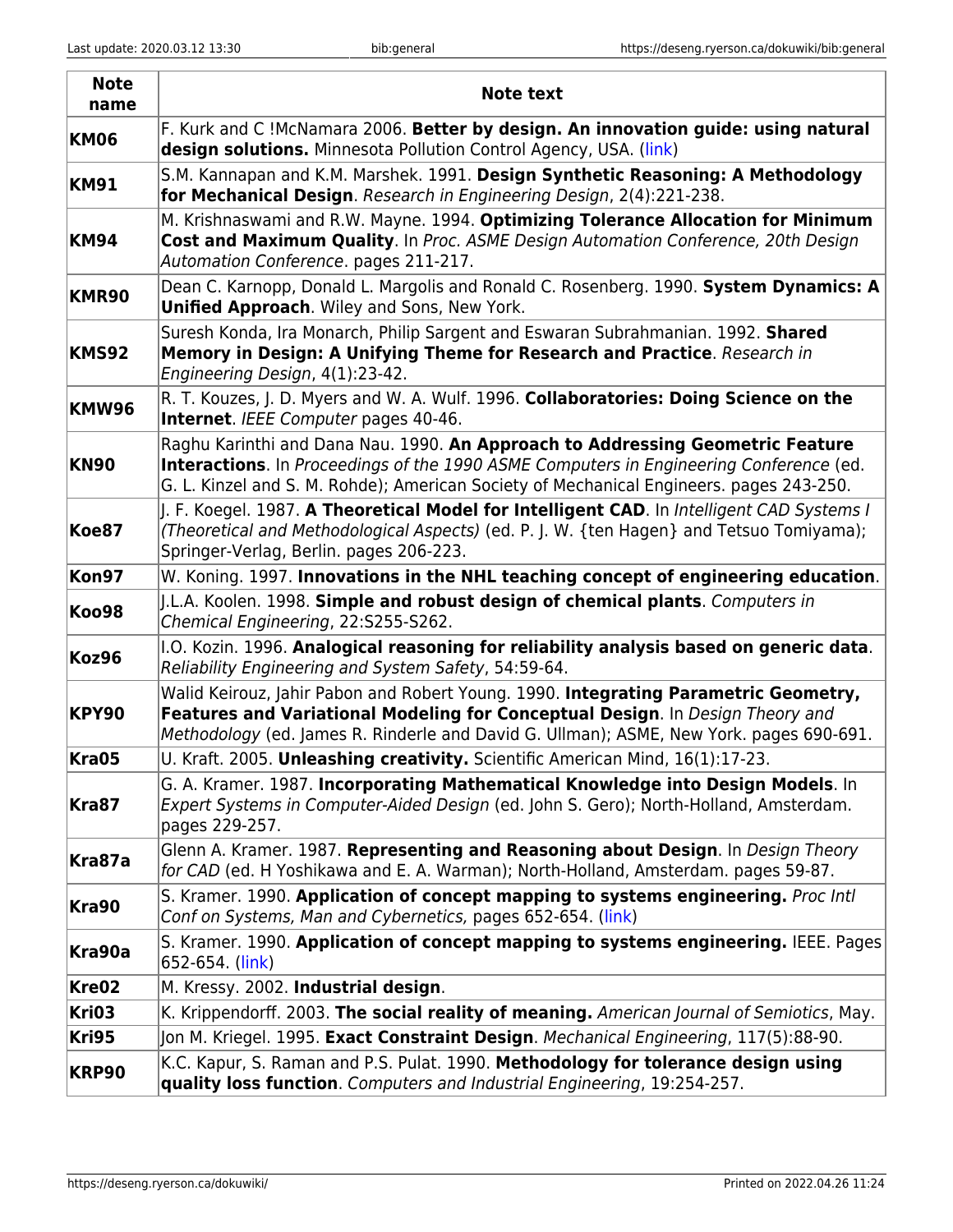| <b>Note</b><br>name | Note text                                                                                                                                                                                                                  |
|---------------------|----------------------------------------------------------------------------------------------------------------------------------------------------------------------------------------------------------------------------|
| KS03                | P. Kluth and D. Straut 2003. Do as We Say and as We Do: Teaching and Modeling<br>Collaborative Practice in the University Classroom. Journal of Teacher Education,<br>54(3): 228-240. (link)                               |
| KS04                | Ramji Kamakoti and Wei Shyy. 2004. Fluid–structure interaction for aeroelastic<br>applications. Progress in Aerospace Sciences, 40(8):535-558. (link)                                                                      |
| <b>KSH87</b>        | Y. E. Kalay, L. M. Swerdloff and A. C. Harfmann. 1987. A Knowledge-based Computable<br>Model of Design. In Expert Systems in Computer-Aided Design (ed. John S. Gero); North-<br>Holland, Amsterdam. pages 203-223.        |
| <b>KSR01</b>        | M.A. Kurfman, R.B. Stone, J. Rajan and K.L. Wood. 2001. Functional modeling<br>experimental studies.                                                                                                                       |
| <b>KSW00</b>        | M.A. Kurfman, R.B. Stone, M. Van Wie, K.L. Wood and K.N. Otto. 2000. Theoretical<br>underpinnings of functional modeling: preliminary experimental results. In ASME<br>2000 Design Engineering Technical Conference (link) |
| <b>KT04</b>         | A.O. Kazakci and A. Tsoukias 2004. Extending the C-K design theory to provide<br>theoretical background for personal design assistants. Proc Intl Design Conf. pages<br>45-52.                                             |
| <b>KT94</b>         | S.M. Kannapan and D.L. Taylor. 1994. The Interplay of Context, Process, and Conflict<br>in Concurrent Engineering (Submitted to Concurrent Engineering: Research and<br><b>Applications).</b>                              |
| <b>KT96</b>         | R. Kudo and T. Terano. 1996. Automating concept development by analogical<br>reasoning for advanced decision aids. Expert Systems with Applications,<br>10(3/4):357-364.                                                   |
| <b>KTP99</b>        | B. Knight, S. Taylor, M. Petridis, J. Ewer and E.R. Galea. 1999. A knowledge-based system<br>to represent spatial reasoning for fire modeling. Artificial Intelligence, 108:213-219.                                       |
| Kun06               | G. Kunda. 2006. Engineering Culture: Control and Commitment in a High-tech<br>Culture. Temple University Press, Philadelphia.                                                                                              |
| Kuv99               | B.F. Kuvin. 1999. A look at best practices from around the world: bridge welding,<br>global style. Structural Welding pages 22-23.                                                                                         |
| <b>KW02</b>         | P.H. King and J.M.T. Walker 2002. Concept mapping applied to design. Proc. 2nd Joint<br>EMBS/BMES Conference. Pages 2597-2598. (link)                                                                                      |
| <b>KW87</b>         | Alfons Kemper and Mechtild Wallrath. 1987. A Uniform Concept for Storing and<br><b>Manipulating Engineering Objects.</b>                                                                                                   |

#### <span id="page-32-1"></span><span id="page-32-0"></span>**L**

| <b>Note</b><br>name | Note text                                                                                                                                                                                                                         |
|---------------------|-----------------------------------------------------------------------------------------------------------------------------------------------------------------------------------------------------------------------------------|
| <b>LA91</b>         | H. H. Lee and J. S. Arora. 1991. Object-Oriented Programming for Engineering<br><b>Applications</b> . Engineering with Computers, 7(4):225-235.                                                                                   |
| LaF92               | Ronald Samuel LaFleur. 1992. Principal Engineering Design Questions. Research in<br>Engineering Design, 4(2):89-100.                                                                                                              |
| Lad97               | P. B. Ladkin. 1997. Correctness in System Engineering. Research Report #RVS-<br>RR-96-03. Faculty of Technology, Bielefeld University, Bielefeld, Germany.                                                                        |
| Lam09               | Steve Lambert. 2009. Integrating Design Throughout the Curriculum Using Case<br><b>Studies</b> . The Sixth International Conference on Innovation and Practices in Engineering<br>Design and Engineering Education, Hamilton, 5p. |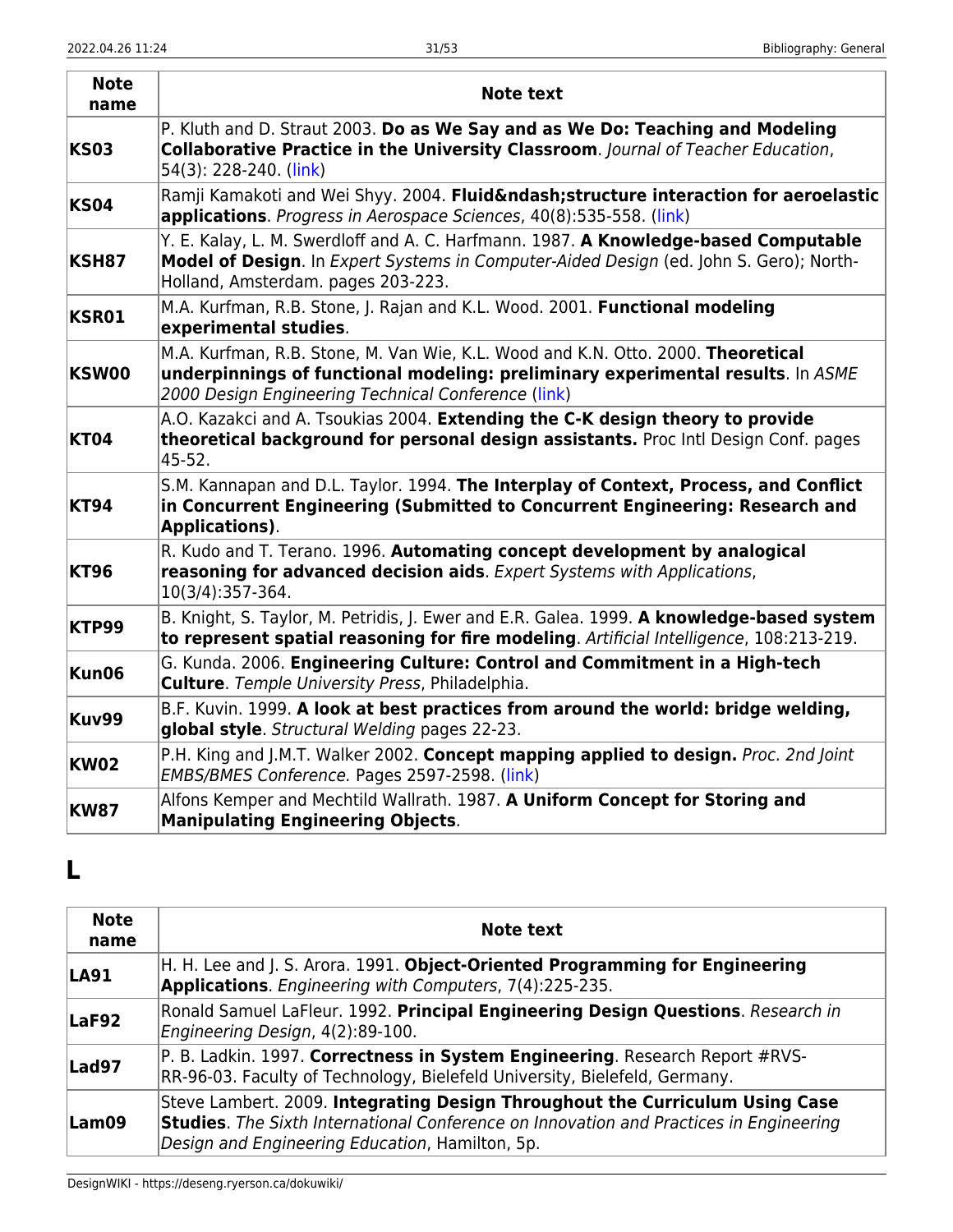| <b>Note</b><br>name | <b>Note text</b>                                                                                                                                                                                                                                                                                                                                       |
|---------------------|--------------------------------------------------------------------------------------------------------------------------------------------------------------------------------------------------------------------------------------------------------------------------------------------------------------------------------------------------------|
| Lan00               | R.G. Landers. 2000. A new paradigm in machine tools: reconfigurable machine tools.<br>In Proc Japan-USA Symp Flexible Automation. pages CD ROM. (link)                                                                                                                                                                                                 |
| Lan51               | Henry L. Langhaar (eds). 1951. Dimensional Analysis and Theory of Models. John Wiley<br>and Sons, Inc., New York.                                                                                                                                                                                                                                      |
| Lar <sub>03</sub>   | A. Larsson. 2003. Making Sense of Collaboration: The Challenge of Thinking<br>Together in Global Design Teams. Proceedings of the 2003 international ACM SIGGROUP<br>conference on Supporting group work, 153-160. Sanibel Island, Florida, USA.                                                                                                       |
| <b>LBW90</b>        | K.H. Law, T. Barsalou and G. Wiederhold. 1990. Management of Complex Structural<br>Engineering Objects in a Relational Framework. Engineering with Computers,<br>$6(2):81-92.$                                                                                                                                                                         |
| LCH96               | D. Larson, K. Collier, J. Hatfield and S. Howell. 1996. Student assessment and<br>interdisciplinary design. In Proc ABET Annual Meeting; ABET                                                                                                                                                                                                          |
| LCM99               | J.D. Lang, S. Cruse, F.D. !McVey and J. McMasters. 1999. Industry expectations of new<br>engineers: a survey to assist curriculum designers. J. Eng. Ed. pages 43-51. (link)                                                                                                                                                                           |
| <b>LDS86</b>        | E. C. Libardi, J. R. Dixon and M. K. Simmons. 1986. Designing with Features: Design and<br>Analysis of Extrusions as an Example. MDA Technical Report #2-86. Mechanical Design<br>and Automation Laboratory, University of Massachusetts at Amhert, Amhurst, MA.                                                                                       |
| LDS86a              | S. C. Luby, J. R. Dixon and M. K. Simmons. 1986. Designing with Features: Creating and<br>Using a Features Data Base for Evaluation of Manufacturability of Castings. MDA<br>Technical Report #4-86. Mechanical Design and Automation Laboratory, University of<br>Massachusetts at Amhert, Amhurst, MA.                                               |
| Lee05               | C. P. Lee. 2005. Between Chaos and Routine: Boundary Negotiating Artifiacts in<br>Collaboration. ECSCW 2005: Proceedings of the Ninth European Conference on Computer-<br>Supported Cooperative Work, 18:387-406. Springer, Paris, France.                                                                                                             |
| Leo03               | P. M. Leonardi. 2003. The Mythos Of Engineering Culture: A Study Of Communicative<br>Performances And Interaction (Masters Thesis). University of Colorado. (link)                                                                                                                                                                                     |
| <b>LES07</b>        | S. C-Y. Lu, W. Elmaraghy, G. Schuh and R. Wilhelm 2007. A Scientific Foundation of<br>Collaborative Engineering. General Assembly of CIRP No57, 56(2): 605-634. (link)                                                                                                                                                                                 |
| Let98               | C. Farhat, M. Lesoinne, P. LeTallec. 1998. Load and motion transfer algorithms for<br>fluid/structure interaction problems with non-matching discrete interfaces:<br>Momentum and energy conservation, optimal discretization and application to<br>aeroelasticity. Computer methods in applied mechanics and engineering, 157(1-2): 95-114.<br>(link) |
| Lev00               | D.Z. Levin. 2000. Organizational learning and the transfer of knowledge: an<br>investigation of quality improvement.                                                                                                                                                                                                                                   |
| Lev99               | I. M. Levine. 1999. Indirect Facilitation: Evidence and Predictions from a Riparian<br><b>Community</b> . Ecology, 80(5): 1762-1769. (link)                                                                                                                                                                                                            |
| <b>LG97</b>         | V. Loia and A. Gisolfi. 1997. A distributed approach for multiple model diagnosis of<br>physical systems. Information Sciences, 99:247-288.                                                                                                                                                                                                            |
| <b>LHC96</b>        | D. Larson, S. Howell, K. Collier and J. Hatfield. 1996. A four-year path to synthesis: the<br>junior interdisciplinary and vertically integrated design experience.                                                                                                                                                                                    |
| LHW00               | C. H. Lu, Y. S. He and G. X. Wu. 2000. Coupled analysis of nonlinear interaction<br>between fluid and structure during impact. Journal of fluids and structures,<br>$14(1):127-146.$ (link)                                                                                                                                                            |
| Lid99               | T. Liddament. 1999. The computationalist paradigm in design research. Design<br>Studies, 20:41-56.                                                                                                                                                                                                                                                     |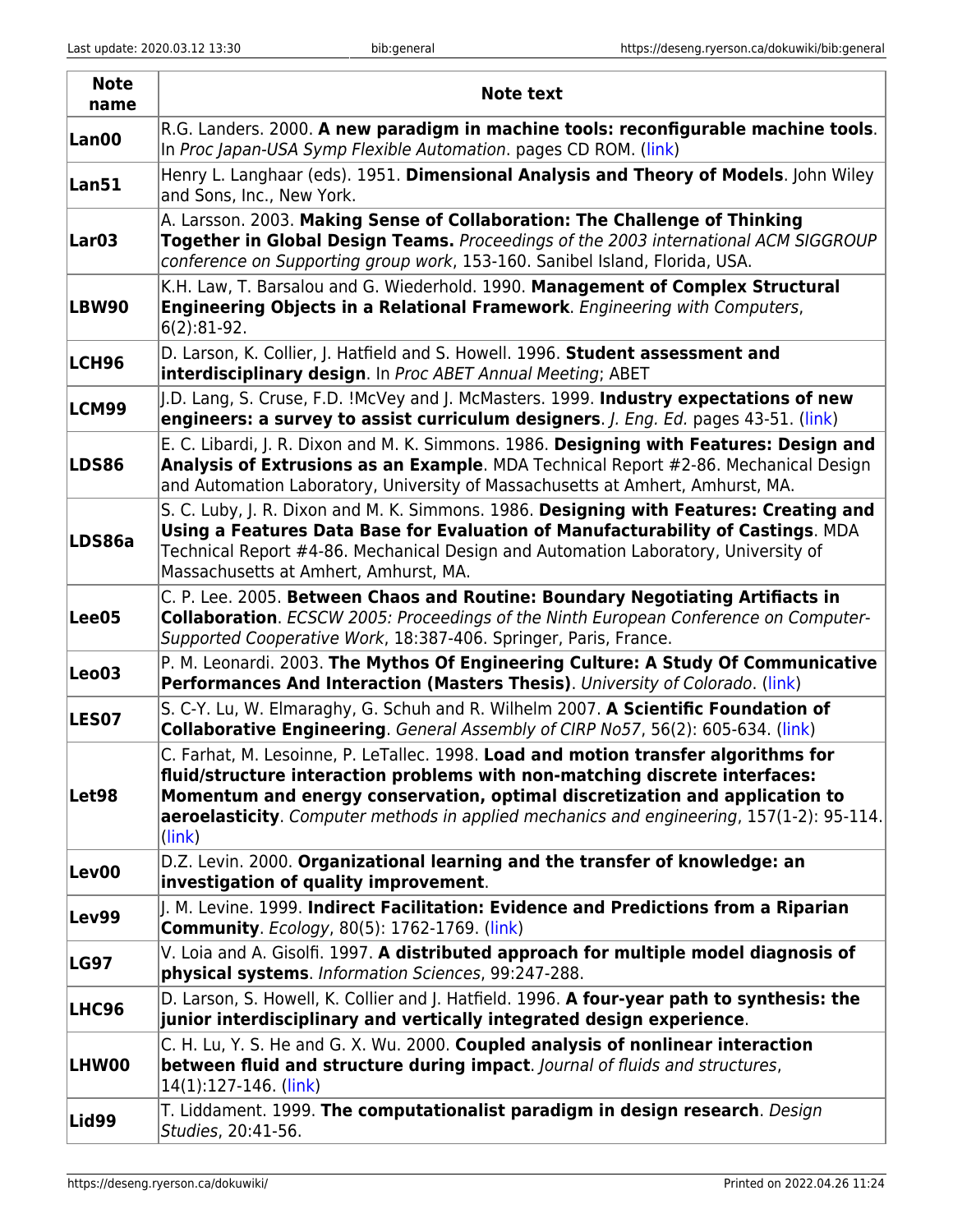| <b>Note</b><br>name | <b>Note text</b>                                                                                                                                                                                                                                                                                                           |
|---------------------|----------------------------------------------------------------------------------------------------------------------------------------------------------------------------------------------------------------------------------------------------------------------------------------------------------------------------|
| Lin00               | B. Lin. 2000. Conceptual design and modeling of a fuel cell scooter for urban Asia. /<br>Power Sources, 86:202-213.                                                                                                                                                                                                        |
| Lit <sub>00</sub>   | T.A. Litzinger. 2000. An integrated approach to developing professional and<br>technical skills in engineering undergraduates.                                                                                                                                                                                             |
| Liu00               | Y.T. Liu. 2000. Creativity or novelty?. Design Studies, 21:261-276.                                                                                                                                                                                                                                                        |
| <b>LJK91</b>        | Gregory P. Luth, Deepak Jain, Helmut Krawinkler and Kincho H. Law. 1991. A Formal<br>Approach to Automating Conceptual Structural Design, Part I: Methodology.<br>Engineering with Computers, 7(2):79-89.                                                                                                                  |
| <b>LK98</b>         | A. Lauder and S. Kent. 1998. Precise visual specification of design patterns. In Proc<br>ECOOP98; Springer-Verlag. pages 114-134. (link)                                                                                                                                                                                   |
| LL95a               | P. Lloyd and B. Lawson. 1995. Can concurrent verbalization reveal design cognition?.<br>Design Studies, 16:237-259.                                                                                                                                                                                                        |
| <b>LM08</b>         | A. Light and C. Miskelly 2008. Brokering between heads and hearts: an analysis of<br>designing for social change. Proceedings of DRS2008, Design Research Society Biennial<br>Conference. Sheffield: DRS2008. 1-13. (link)                                                                                                 |
| LO96                | C. Lim and P.J. O'Grady. 1996. A representation formalism for feature-based design.<br>Computer-Aided Design, 28(6/7):451-460.                                                                                                                                                                                             |
| LO98                | W. Liang and P. O'Grady. 1998. Design with objects: an approach to object-oriented<br>design. Computer-Aided Design, 30(12):943-956.                                                                                                                                                                                       |
| Loc92               | John E. Lockyer. 1992. Educating for Awareness: An Alternative to a Five-Year<br>Curriculum (to be presented at the Eigth Canadian Conference on Engineering<br><b>Education</b> ).                                                                                                                                        |
| Lou99               | P. Louridas. 1999. Design as bricolage: anthropology meets design thinking. Design<br>Studies, 20:517-535.                                                                                                                                                                                                                 |
| Lov <sub>00</sub>   | T. Love. 2000. Philosophy of design: a metatheoretical structure for design theory.<br>Design Studies, 21:293-313. (link)                                                                                                                                                                                                  |
| Lov01               | T. Love. 2001. Strategic Management of Knowledge for Designers: Meta-Theoretical<br>Hierarchy as a Foundation for Knowledge Management Tools. In J. Gero & K. Hori<br>(Eds.), Strategic Knowledge and Concept Formation, pages 3-16. Sydney: Key Centre of<br>Design Computing and Cognition, University of Sydney. (link) |
| Lov <sub>02</sub>   | T. Love. 2002. Constructing a coherent cross-disciplinary body of theory about<br>designing and designs: some philosophical issues. International Journal of Design<br>Studies, 23(3):345-361. (link)                                                                                                                      |
| Lov <sub>03</sub>   | T. Love. 2003. Design as a Social Process: Bodies, Brains and Social Aspects of<br><b>Designing.</b> Journal of Design Research, issue 1. (link)                                                                                                                                                                           |
| Lov <sub>09</sub>   | T. Love. 2009. Complicated and Complex Crime Prevention and the 2 Feedback Loop Law. In<br>T. Cooper, P. Cozens, K. Dorst, P. Henry & T. Love (Eds.), Proceedings of iDOC'09 'What's Up<br>Doc' International Design Out Crime Conference. Perth: Design Out Crime Research Centre.                                        |
| <b>LR00</b>         | T.A. Litzinger and D.E. Richards. 2000. Thermal science education in 2010.                                                                                                                                                                                                                                                 |
| LR00a               | R. H. Lovgren and M. J. Racer 2000. Group Dynamics in Projects: Don't Forget the<br>Social Aspects. Journal of Professional Issues in Engineering Education and Practice,<br>$126(4): 156-165.$                                                                                                                            |
| <b>LR03</b>         | R. Legler and T. Reischl 2003. The Relationship of Key Factors in the Process of<br>Collaboration: A Study of School-to-Work Coalitions. Journal of Applied Behavioral<br>Science, 39(1): 53-72. (link)                                                                                                                    |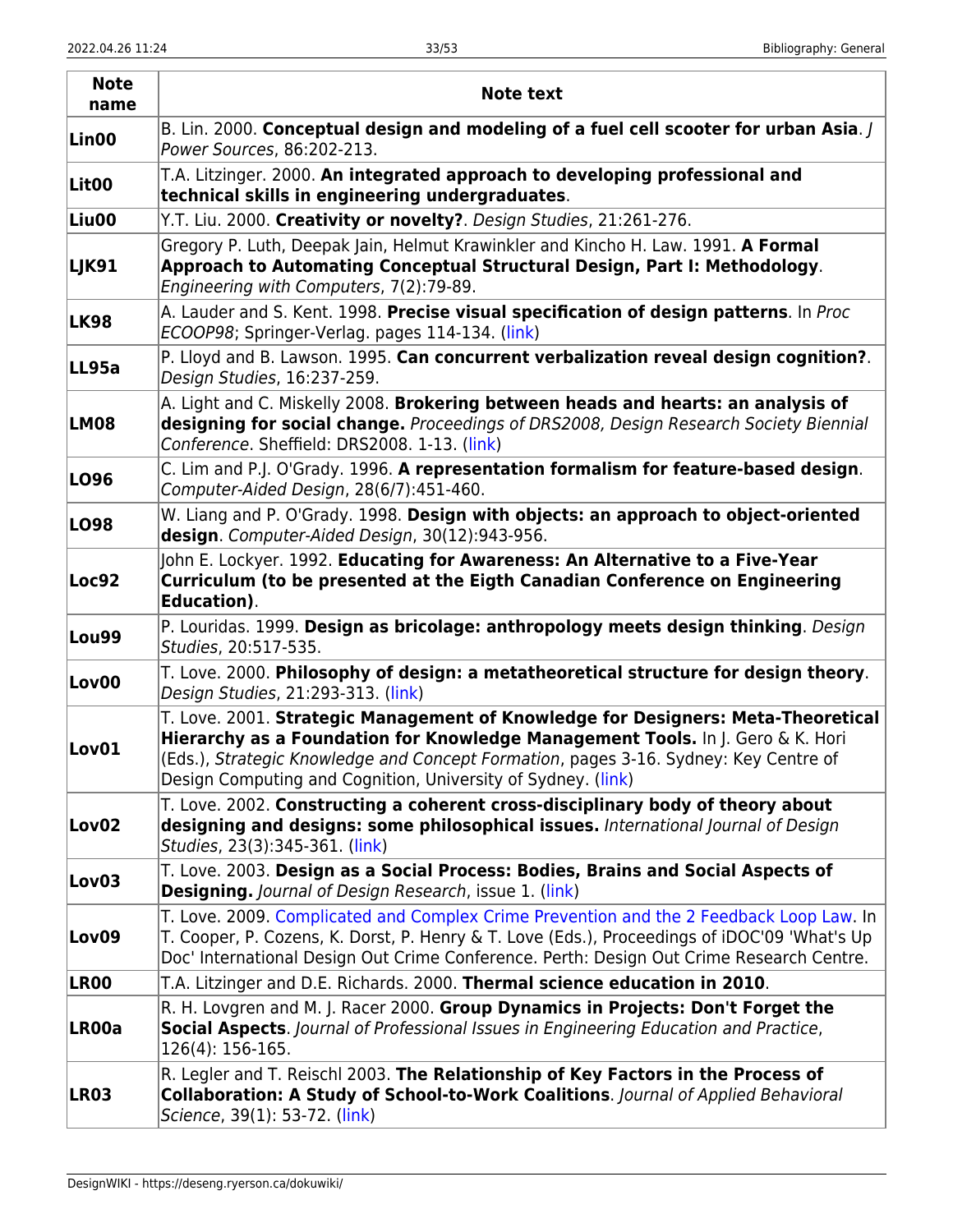| <b>Note</b><br>name | <b>Note text</b>                                                                                                                                                                                                                                                                                       |
|---------------------|--------------------------------------------------------------------------------------------------------------------------------------------------------------------------------------------------------------------------------------------------------------------------------------------------------|
| <b>LR83</b>         | R. Levin and D.D. Redell 1983. An evaluation of the ninth SOSP submissions, or how<br>(and how not) to write a good systems paper. Operating Systems Review, 17(3):35-40.<br>ACM. (link)                                                                                                               |
| <b>LS01</b>         | J.C. Lockledge and F.A. Salustri. 2001. Restructuring design communication using a<br>design structure matrix. In Proc. 13th Intl Conf on Engineering Design (ICED 01) (ed. S.<br>Culley and A. Duffy and C. !McMahon and K. Wallace); Professional Engineering Publishing<br>Ltd. pages 27-34. (link) |
| <b>LS02</b>         | B. Lee and K. Saitou. 2002. Design of part family robust-to-production plan variations<br>based on quantitative manufacturability evaluation. Research in Engineering Design,<br>13:199-212.                                                                                                           |
| LS99                | J.C. Lockledge and F.A. Salustri. 1999. Defining the Engine Design Process. J.<br>Engineering Design, 10(2):109-124.                                                                                                                                                                                   |
| LSH01               | Michel Lesoinne, Marcus Sarkis, Ulrich Hetmaniuk and Charbel Farhat. 2001. A linearized<br>method for the frequency analysis of three-dimensional fluid/structure interaction<br>problems in all flow regimes. Computer methods in applied mechanics and engineering,<br>190(24-25):3121-3146. (link)  |
| <b>LT95</b>         | Centre for Excellence in Learning and Teaching. 1995. When students learn in groups.<br>Penn State ID Newsletter (link)                                                                                                                                                                                |
| <b>LTC96</b>        | C.L. Li, S.T. Tan and K.W. Chan. 1996. A qualitative and heuristic approach to the<br>conceptual design of mechanisms. Engineering Applications of Artificial Intelligence,<br>$9(1):17-31.$                                                                                                           |
| <b>LTJ96</b>        | J.S. Lamancusa, M. Torres and J.E. Jorgensen. 1996. Learning engineering by product<br>dissection.                                                                                                                                                                                                     |
| <b>LVS90</b>        | L.A. Lopez, K.A. Valimohamed and S. Schiff. 1990. Software Environment for<br>Implementing Engineering Applications on MIMD Computers. Engineering with<br>Computers, 6(4):195-210.                                                                                                                    |
| <b>LW01</b>         | D.B. Leake and D.C. Wilson 2001. A case-based framework for interactive capture and<br>reuse of design knowledge. Applied Intelligence, 14:77-94.                                                                                                                                                      |
| LW89                | K. Lai and W.R.D. Wilson. 1989. FDL - A Language for Function Description and<br>Rationalization in Mechanical Design. Journal of Mechanisms, Transmissions, and<br>Automation in Design, 111:117-123.                                                                                                 |
| LW89a               | W.J. Lee and T.C. Woo. 1989. Optimum selection of discrete tolerances. Trans ASME J of<br>Mechanisms, Transmissions and Automation in Design, 111(2):243-252.                                                                                                                                          |
| LWS91               | Kincho H. Law, Gio Wiederhold, Niki Siambela, Walter Sujansky, David Zingmond and<br>Harvinder Singh. 1991. Architecture for Managing Design Objects in a Shareable<br>Relational Framework. International Journal of Systems Automation: Research and<br>Applications, 1(1):47-65.                    |
| LWZ07               | K. M. Liew, W. Q. Wang, L. X. Zhang and X. Q. He. 2007. A computational approach for<br>predicting the hydroelasticity of flexible structures based on the pressure Poisson<br>equation. International journal for numerical methods in engineering, 72(13):1560-1583.<br>(link)                       |

#### <span id="page-35-1"></span><span id="page-35-0"></span>**M**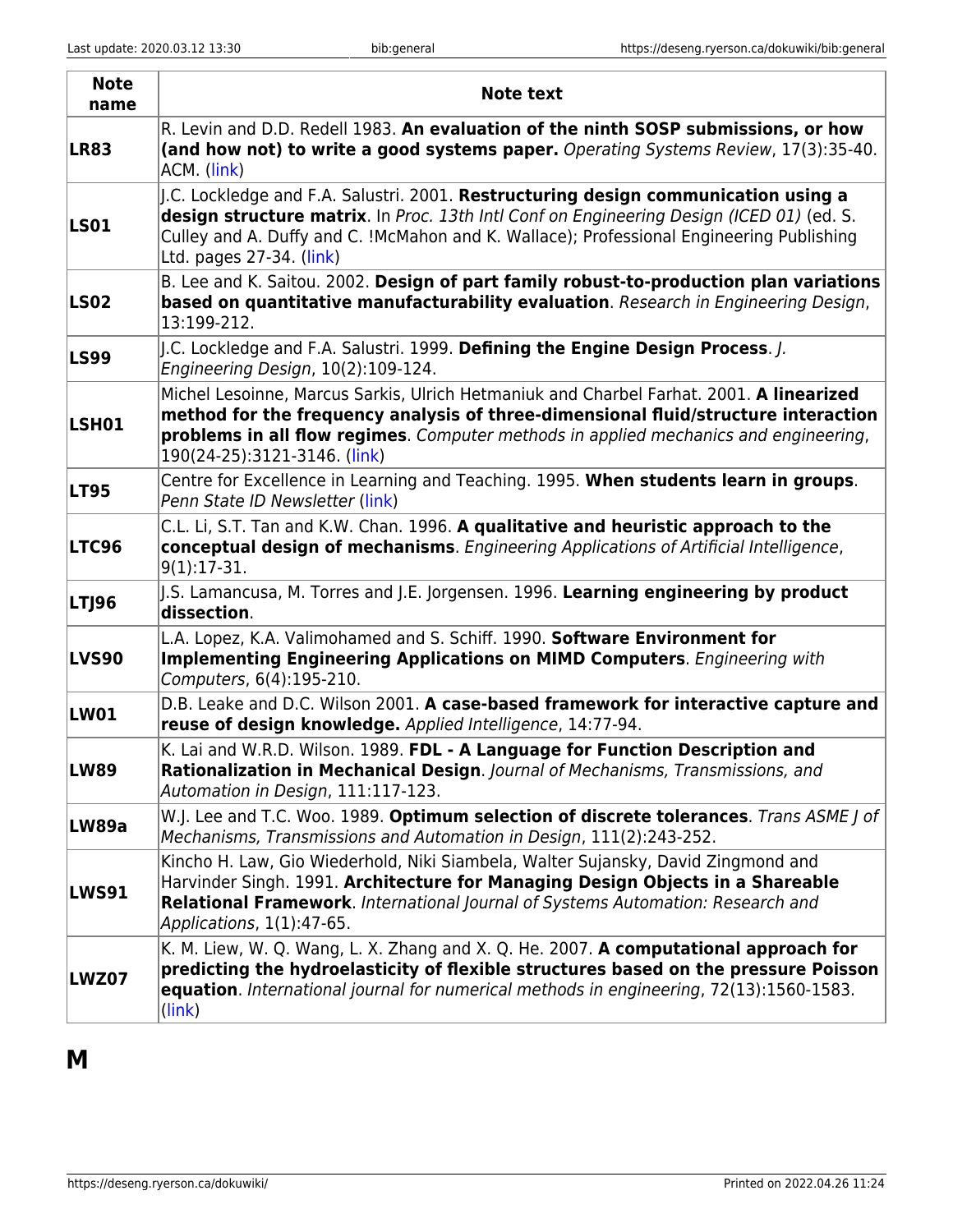| <b>Note</b><br>name | <b>Note text</b>                                                                                                                                                                                                                                                        |
|---------------------|-------------------------------------------------------------------------------------------------------------------------------------------------------------------------------------------------------------------------------------------------------------------------|
| <b>MA04</b>         | K. Maute and M. Allen, 2004. Conceptual design of aeroelastic structures by topology<br>optimization. Structural Multidisciplinary optimization, 27(1-2):27-42. (link)                                                                                                  |
| <b>MA99</b>         | B. Muramatsu and A.M. Agogino. 1999. The national engineering education delivery<br>system: a digital library for engineering education. D-Lib Magazine, 5(4)                                                                                                           |
| Mae06               | J. Maeda. 2006. The Laws of Simplicity. MIT Press.                                                                                                                                                                                                                      |
| <b>MAK95</b>        | F. Mistree, J.K. Allen, H. Karandikar, J.A. Shupe and E. Bascaran. 1995. Learning how to<br>design: a minds-on, hands-on, decision-based approach.                                                                                                                      |
| Mak99               | K. Makinen. 1999. The transverse response of sandwich panels to an underwater<br>shock wave. Journal of fluids and structures, 13(5):631-646. (link)                                                                                                                    |
| Mal <sub>02</sub>   | J. Malmqvist. 2002. A classification of matrix-based methods for product modeling.<br>In Proc Design-2002, Dubrovnik, Croatia                                                                                                                                           |
| Mal02a              | Y. Malhotra. 2002. When best becomes worst. The Quality Magazine of Australasia, Sep,<br>pages 29-30. (link)                                                                                                                                                            |
| Mar87               | G. Marechal. 1987. The ARCADE and OSA Contribution to the Theory of Integrated<br>CAD Systems. In Design Theory for CAD (ed. H Yoshikawa and E. A. Warman); North-<br>Holland, Amsterdam. pages 407-437.                                                                |
| Mar91               | Roland Maranzana. 1991. Systeme de Modelisation de Caracteristiques Oriente vers<br>la Fabrication. In Proceedings of the Thirteenth Canadian Congress of Applied Mechanics<br>(ed. N. Popplewell and A. H. Shah); Print Management, Ltd., Winnipeg, Man pages 690-691. |
| Maz95               | G.H. Mazur. 1995. Elicit service customer needs using software engineering tools. In<br>Proc. 7th Symp on QFD, Novi, Michigan                                                                                                                                           |
| Maz96               | G.H. Mazur. 1996. The application of quality function deployment (QFD) to design a<br>course in total quality management (TQM) at the University of Michigan College<br>of Engineering. In Proc. Intl Conf Quality, Yokohama, Japan                                     |
| Maz97               | G.H. Mazur. 1997. Task deployment: the human side of QFD. In Proc. 9th Symp on QFD,<br>Novi, Michigan                                                                                                                                                                   |
| <b>MB00</b>         | I. Moskowitz and K. Bethea. 2000. Self-directed work teams at Analog Devices. Center<br>for Quality of Management Journal, 9(1):17-24. (link)                                                                                                                           |
| <b>MB03</b>         | Damodar Maity and Sriman Kumar Bhattacharyya. 2003. A parametric study on fluid-<br>structure interaction problems. Journal of sound and vibration, 263(4):917-935. (link)                                                                                              |
| MBL98               | T. Mosher, M. Barrera and N. Lao. 1998. Integration of small satellite cost and design<br>models for improved conceptual design-to-cost. In Proc 8th Annual Intl Symp of the<br>Intl Council on Sys Eng, Vancouver (link)                                               |
| MBZ95               | M.L. Maher, M.B. Balachandran and D.M. Zhang. 1995. Case-Based Reasoning in Design.<br>Lawrence Erlbaum Assoc.                                                                                                                                                          |
| <b>MC92</b>         | G.S. Miller and J.S. Colton. 1992. The Complementary Roles of Expert Systems and<br>Database Management Systems in a Design for Manufacture Environment.<br>Engineering with Computers, 8(3):139-149.                                                                   |
| <b>MC94</b>         | W.A. Mackey and J.C. Carter. 1994. Measure the Steps to Success. IEEE Spectrum pages<br>33-38.                                                                                                                                                                          |
| McC94               | D. McCabe. Concept mapping. Download                                                                                                                                                                                                                                    |
| McD94               | R. McDonald. 1994. Concurrent Engineering User Guide (draft internal document).                                                                                                                                                                                         |
| McM00               | E. McMahon. 2000. Odyssey - A web-based design system.                                                                                                                                                                                                                  |
| MCS97               | M.L. Maher, A. Cicognani and S. Simoff. 1997. An experimental study of computer<br>mediated collaborative design. Intl J of Design Computing, 1                                                                                                                         |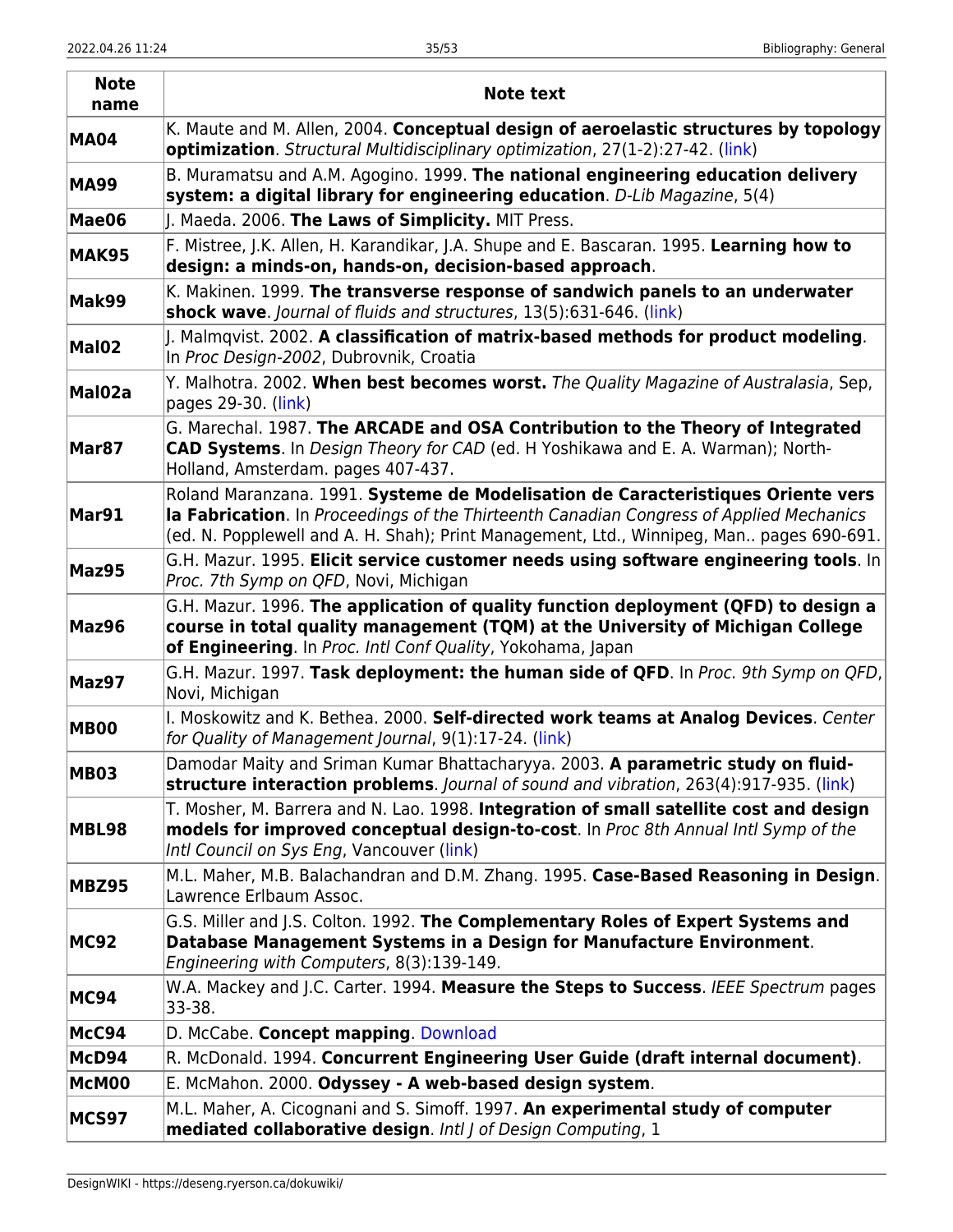| <b>Note</b><br>name | <b>Note text</b>                                                                                                                                                                                                                                 |
|---------------------|--------------------------------------------------------------------------------------------------------------------------------------------------------------------------------------------------------------------------------------------------|
| <b>MD06</b>         | R. Milgram & N. Davidovich. 2006. Creative thinking as a predictor of teacher<br>effectiveness at three levels: Elementary, secondary, and higher education. Proc<br>26th International Congress of Applied Psychology [CD-ROM]. Athens, Greece. |
| MDG87               | K. J. MacCallum, A. Duffy and S. Green. 1987. An Intelligent Concept Design Assistant.<br>In Design Theory for CAD (ed. H Yoshikawa and E. A. Warman); North-Holland, Amsterdam.<br>pages 301-317.                                               |
| Mea99               | D. Meadows. 1999. Leverage Points: Places to Intervene in a Systems. The<br>Sustainability Institute. link                                                                                                                                       |
| Med86               | A. J. Medland. 1986. The Computer-Based Design Process. Springer-Verlag.                                                                                                                                                                         |
| Meg87               | S. A. Meguid. 1987. Integrated Computer-Aided Design of Mechanical Systems.<br>Elsevier Applied Science Publishers, Great Britain.                                                                                                               |
| Mer <sub>01</sub>   | C.A. Mertler. 2001. Designing Scoring Rubrics for Your Classroom. Practical<br>Assessment, Research & Evaluation 7(25): 1-10. (link)                                                                                                             |
| MFC07               | W. M. Martin, R. Fruchter, H. Cavallin and A. Heylighen 2007. Different by Design.<br>Artificial Intelligence for Engineering Design, Analysis and Manufacturing, 21:219-225.<br>Cambridge University Press, California, USA.                    |
| MGH95               | G.H. Mazur, J. Gibson and B. Harries. 1995. QFD applications in health care and quality<br>of work life. In Proc. First Intl Symp on QFD, Tokyo                                                                                                  |
| MGR98               | A. McGown, G. Green and P.A. Rodgers. 1998. Visible ideas: information patterns of<br>conceptual sketch activity. Design Studies, 19:431-453.                                                                                                    |
| MGW98               | T. McNeill, J.S. Gero and J. Warren. 1998. Understanding Conceptual Electronic Design<br>Using Protocol Analysis. Research in Engineering Design, 10(3):129-140.                                                                                 |
| MHC01               | E.M. Murman, R.J. Hansman and J.P. Clarke. 2001. Aircraft system and product<br>development: teaching the conceptual phase. Working Paper #2001-02. MIT,<br>Cambridge, Mass. (link)                                                              |
| <b>MHC96</b>        | J. Moffett, J. Hall, A. Coombes and J. McDermid. 1996. A Model for a Causal Logic for<br>Requirements Engineering. to appear J. Requirements Engineering.                                                                                        |
| <b>MHJ97</b>        | A.J. Marchese, R.P. Hesketh, K. Jahan, T.R. Chandrupatla, R.A. Dusseau, C.S. Slater and J.L.<br>Schmalzel. 1997. Design in the Rowan University freshman engineering clinic.                                                                     |
| MHL01               | A.I. McInnes, D.M. Harps, J.A. Lang and C.M. Swenson. 2001. A systems engineering tool<br>for small satellite design. In Proc 15th Annual AIAA/USU Conf on Small Satellites (link)                                                               |
| <b>MI02</b>         | M.V. Martin and K. Ishii. 2002. Design for variety: developing standardized and<br>modularized product platform architectures. Research in Engineering Design,<br>13:213-235.                                                                    |
| Mik00               | J.H. Mikkola. 2000. Modularization assessment of product architecture. DRUID<br>Working Paper #00-4. Danish Research Unit for Industrial Dynamics, Denmark.                                                                                      |
| <b>Mil85</b>        | G.H. Millar. 1985. Computer Integrated Manufacturing and its Impact on<br>Engineering and the Profession, vSP-631. PBN.                                                                                                                          |
| Mil88               | G.R. Miller. 1988. A LISP-based Object-Oriented Approach to Structural Analysis.<br>Engineering with Computers, 4:197-203.                                                                                                                       |
| Mil97               | C.W. Miller. 1997. NPD extreme. PDMA Visions (link)                                                                                                                                                                                              |
| Mis97               | F. Mistree. 1997. ME 3110: Creative decisions and design, a designer's workbook.                                                                                                                                                                 |
| Miu93               | Denny K. Miu. 1993. Mechatronics: Electromechanics and Contromechanics.<br>Mechanical Engineering Series. Springer-Verlag, New York.                                                                                                             |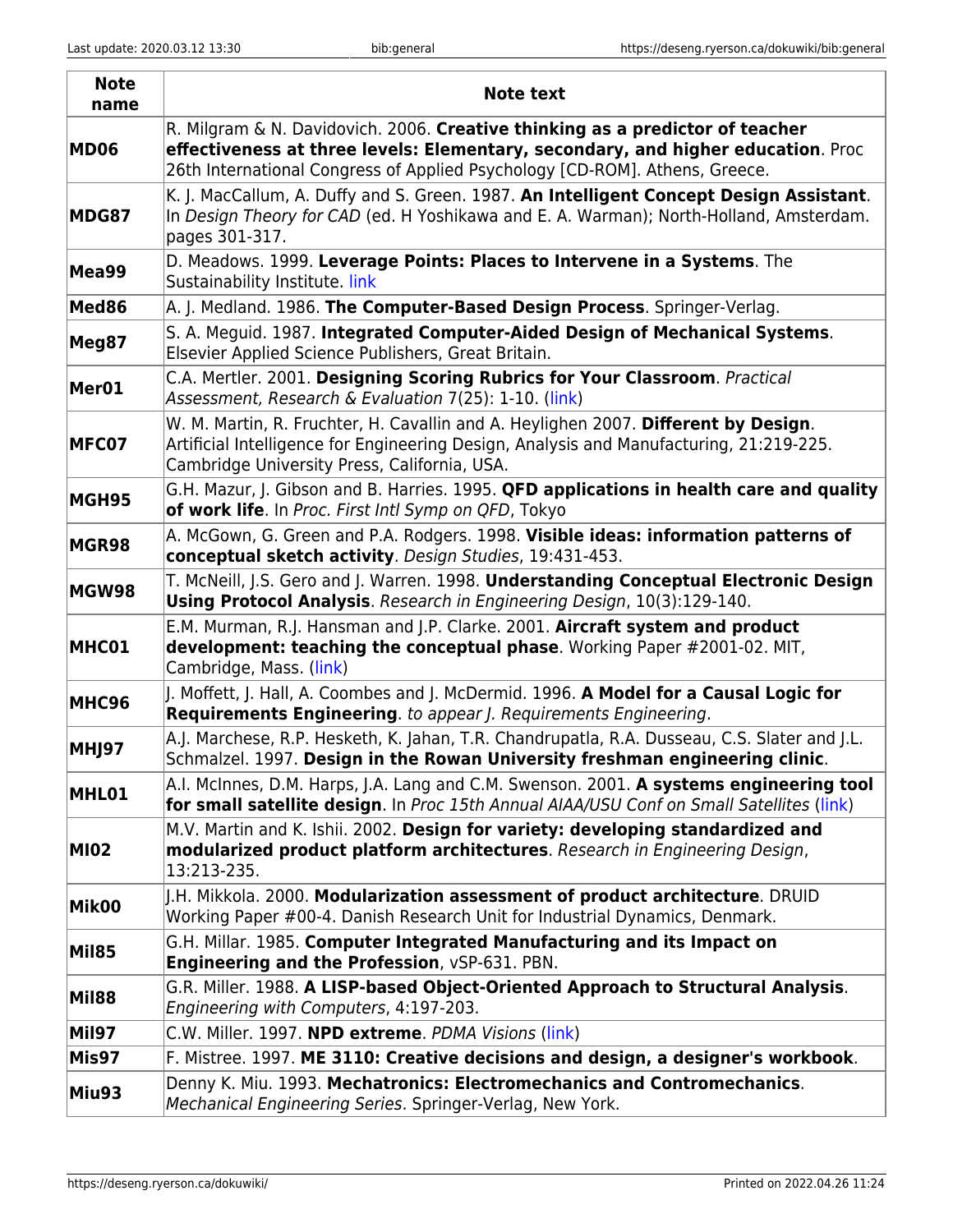| <b>Note</b><br>name | <b>Note text</b>                                                                                                                                                                                                                                                                                             |
|---------------------|--------------------------------------------------------------------------------------------------------------------------------------------------------------------------------------------------------------------------------------------------------------------------------------------------------------|
| <b>MKF01</b>        | S.A. Mohrman, J.A. Klein and D. Finegold. 2001. Managing the global knowledge-<br>creation network: a sense-making perspective. Working Paper #2001-05. MIT,<br>Cambridge, Mass. (link)                                                                                                                      |
| MKK87               | Farrokh Mistree, Harshavardhan Karandikar and Saiyid Kamal. 1987. Knowledge-Based<br>Mathematical Programming: A Hybrid Approach to Decision Making in Design. In<br>Design Theory for CAD (ed. H Yoshikawa and E. A. Warman); North-Holland, Amsterdam.<br>pages 201-233.                                   |
| MKW93               | J.G. McGuire, D.R. Kuokka, J.C. Weber, J.M. Tenenbaum, T.R. Gruber and G.R. Olsen. 1993.<br>SHADE: Technology for Knowledge-based Collaborative Engineering. Concurrent<br>Engineering: Research and Applications, 1:137-146.                                                                                |
| <b>MME00</b>        | B. Muramatsu, F. McMartin, P.A. Eibeck, J.G. Tront and A.W. Anderson. 2000. An evaluation<br>process for engineering courseware: the Premier Award for Excellence in<br>Engineering Education Courseware. In to appear, Proc. 2000 Intl Conf for Engineering<br>Education, Taipei (link)                     |
| <b>MO94</b>         | R.L. Miller and B.M. Olds. 1994. A model curriculum for a capstone course in<br>multidisciplinary engineering design. J. Eng. Ed. pages 1-6. (link)                                                                                                                                                          |
| <b>MOB96</b>        | R.L. Miller, B.M. Olds and R.M. Baldwin. 1996. Introducing students to total quality<br>management concepts in an authentic context.                                                                                                                                                                         |
| Moe95               | C. Moeller. 1995. Logistics concept development: Towards a theory for designing<br>effective systems. PhD Thesis; Aalborg University, Denmark. (link)                                                                                                                                                        |
| Moh02               | S.N. Mohan. 2002. Managing unmanned flight projects using methods in complex<br>product development. In Proc IEEE Aerospace Conference                                                                                                                                                                       |
| <b>MOI92</b>        | R.J. McCall, J.L. Ostwald and F.M. Shipman III. 1992. Supporting Designers' Access to<br>Information through Virtually Structured Hypermedia. In Intelligent Computer Aided<br>Design (ed. D. C. Brown and M. Waldron and H. Yoshikawa); Elsevier Science Publishers B.<br>V., North-Holland. pages 331-345. |
| Moo04               | B. Moon. 2004. Concept Maps and Wagon Wheels: Merging Methods to Improve the<br>Understanding of Team Dynamics. Proc. 1st Intl Conf on Concept Mapping. Pamplona.<br>(link)                                                                                                                                  |
| Mor85               | Micheal E. Mortenson. 1985. Geometric Modeling. John Wiley and Sons.                                                                                                                                                                                                                                         |
| Mou05               | P. Moussou. 2005. A kinematic method for the computation of the natural modes of<br>Fluid-Structure interaction systems. Journal of fluids and structures, 20(5):643-658.<br>(link)                                                                                                                          |
| <b>MP90</b>         | K. Martini and G.H. Powell. 1990. Geometric Modeling Requirements for Structural<br>Design. Engineering with Computers, 6(2):93-102.                                                                                                                                                                         |
| <b>MPL00</b>        | R.M. Marra, B. Palmer and T.A. Litzinger. 2000. The effects of a first-year engineering<br>design course on student intellectual development as measured by the Perry<br>scheme. Journal of Engineering Education, 89:39-45. (link)                                                                          |
| <b>MS00</b>         | Emile Morse and Michelle Potts Steves 2000. CollabLogger: A Tool for Visualizing<br>Groups At Work. Proceedings of WETICE 2000, Workshops on Enabling Technologies:<br>Infrastructure for Collaborative Enterprises, p104-109. (link)                                                                        |
| <b>MS02</b>         | J. Melvin and N.P. Suh 2002. Beyond the hierarchy: system-wide rearrangement as a<br>tool to eliminate iteration. Proc 2nd Intl Conf on Axiomatic Design. (link)                                                                                                                                             |
| <b>MS82</b>         | W. Michael and J.N. Siddall. 1982. The optimization problem with optimal tolerance<br>assignment and full acceptance. ASME Journal of Mechanical Design, 104(4):855-860.                                                                                                                                     |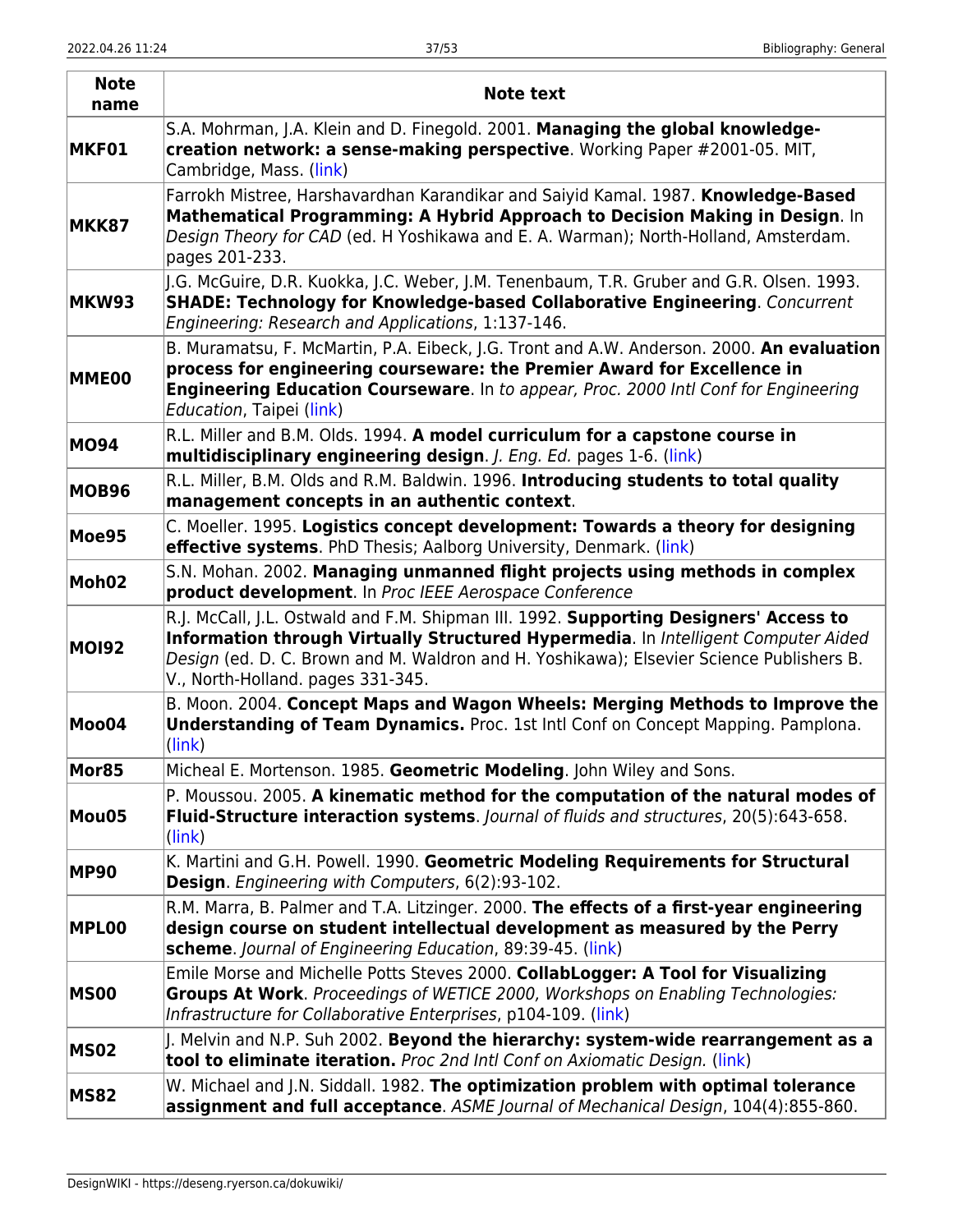| <b>Note</b><br>name | <b>Note text</b>                                                                                                                                                                                                                                                                                             |
|---------------------|--------------------------------------------------------------------------------------------------------------------------------------------------------------------------------------------------------------------------------------------------------------------------------------------------------------|
| MSC99               | M.L. Maher, B. Skow and A. Cicognani. 1999. Designing the virtual campus. Design<br>Studies, 20:319-342.                                                                                                                                                                                                     |
| <b>MSK87</b>        | Syunsuke Minami, Hitoshi Saji, Hideko S. Kunii and Naomasa Nakajima. 1987. Information<br>Retrieval System for Optical-Disk-Filed Machine Drawings Based on Feature<br>Description. In Proceedings of Computer Graphics International '87 (ed. Tosiyasu L. Kunii);<br>Springer-Verlag, Tokyo. pages 427-440. |
| MSW99               | D.A. McAdams, R.B. Stone and K.L. Wood. 1999. Functional interdependence and<br>product similarity based on customer needs. Research in Engineering Design,<br>$11(1):1-19.$ (link)                                                                                                                          |
| Mul91               | Glen Mullineux. 1991. A Blackboard Structure for Handling Engineering Design Data.<br>Engineering with Computers, 7(3):185-195.                                                                                                                                                                              |
| Mur00               | B. Muramatsu. 2000. The development of a national science, mathematics,<br>engineering and technology education digital library: lessons learned from<br><b>NEEDS.</b> In to appear, Proc Intl Conf for Engineering Education, Taipei (link)                                                                 |
| Mur00a              | B. Muramatsu. 2000. A digital learning space for science, mathematics, engineering<br>and technology education. In invited talk, Mathematics/Science Education and<br>Technology 2000 (M/SET), San Diego (link)                                                                                              |
| <b>MWR00</b>        | E.M. Murman, M. Walton and E. Rebentisch. 2000. Challenges in the better, faster,<br>cheaper era of aeronautical design, engineering and manufacturing. Working Paper<br>#2000-03. MIT, Cambridge, Mass. (link)                                                                                              |
| <b>MZ87</b>         | Mary Lou Maher and F. Zhao. 1987. Using Experience to Plan the Synthesis of New<br>Designs. In Expert Systems in Computer-Aided Design (ed. John S. Gero); North-Holland,<br>Amsterdam. pages 349-368.                                                                                                       |
| <b>MZ93</b>         | M.L. Maher and D.M. Zhang. 1993. CADSYN: A Case-Based Design Process Model. Al<br>EDAM, 7(2):97-110.                                                                                                                                                                                                         |
| <b>MZ96</b>         | E. Motta and Z. Zdrahal 1996. Parametric design problem solving. Proc 10th Knowledge<br>Acquisition Workshop, Banff, Canada (link)                                                                                                                                                                           |

#### <span id="page-39-1"></span><span id="page-39-0"></span>**N**

| <b>Note</b><br>name | Note text                                                                                                                                                                                                              |
|---------------------|------------------------------------------------------------------------------------------------------------------------------------------------------------------------------------------------------------------------|
| Nai98               | I. Nair. 1998. Life cycle analysis and green design: a context for teaching design,<br>environment, and ethics. Journal of Engineering Education, 87:489-494. (link)                                                   |
| Naj98               | M. Najm. 1998. An innovative approach in teaching professionals at the graduate<br>level.                                                                                                                              |
| Nam09               | Satish Nambisan. 2009. Platforms for Collaboration. Stanford Social Innovation Review,<br>43-49. (link)                                                                                                                |
| NBY01               | D. Noble, D. Buck and J. Yeargain 2001. Metrics for Evaluation of Cognitive-Based<br><b>Collaboration Tools.</b> 6th International Command and Control Research and Technology<br>Symposium. p1-12. (link)             |
| NCY05               | K. Namkoong, H.G. Choi and J.Y. Yoo. 2005. Computation of dynamic fluid-structure<br>interaction in two-dimensional laminar flows using combined formulation. Journal<br>of fluids and structures, 20(1):51-69. (link) |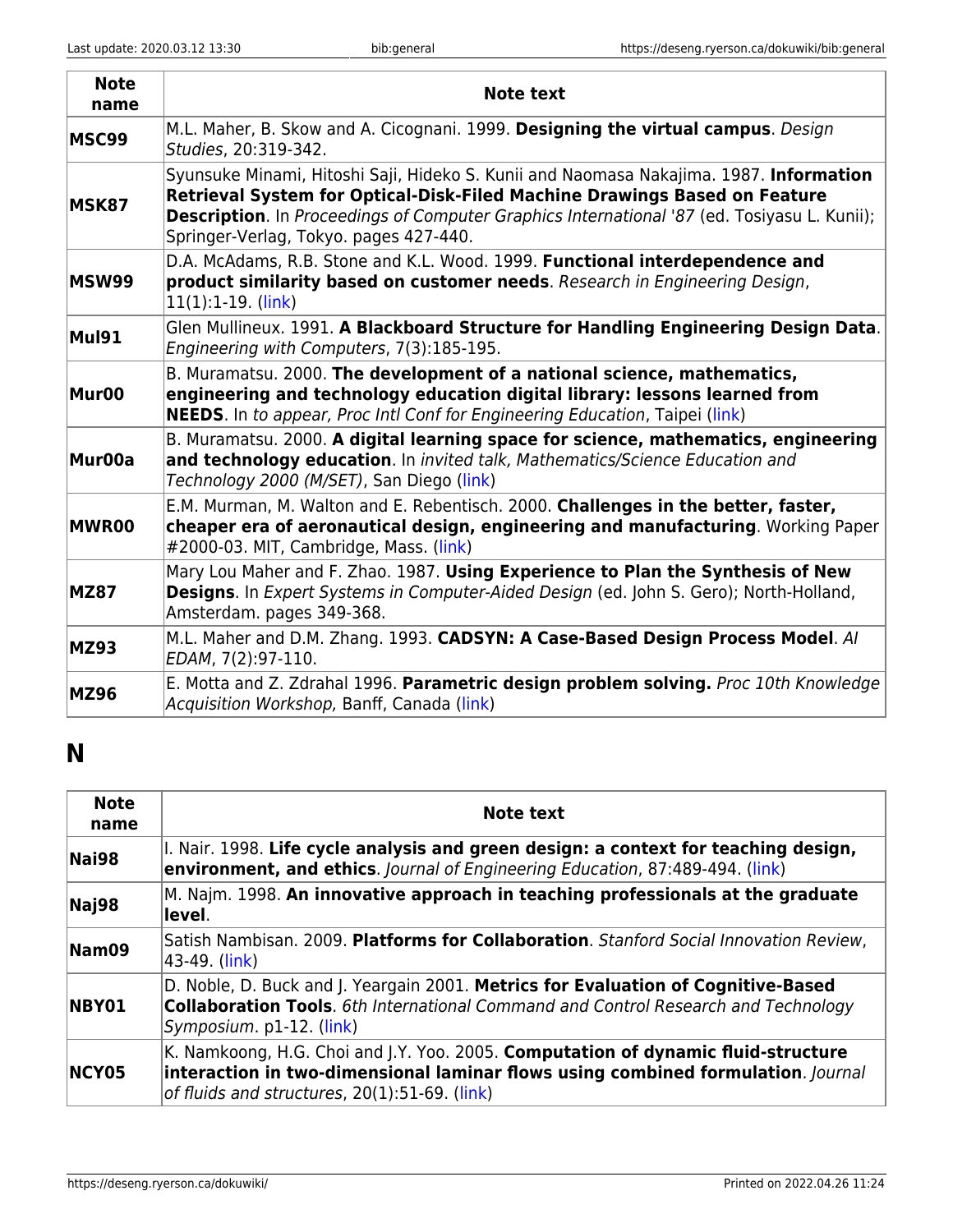| <b>Note</b><br>name | <b>Note text</b>                                                                                                                                                                                                                                                |
|---------------------|-----------------------------------------------------------------------------------------------------------------------------------------------------------------------------------------------------------------------------------------------------------------|
| <b>NDS87</b>        | E. H. Nielson, J. R. Dixon and M. K. Simmons. 1987. How Shall We Represent the<br>Geometry of Designed Objects?. MDA Technical Report #6-87. Mechanical Design and<br>Automation Laboratory, University of Massachusetts at Amhert, Amhurst, MA.                |
| <b>NE00</b>         | B. Nuseibeh and S. Easterbrook 2000. Requirements engineering: a roadmap. Proc ICSE<br>(link)                                                                                                                                                                   |
| Nel97               | B. Nelson. 1997. How to create really big new products. PDMA Visions (link)                                                                                                                                                                                     |
| New00               | J.L. Newcomer. 2000. Reassessing design goals: using design projects to meet<br>assessment goals.                                                                                                                                                               |
| <b>NL05</b>         | D. Noble and M. Letsky 2005. Cognitive-Based Metrics to Evaluate Collaboration<br><b>Effectiveness.</b> Defense Technical Information Center, p1-14. (link)                                                                                                     |
| <b>NM87</b>         | D. Navinchandra and D. H. Marks. 1987. Design Exploration Through Constraint<br>Relaxation. In Expert Systems in Computer-Aided Design (ed. John S. Gero); North-Holland,<br>Amsterdam. pages 481-509.                                                          |
| Nor88               | D.A. Norman. 1988. The design of everyday things. Basic Books, New York.                                                                                                                                                                                        |
| Nor92               | Donald A. Norman. 1992. Design Principles for Cognitive Artifacts. Research in<br>Engineering Design, 4(1):43-50.                                                                                                                                               |
| Nov00               | J.D. Novak. 2000. The theory underlying concept maps and how to construct them.                                                                                                                                                                                 |
| NPR94               | M.Y. Nagarwala, P.S. Pulat and S.R. Raman. 1994. Process selection and tolerance<br>allocation for minimum cost assembly. Manufacturing Science and Engineering, 116                                                                                            |
| <b>NRG95</b>        | C.F. Newberry, J.W. Rutherford and P.J. Gouhin. 1995. National aerospace design<br>competitions: industry/university partnerships. J. Eng. Ed. pages 319-328. (link)                                                                                            |
| <b>NS03</b>         | H. Nelson and E. Stolterman 2003. The Design Way: Intentional Change in an Unpredictable<br>World                                                                                                                                                               |
| <b>NTH98</b>        | J. Nutakor, M. Tabatabaie, D. Hanesian and A.J. Perna. 1998. Making articulation work:<br>the HCCC-NJIT relationship. (link)                                                                                                                                    |
| <b>NUD91</b>        | Richard L. Nagy, David G. Ullman and Thomas G. Diettrich. 1991. A Knowledge Base Data<br>Representation for Collaborative Mechanical Design. In Design Theory and<br>Methodology (ed. Larry A. Stauffer); ASME, New York. pages 69-76.                          |
| <b>NW00</b>         | D.O. Northwood and W.E. White. 2000. Global networks in engineering education.                                                                                                                                                                                  |
| <b>NW98</b>         | J. Nijhuis and A. van Witteloostuijn. 1998. Teaching and organizing: the case of<br>problem-based learning. In Educational Innovation in Economics and Business II (ed. D.T.<br>Tempelaar and F. Wiederheim-Paul and E. Gunnarsson); Kluwer Academic Publishers |
| <b>NZ98</b>         | R.H. Nowaczyk and T.A. Zang 1998. Factors related to successful engineering team design.<br>AIAA-98-4941, p1-9.                                                                                                                                                 |

#### <span id="page-40-1"></span><span id="page-40-0"></span>**O**

| <b>Note</b><br>name | Note text                                                                                                                                                     |
|---------------------|---------------------------------------------------------------------------------------------------------------------------------------------------------------|
| <b>OA01</b>         | O. Ozcan and L. Akarun 2001. Mathematics and design education. Design Issues,<br>$ 17(3):26-34$ . (link)                                                      |
| <b>OA91</b>         | K.N. Otto and E.K. Antonsson. 1991. Trade-off strategies in engineering design.<br>Research in Engineering Design, 3(2):87-104.                               |
| <b>OBS98</b>        | V.L. O'Day, D.G. Bobrow and M. Shirley. 1998. Network community design: a social-<br>technical design circle. Computer Supported Cooperative Work, 7:315-337. |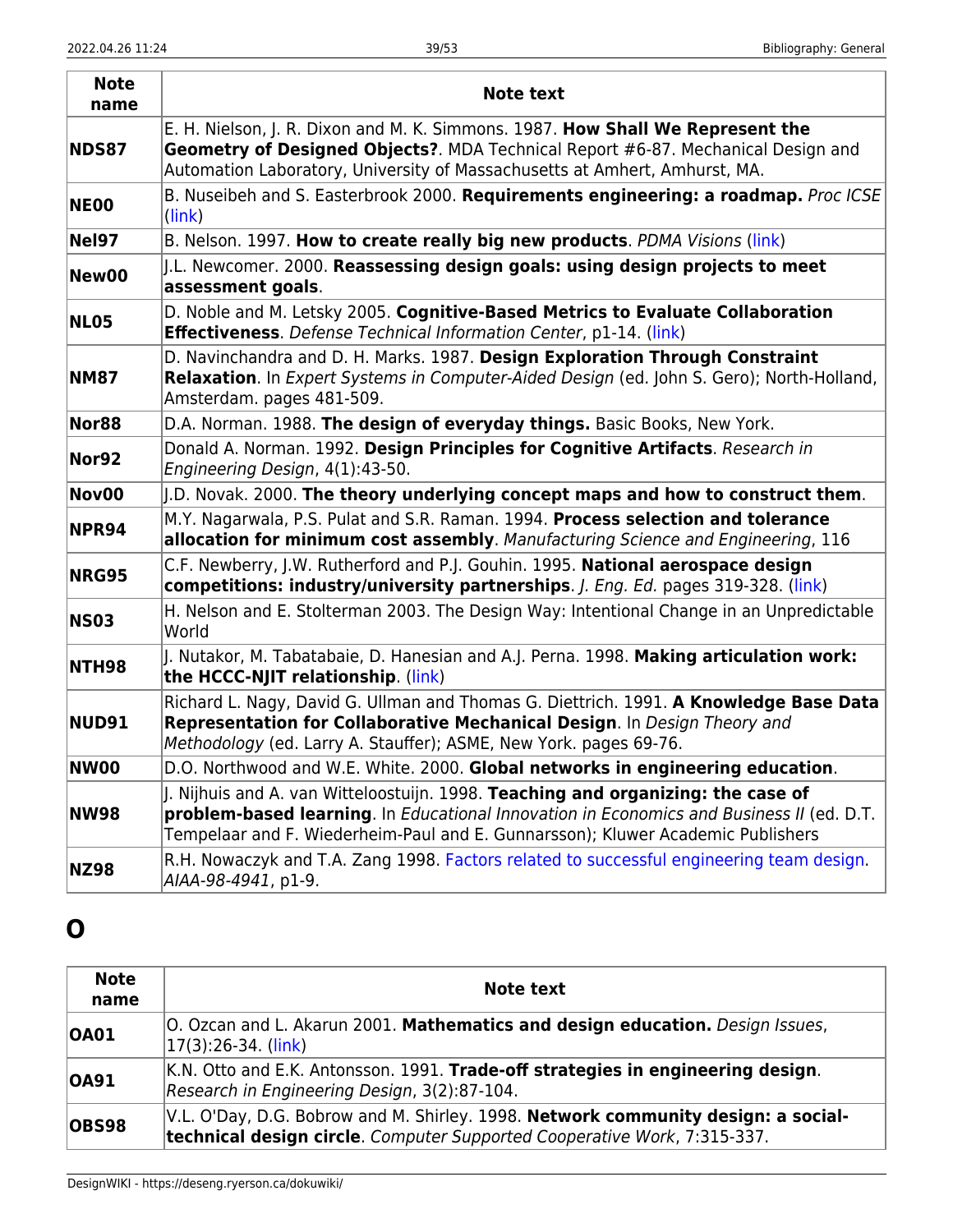| <b>Note</b><br>name | <b>Note text</b>                                                                                                                                                                                                                                            |
|---------------------|-------------------------------------------------------------------------------------------------------------------------------------------------------------------------------------------------------------------------------------------------------------|
| OCF00               | W.C. Oakes, E.J. Coyle, R. Fortek, J. Gray, L.H. Jamieson, J. Watia and R. Wukasch. 2000.<br>EPICS: Experiencing engineering design through community service projects.                                                                                     |
| <b>OD88</b>         | M. F. Orelup and J. R. Dixon. 1988. Computer-Based Models of Mechanical Design<br>Processes: A Summary of Current Research. MDA Technical Report #9-88. Mechanical<br>Design and Automation Laboratory, University of Massachusetts at Amhert, Amhurst, MA. |
| <b>OH77</b>         | P.F. Ostwald and J. Huang. 1977. A method of optimal tolerance selection. Trans ASME J<br>Engineering for Industry, 92(3):677-682.                                                                                                                          |
| Ole92               | J. Olesen. 1992. Concurrent development in manufacturing - based on dispositional<br>mechanisms. Institute for Engineering Design, Technical University of Denmark.                                                                                         |
| <b>OON96</b>        | P. Oliver, A. Ormsby and K. Nakata. 1996. Occupancy array-based kinematic<br>reasoning. Engineering Applications of Artificial Intelligence, 9(5):541-549.                                                                                                  |
| Org92               | Dictionary/Methodology Committee of the IGES/PDES Organization. 1992. Technical<br>Report on the Semantic Unification Meta-Model. ISO TC184/SC4 #WG3 N103. ISO.                                                                                             |
| Osb63               | A.F. Osborn. 1963. Applied imagination. Scribener's Sons, New York.                                                                                                                                                                                         |
| <b>OST57</b>        | C. E. Osgood, G. J. Suci and P. H. Tannenbaum 1957. The measurement of meaning, 8th<br>ed. University of Illinois Press, 346p. (link)                                                                                                                       |
| <b>OW01</b>         | K. Otto and K. Wood. 2001. Product Design - Techniques in Reverse Engineering and<br>New Product Development. Prentice-Hall.                                                                                                                                |
| Owe07               | C.L. Owen. 2007. Structured planning: advanced planning for business, institutions,<br>and government. Illinois Institute of Design                                                                                                                         |
| Owe92               | C. L. Owen. 1992. Context for creativity. Design Studies, 13(3):216-228.                                                                                                                                                                                    |
| Oxm04               | R. Oxman. 2004. Think-maps: teaching design thinking in design education. Design<br>Studies 24(1):63-91.                                                                                                                                                    |
| <b>Oxm97</b>        | R. Oxman. 1997. The ICF: a shared model for design web-space. Intl J of Design<br>Computing, 1                                                                                                                                                              |
| Oxm99               | R. Oxman. 1999. Educating the designerly thinker. Design Studies, 20:105-122.                                                                                                                                                                               |

#### <span id="page-41-1"></span><span id="page-41-0"></span>**P**

| <b>Note</b><br>name | Note text                                                                                                                                                                       |
|---------------------|---------------------------------------------------------------------------------------------------------------------------------------------------------------------------------|
| Pau81               | Richard P. Paul. 1981. Robot Manipulators: Mathematics, Programming and Control.<br>MIT Press.                                                                                  |
| Pav <sub>06</sub>   | V.V. Pavlov. 2006. Dolphin skin as a natural anisotropic compliant wall. Bioinspiration<br>and Biomimetics 1:31-40. (link)                                                      |
| <b>PB88</b>         | G. Pahl and W Beitz. 1988. Engineering Design: A Systematic Approach. Springer-<br>Verlag.                                                                                      |
| PBF99               | G. Pahl, P. Badke-Schaub and E. Frankenberger. 1999. Resume of 12 years<br>interdisciplinary empirical studies of engineering design in Germany. Design<br>Studies, 20:481-494. |
| PC02                | M.J. Pugliese and J. Cagan. 2002. Capturing a rebel: modeling the Harley-Davidson<br>brand through a motorcycle shape grammar. Research in Engineering Design,<br>13:139-156.   |
| <b>PC99</b>         | H. Park and M.R. Cutkosky. 1999. Framework for Modeling Dependencies in<br>Collaborative Engineering Processes. Research in Engineering Design, 11(2):84-102.                   |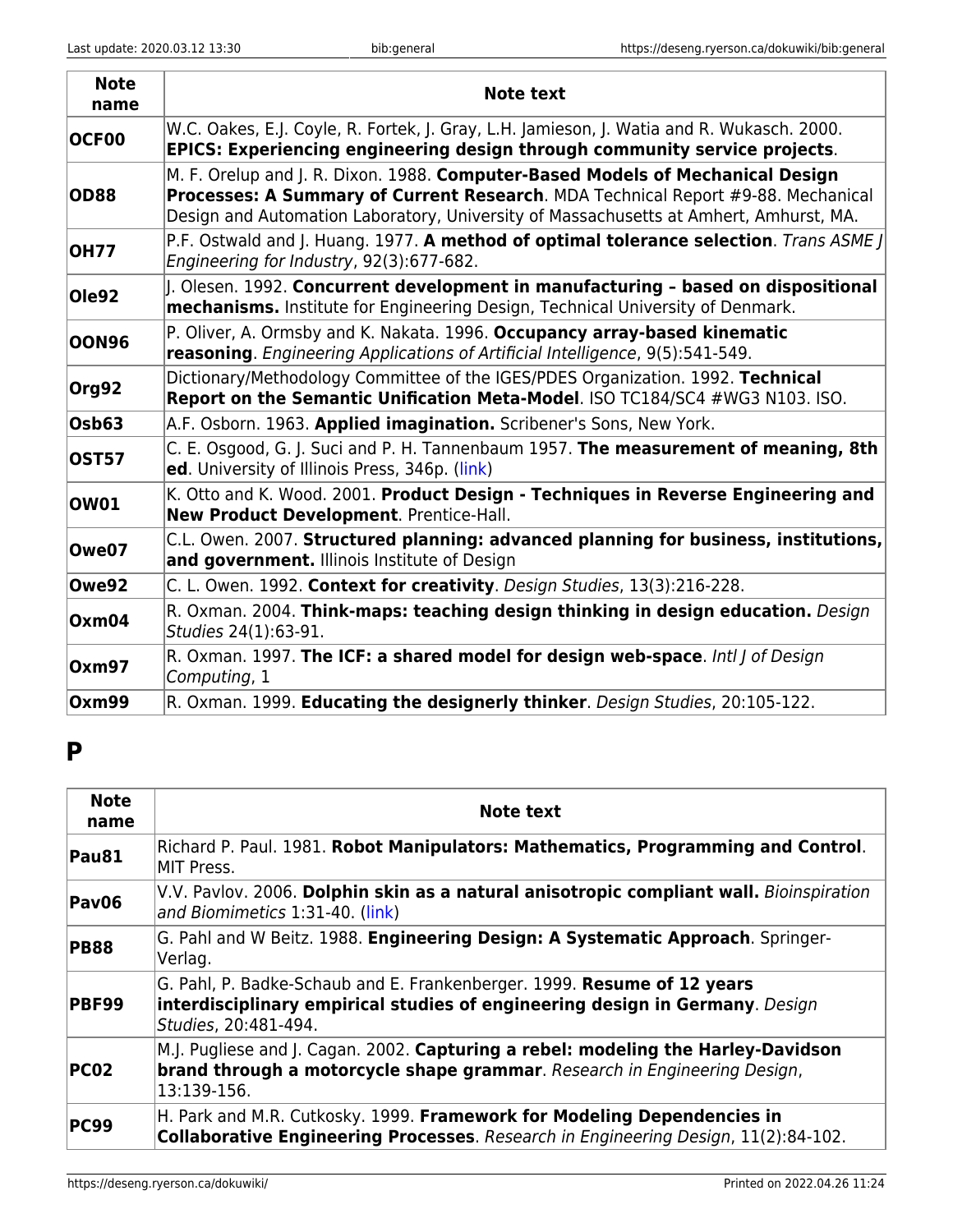| <b>Note</b><br>name | <b>Note text</b>                                                                                                                                                                                                                                                                                         |
|---------------------|----------------------------------------------------------------------------------------------------------------------------------------------------------------------------------------------------------------------------------------------------------------------------------------------------------|
| <b>PCE08</b>        | Eujin Pei, R. I. Campbell and M. A. Evans 2008. Building a Common Ground: The Use of<br>Design Representation Cards for Enhancing Collaboration between Industrial<br>Designers and Engineering Designers. Design Research Society Biennial Conference,<br>Sheffield, UK. (link)                         |
| <b>PDG92</b>        | Corrado Poli, Pratip Dastidar and Robert Graves. 1992. Design Knowledge Acquisition for<br>DFM Methodologies. Research in Engineering Design, 4(3):131-145.                                                                                                                                              |
| Ped <sub>07</sub>   | O. Pedgeley. 2007. Capturing and analysing own design activity. Design Studies,<br>28(5):463-483. (link)                                                                                                                                                                                                 |
| Per <sub>01</sub>   | L. A. Perlow. 2001. Time to Coordinate: Toward an Understanding of Work-Time<br>Standards and Norms in a Multicountry Study of Software Engineers. Work and<br>Occupations, 28(1): 91-111. (link)                                                                                                        |
| Pet93               | T.J. Peters. 1993. Encoding Mechanical Design Features for Recognition via Neural<br>Nets. Research in Engineering Design, 4(2):67-74.                                                                                                                                                                   |
| Pet95               | Thomas J. Peters. 1995. Evolving Formal Design Theory and Supporting<br><b>Computational Tools.</b>                                                                                                                                                                                                      |
| <b>PG03</b>         | J. Pruitt and J. Grudin 2003. Personas: practice and theory. Proc. Designing for User<br>Experiences conf, ACM, CDROM. (link)                                                                                                                                                                            |
| <b>PH02</b>         | K.M. Pearle and L.M. Head. 2002. Using your brain to build teams that work: a study of<br>the freshman and sophomore engineering clinics at Rowan University. In Proc ASEE<br>Annual Conf, Session 2330 (link)                                                                                           |
| Phi92               | Robert E. Phillips. 1992. Guest Editorial: Language-Based Approaches to Design.<br>International Journal of Systems Automation: Research and Applications, 2(4):317-318.                                                                                                                                 |
| Pip98               | Serge Piperno. 1998. Explicit/implicit fluid/structure staggered procedures with a<br>structural predictor and fluid subcycling for 2D inviscid aeroelastic simulations.<br>International Journal for Numerical Methods in Fluids, 25(10):1207-1226. (link)                                              |
| Pis96               | Y. Pisan. 1996. Using qualitative representations in controlling engineering problem<br>solving. In Proc Qualitative Reasoning Workshop (link)                                                                                                                                                           |
| <b>PK89</b>         | Luis A. Pineda and Ewan H. Klien. 1989. A Graphical and Logical Language for a Simple<br>Design Domain. In Intelligent CAD Systems III: Practical Experience and Evaluation (ed. P. J.<br>W. ten Hagen and P. J. Veerkamp); The European Association for Computer Graphics,<br>Amsterdam. pages 103-130. |
| <b>PKS92</b>        | Y.-H. Pao, K. Komeyli, D. Shei, S. !LeClair and A. Winn. 1992. The Role of Episodal<br>Associative Memory in Feature-Based Design. In Intelligent Computer Aided Design (ed.<br>D. C. Brown and M. Waldron and H. Yoshikawa); Elsevier Science Publishers B. V., North-<br>Holland. pages 309-325.       |
| <b>PM88</b>         | R. M. Patel and A. J. McLeod. 1988. The Implementation of a Mechanical Engineering<br>Design Interface Using Engineering Features. Computer-Aided Engineering Journal<br>pages 241-246.                                                                                                                  |
| PM88a               | R. M. Patel and A. J. McLeod. 1988. Engineering Feature Description in Mechanical<br><b>Engineering Design.</b> Computer-Aided Engineering Journal pages 180-183.                                                                                                                                        |
| Pog96               | A. Poggi. 1996. Cooperative software agents for the Unix domain. Knowledge-Based<br>Systems, 9:245-252.                                                                                                                                                                                                  |
| <b>PM97</b>         | J. Poon M.L. Maher. 1997. Co-evolution and emergence in design. Artificial Intelligence in<br>Engineering 11:319-327.                                                                                                                                                                                    |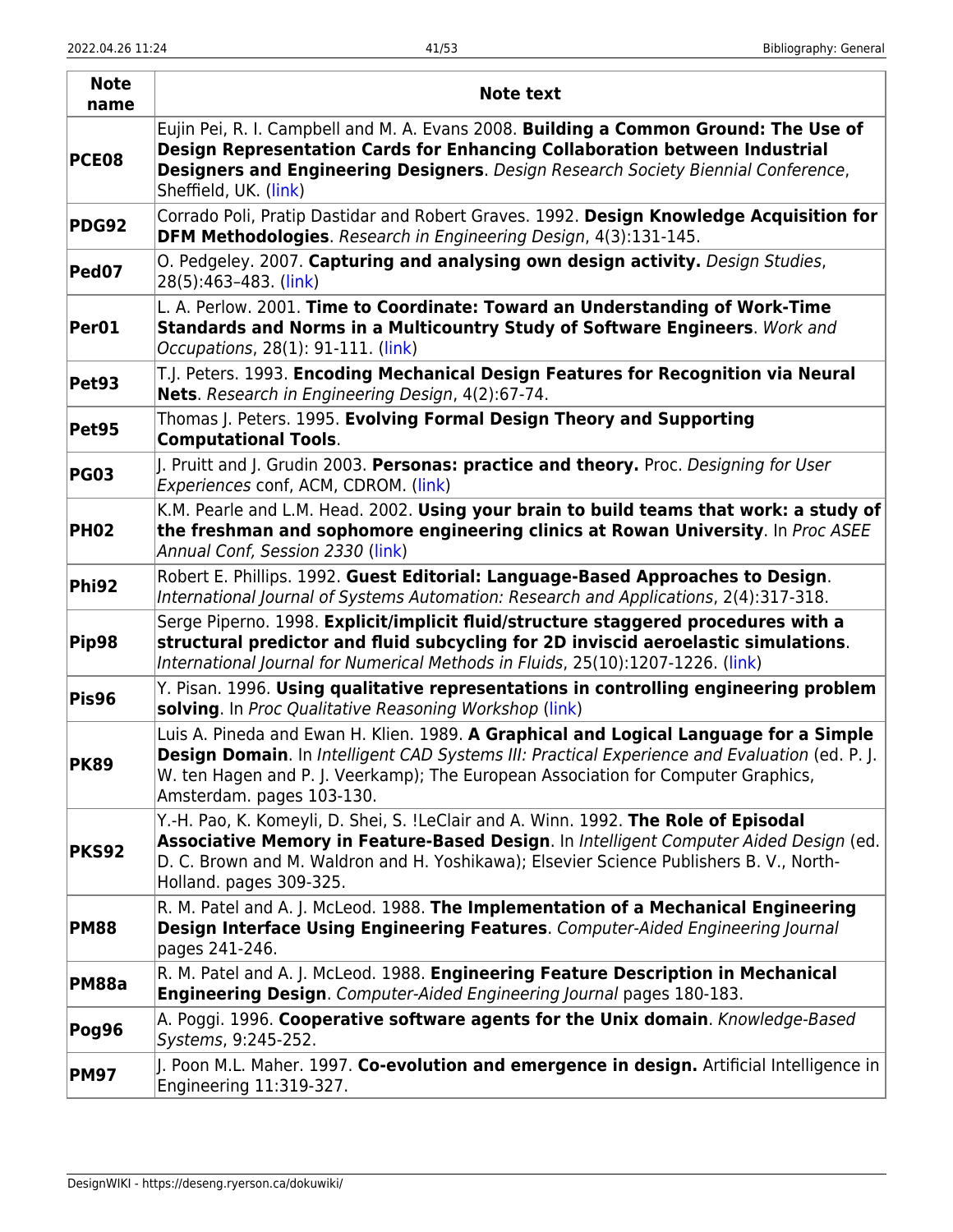| <b>Note</b><br>name | Note text                                                                                                                                                                                                                                                       |
|---------------------|-----------------------------------------------------------------------------------------------------------------------------------------------------------------------------------------------------------------------------------------------------------------|
| <b>PR09</b>         | A. F. Phelps and M. Reddy 2009. The influence of boundary objects on group<br>collaboration in construction project teams. Proceedings of the ACM 2009 international<br>conference on Supporting group work, ACM, 125-128. Sanibel Island, Florida, USA. (link) |
| <b>PS02</b>         | H.M. Pierson and D.H. Suchora. 2002. The Rube Goldberg three-minute timer: a design<br>based learning tool for engineering freshman. In Proc ASEE Annual Conference, Session<br>1353 (link)                                                                     |
| <b>PS98</b>         | M. Perry and D. Sanderson. 1998. Coordinating joint design work: the role of<br>communication and artefacts. Design Studies, 19:273-288.                                                                                                                        |
| <b>PSD90</b>        | Sisir K. Padhy, R. Sharan and S. N. Dwivedi. 1990. Feature Based Approach for Casting<br><b>Design</b> . In Design Theory and Methodology (ed. James R. Rinderle and David G. Ullman);<br>ASME, New York. pages 113-118.                                        |
| <b>Pu93</b>         | P. Pu. 1993. Introduction: Issues in Case-Based Design Systems. AI EDAM, 7(2):79-85.                                                                                                                                                                            |
| <b>PU98</b>         | L. Prechelt and B. Unger. 1998. A series of controlled experiments on design patterns:<br>methodology and results. In Proc. Softwaretechnik'98, {GI} Conference, Paderborn" (link)                                                                              |
| Pug91               | S. Pugh. 1991. Total design: integrated methods for successful product engineering.<br>Addison-Wesley, England.                                                                                                                                                 |
| <b>Put91</b>        | Micheal Puttre. 1991. Virtual Reality Comes Into Focus. Mechanical Engineering pages<br>56-59.                                                                                                                                                                  |
| Put92               | Micheal Puttre. 1992. Virtual Prototypes Move Alongside Their Physical Counterparts.<br>Mechanical Engineering pages 59-61.                                                                                                                                     |
| Put93               | Micheal Puttre. 1993. Gearing Up For Conceptual Design. Mechanical Engineering,<br>$115(3):46-50.$                                                                                                                                                              |
| Put94               | M. Puttre. 1994. Taking Control of the Desktop. Mechanical Engineering, 116(9):62-66.                                                                                                                                                                           |
| <b>PW00</b>         | J. Petrolini and D. Walden. 2000. Planning projects and tasks using 9-steps. Center for<br>Quality of Management Journal, 9(1):3-16. (link)                                                                                                                     |
| <b>PW88</b>         | Panos Y. Papalambros and Douglass J. Wilde. 1988. Principles of Optimal Design:<br>Modeling and Computation. Cambridge University Press.                                                                                                                        |
| PYK92               | J. Pabon, R. Young and W. Keirouz. 1992. Integrating Parametric Geometry, Features,<br>and Variational Modeling for Conceptual Design. International Journal of Systems<br>Automation: Research and Applications, 2(1):17-36.                                   |
| <b>PZ91</b>         | I. Popescu and M.B. Zaremba. 1991. An Efficient Search Method for Expert Robot<br><b>Control</b> . International Journal of Systems Automation: Research and Applications,<br>1(4):369-386.                                                                     |

# <span id="page-43-2"></span><span id="page-43-0"></span>**Q**

| <b>Note</b><br>name | Note text                                                                                                                                                                                          |
|---------------------|----------------------------------------------------------------------------------------------------------------------------------------------------------------------------------------------------|
| OG96                | L. Qian and S. Gero. 1996. Function-behavior-structure paths and their role in<br>analogy-based design. Artificial Intelligence for Engineering Design, Analysis and<br>Manufacturing, 10:289-312. |

#### <span id="page-43-3"></span><span id="page-43-1"></span>**R**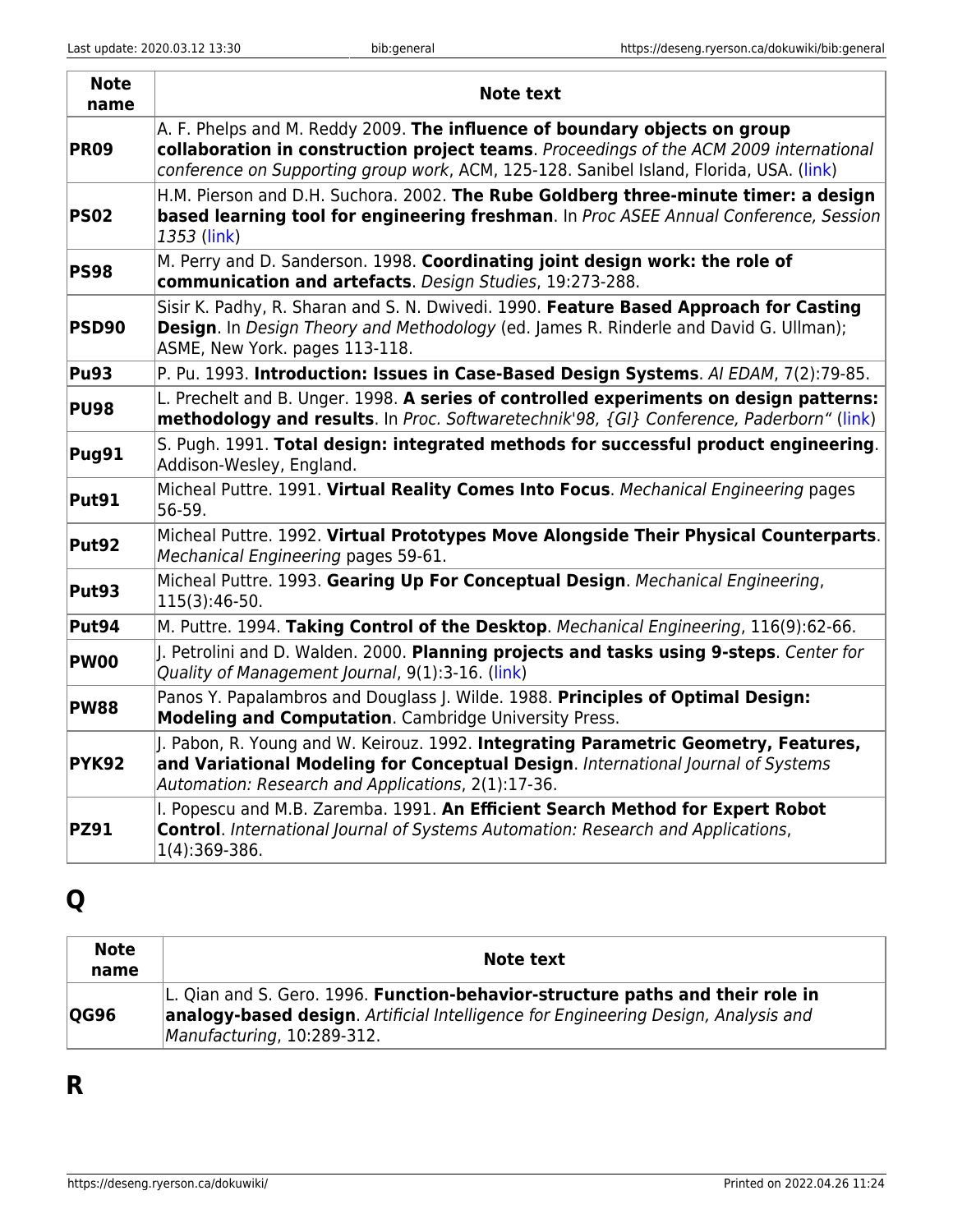| <b>Note</b><br>name | <b>Note text</b>                                                                                                                                                                                                                                                         |
|---------------------|--------------------------------------------------------------------------------------------------------------------------------------------------------------------------------------------------------------------------------------------------------------------------|
| Ran05               | M.P. Ranjan. 2005. Creating the unknowable: designing the future in education.<br>EAD06 Conference (online) (link)                                                                                                                                                       |
| Ran91               | Ravi M. Rangan. 1991. Using Information Theory to Model Design Processes<br>Supported by Information Systems. In Engineering Databases: An Engineering Resource<br>(ed. V. Saxena); American Society of Mechanical Engineers. pages 79-86.                               |
| Ras91               | John Rasmussen. 1991. Shape Optimization and Computer-Aided Design. International<br>Journal of Systems Automation: Research and Applications, 1(1):33-45.                                                                                                               |
| Ray00               | J.L. Ray. 2000. The unrecognized side of senior capstone design.                                                                                                                                                                                                         |
| <b>RB83</b>         | S. D. Rajan and M. A. Bhatti. 1983. Data Management in FEM-based optimization<br>software. Computers and Structures, 16(1-4):317-325.                                                                                                                                    |
| <b>RBD03</b>        | G.A. Ruiz-Dominguez, J.-F. Boujut and T. Diallo. 2003. On the sequential effect of the use<br>of communication tools in distant collaboration.                                                                                                                           |
| <b>RC02</b>         | K.S. Rounds and J.S. Cooper. 2002. Development of product design requirements using<br>taxonomies of environmental issues. Research in Engineering Design, 13:94-108.                                                                                                    |
| <b>RC03</b>         | K. Rouibah and K.R. Caskey 2003. Change management in concurrent engineering<br>from a parameter perspective. Computers in Industry, 50:15-34.                                                                                                                           |
| <b>RC97</b>         | L.G. Richards and S. Carlson-Skalak. 1997. Faculty reactions to teaching engineering<br>design to first year students. J. Eng. Ed. pages 233-240. (link)                                                                                                                 |
| <b>RCC92</b>        | D.A. Randell, A.G. Cohn and Z. Cui. 1992. Naive topology: modelling the force pump. In<br>Advances in Qualitative Physics (ed. P. Struss and B. Faltings); MIT Press. pages 177-192.                                                                                     |
| <b>RCD97</b>        | A. Rosier, L. Cornette, P. Dupont, G. Bormans, J. Michiels, L. Mortelmans and G.A. Orban 1997.<br>Positron-emission tomography imaging of long-term shape recognition challenges.<br>Proc Natl Acad Sci USA, 94:7627-7632. (link)                                        |
| RCP08               | A. Raami, R. Celen and P. Puntila 2008. A case study in intuition and design: Building a<br>tool for parents of premature babies and the nursing staff who care for them.<br>Proceedings of DRS2008, Design Research Society Biennial Conference. Sheffield, 2008. 1-13. |
| <b>RD92</b>         | D.W. Rosen and J.R. Dixon. 1992. Languages for Feature-Based Design and<br>Manufacturability Evaluation. International Journal of Systems Automation: Research and<br>Applications, 2(4):353-373.                                                                        |
| <b>RE95</b>         | N. F. M. Roozenburg and J. Eekels. 1995. Product Design: Fundamentals and Methods.<br>Wiley Series in Product Development: Planning, Designing, Engineering. Wiley and Sons,<br>Chichester.                                                                              |
| Rei97               | D.G. Reinertsen. 1997. Managing the design factory: a product developer's toolkit.<br>Free Press.                                                                                                                                                                        |
| Rei98               | N. Reimers. 1998. Best North American practices in technology transfer.                                                                                                                                                                                                  |
| Rek01               | C.D. Rekar. 2001. A team development model based on Myers Briggs personality<br>types and action research to improve team performance and participant<br>satisfaction. ! PhD Thesis, University of Toronto.                                                              |
| Res98               | S.J. Ressler. 1998. The project management K'nexercise: using role-playing to<br>facilitate learning about design and construction.                                                                                                                                      |
| Rey01               | I.M.M.J. Reymen. 2001. Improving design processes through structured reflection: a<br>domain-independent approach. Phd Thesis; Technische Universiteit Eindhoven. (link)                                                                                                 |
| <b>RF91</b>         | Ravi M. Rangan and Robert E. Fulton. 1991. A Data Management Strategy to Control<br>Design and Manufacturing Information. Engineering with Computers, 7(2):63-78.                                                                                                        |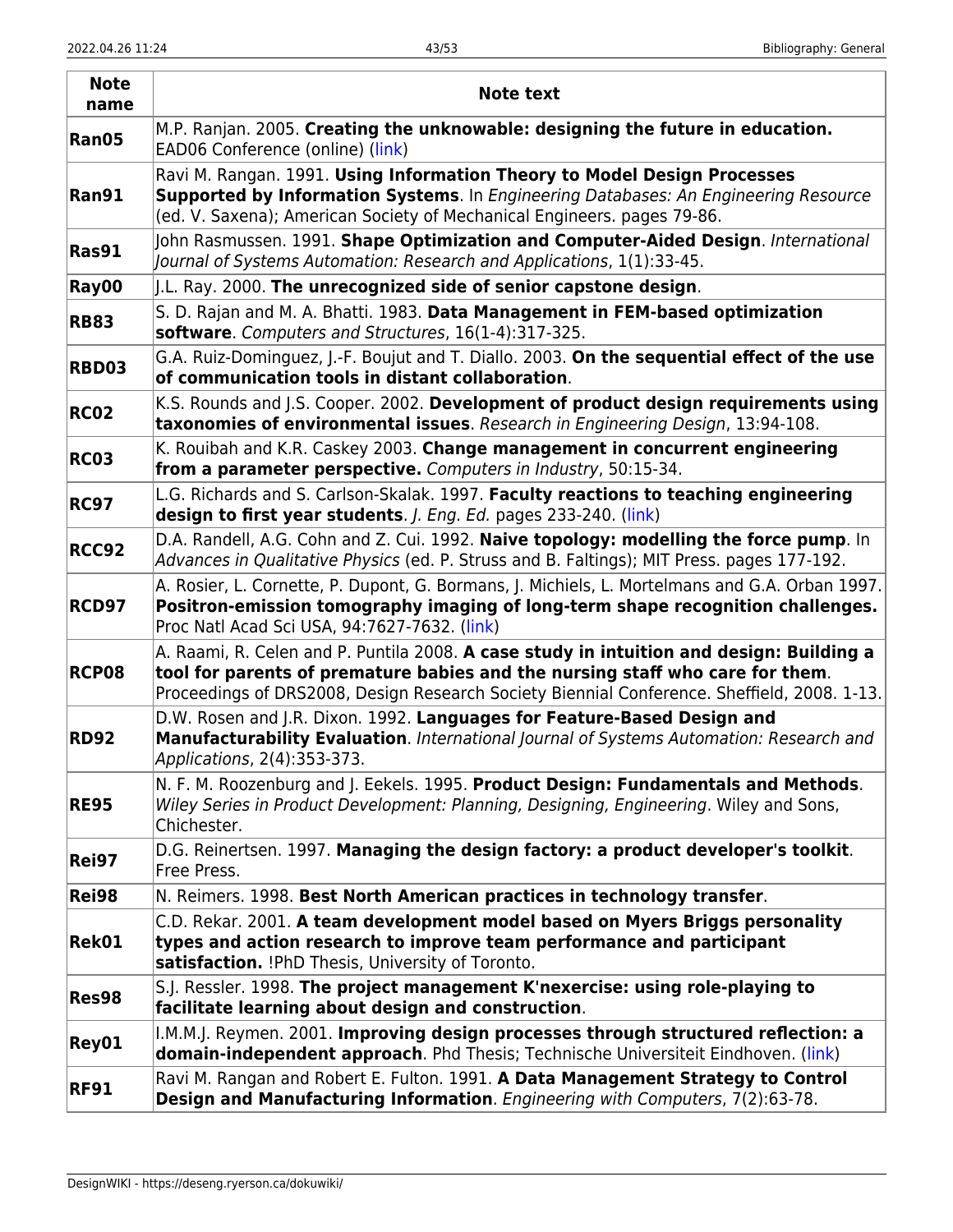| <b>Note</b><br>name | Note text                                                                                                                                                                                                                                                                              |
|---------------------|----------------------------------------------------------------------------------------------------------------------------------------------------------------------------------------------------------------------------------------------------------------------------------------|
| <b>RG02</b>         | Cathy J. Ridgway and Patrick A.C. Gane. 2002. Dynamic absorption into simulated                                                                                                                                                                                                        |
|                     | <b>porous structures</b> . Colloids and surfaces. A, Physicochemical and engineering aspects,<br>206(1-3):217-239. (link)                                                                                                                                                              |
| <b>RG92</b>         | H.A. Rao and P. Gu. 1992. Design of Cellular Manufacturing Systems: A Neural Net<br>Approach. International Journal of Systems Automation: Research and Applications,<br>2(4):407-424.                                                                                                 |
| <b>RG96</b>         | L. Roberts and T. Gehrke. 1996. Linkages between best practice in business and good<br>environmental performance by companies. J. Cleaner Prod., 4:189-202.                                                                                                                            |
| <b>RHA05</b>        | S. Rafaeli, T. Hayat and Y. Ariel 2005. Wikipedians' sense of community, motivations,<br>and knowledge building: a cross-cultural study. Proc Wikipedia 2005. Accessed 28 Dec<br>2005. (link)                                                                                          |
| <b>RI90</b>         | Prerana Rane and J. R. Isaac. 1990. Functionality: The Key Concept Towards<br>Integration of The Product Cycle. In Proceedings of the 1990 ASME Computers in<br>Engineering Conference (ed. G. L. Kinzel and S. M. Rohde); American Society of Mechanical<br>Engineers. pages 317-326. |
| Ric01               | L.G. Richards. 2001. Teaching creativity and new product development in a distance<br>learning environment. In Proc Intl Conf on Engineering Education (link)                                                                                                                          |
| Rie06               | D. Riehle. 2006. How and Why Wikipedia Works: An Interview with Angela Beesley,<br>Elisabeth Bauer, and Kizu Naoko. Proc 2006 Intl Symp on Wikis (!WikiSym '06). ACM<br>Press, 2006. Page tbd. (link)                                                                                  |
| <b>RISO2</b>        | C.M. Rose, K. Ishii and A. Stevels. 2002. Influencing design to improve product end-of-<br>life stage. Research in Engineering Design, 13:83-93.                                                                                                                                       |
| Rit <sub>05</sub>   | T. Ritchey. 2005. Wicked Problems: Structuring Social Messes with Morphological<br>Analysis. Swedish Morphological Society, p6. (link)                                                                                                                                                 |
| <b>RK90</b>         | James R. Rinderle and V. Krishnan. 1990. Constraint Reasoning in Concurrent Design. In<br>Design Theory and Methodology (ed. James R. Rinderle and David G. Ullman); ASME, New<br>York. pages 53-62.                                                                                   |
| <b>RL88</b>         | U. Roy and C. R. Liu. 1988. Establishment of Functional Relationships between<br>Product Components in Assembly Database. Computer-Aided Design, 20:570-580.                                                                                                                           |
| <b>RLS92</b>        | Natarajan Ramachandran, Noshir A. Langrana, Louis I. Steinberg and Vikram R. Jamalabad.<br>1992. Initial Design Strategies for Iterative Design. Research in Engineering Design,<br>4(3):159-169.                                                                                      |
| <b>RM91</b>         | J. G. Robinson and J. S. Mcllwee 1991. Men, Women, and the Culture of Engineering.<br>Sociological Quarterly, 32(3): 403-421.                                                                                                                                                          |
| <b>RO92</b>         | Jeffrey J. Rankin and Douglas A. Ott. 1992. The Open Approach to FEA Integration in the<br>Design Process. Mechanical Engineering pages 70-75.                                                                                                                                         |
| Roc88               | Arthur J. Roch. 1988. Flexible Machining in an Integrated System. In Design and<br>Analysis of Integrated Manufacturing Systems (ed. W. Dale Compton); National Academy<br>Publishing, Washington, DC. pages 34-45.                                                                    |
| <b>Rod71</b>        | W. Rodenacker. 1971. Methodisches Konstruieren. Springer-Verlag, Berlin.                                                                                                                                                                                                               |
| Rog14               | D. Rogers. 2014. A framework for early design process stages based on an analogy to<br>evolution. PhD Thesis, Ryerson University.                                                                                                                                                      |
| Rog89               | J. Rogier. 1989. A Component Class for Design Objects. In Intelligent CAD Systems III:<br>Practical Experience and Evaluation (ed. P. J. W. {ten Hagen} and P. J. Veerkamp); The<br>European Association for Computer Graphics, Amsterdam. pages 41-59.                                |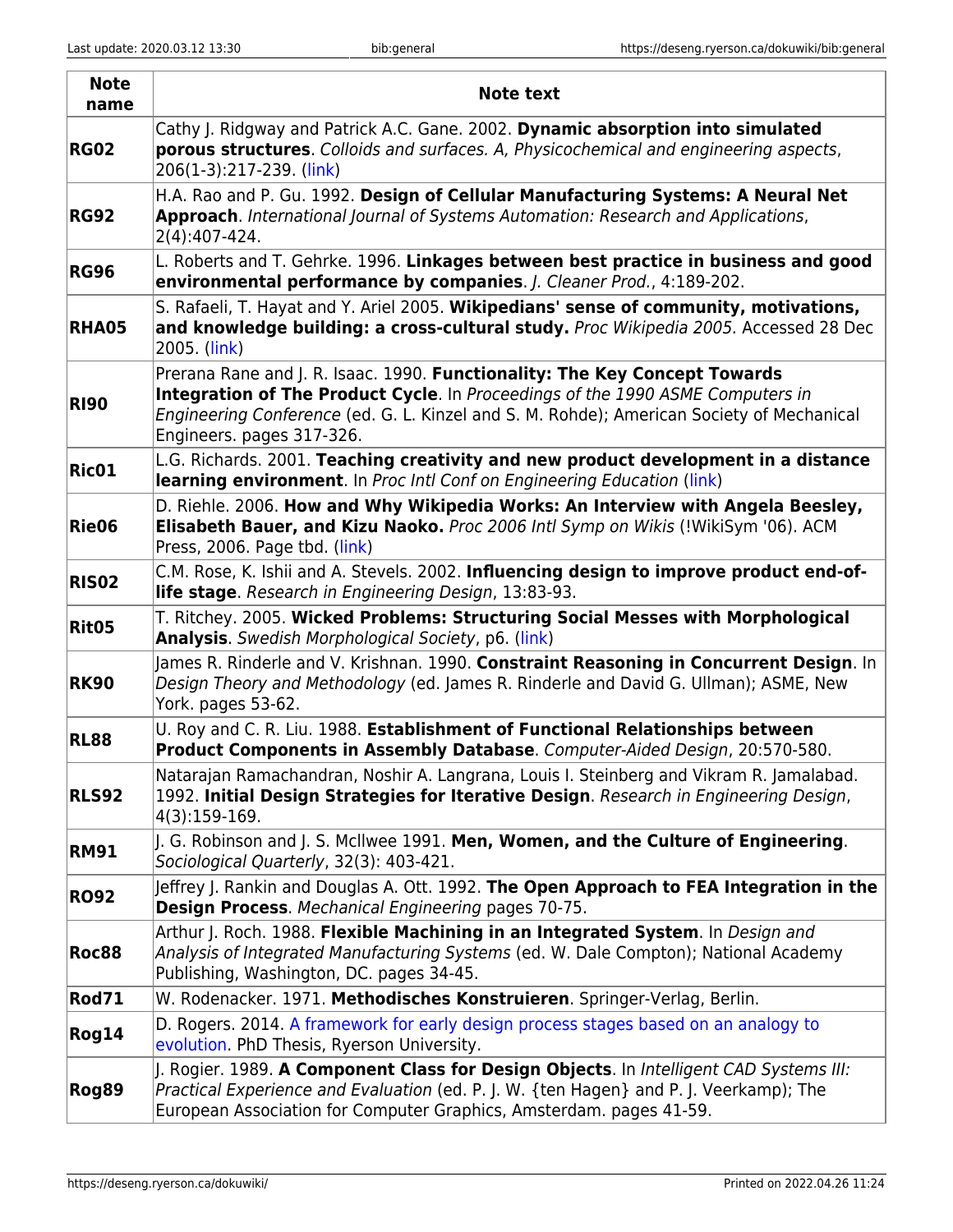| <b>Note</b><br>name | Note text                                                                                                                                                                                                                     |
|---------------------|-------------------------------------------------------------------------------------------------------------------------------------------------------------------------------------------------------------------------------|
| <b>Roo02</b>        | Roozenburg, N.F.M. 2002. Defining synthesis: on the senses and the logic of design<br>synthesis. In Engineering Design Synthesis: Understanding, Approaches and Tools. A.<br>Chakrabarti, ed. Pages 3-16. Springer. (link)    |
| <b>Roo92</b>        | Norbert Roozenburg. 1992. On the Logic of Innovative Design. In Research in Design<br>Thinking (ed. Nigel Cross and Kees Dorst and Norbert Roozenburg); Delft University Press,<br>Netherlands. pages 127-138.                |
| Ros93               | D.W. Rosen. 1993. Feature-Based Design: Four Hypotheses for Future CAD Systems.<br>Research in Engineering Design, 5(3-4):125-139.                                                                                            |
| Ros98               | C. Rossari. 1998. Book Review of Analogical Reasoning in Children (U. Goswami). J.<br>Pragmatics, 29:639-658.                                                                                                                 |
| Rou03               | K. Rouibah. 2003. Managing concurrent engineering across company borders: a case<br>study. Proc 36th Hawaii Intl Conf on System Sciences (link)                                                                               |
| Rou88               | William B. Rouse. 1988. The Human Role in Advanced Manufacturing Systems. In<br>Design and Analysis of Integrated Manufacturing Systems (ed. W. Dale Compton); National<br>Academy Publishing, Washington, DC. pages 148-166. |
| Row01               | J. Rowe. 2001. The state of industrial design 2001 - teams and tools cross paths.<br><b>MCAD Vision (link)</b>                                                                                                                |
| Row02               | J. Rowe. 2002. Industrial design and the shape of things to come. MCAD Vision (link)                                                                                                                                          |
| <b>RP77</b>         | William C. Reynolds and Henry C. Perkins. 1977. Engineering Thermodynamics. McGraw-<br>Hill.                                                                                                                                  |
| <b>RP92</b>         | Davis W. Rosen and Thomas J. Peters. 1992. Topological Properties That Model Feature-<br>Based Representation Conversions Within Concurrent Engineering. Research in<br>Engineering Design, 4(3):147-158.                     |
| <b>RR07</b>         | S. M. Ritchie and D. L. Rigano 2007. Solidarity through Collaborative Research.<br>International Journal of Qualitative Studies in Education, 20(2): 129-150. (link)                                                          |
| <b>RS98</b>         | F.A. Rosa and A.R. Silva. 1998. Functionality and partitioning configuration: design<br>patterns and framework. In Proc. 4th Intl Conf on Configurable Distributed Systems; IEEE,<br>Annapolis, Maryland, USA (link)          |
| <b>RSB00</b>        | S. Rahman, T.F. Smith and P.B. Butler. 2000. Overview and expansion of program for<br>enhanced design experience in 1998-99.                                                                                                  |
| <b>RSC05</b>        | M.A. Robinson, P.R. Sparrow, C. Clegg and K. Birdi 2005. Design engineering<br>competencies: future requirements and predicted changes in the forthcoming<br>decade. Design Studies, 26:123-153.                              |
| Rua99               | M. Ruane. 1999. SPECTRE - An extended interdisciplinary senior design problem.                                                                                                                                                |
| Rug99               | R. Ruggles. 1999. A first year introductory engineering course with a design<br>component.                                                                                                                                    |
| <b>RW07</b>         | N. Rowan and D. Wulff 2007. Using Qualitative Methods to Inform Scale Development.<br>The Qualitative Report 12.3: 450-466.                                                                                                   |
| <b>RW85</b>         | G.B. Rossman and B.L. Wilson 1985. Numbers and Words: Combining Quantitative and<br>Qualitative Methods in a Single Large-Scale Evaluation Study. Evaluation Review 9(5):<br>627-643. (link)                                  |
| <b>RW89</b>         | Peter J. G. Ramadge and W. Murray Wonham. 1989. The Control of Discrete Event<br>Systems. In Proceedings of the IEEE; IEEE. pages 81-98.                                                                                      |
| <b>RZ92</b>         | Y. Rong and Y. Zhu. 1992. Application of Group Technology in Computer-Aided Fixture<br><b>Design.</b> International Journal of Systems Automation: Research and Applications,<br>2(4):395-405.                                |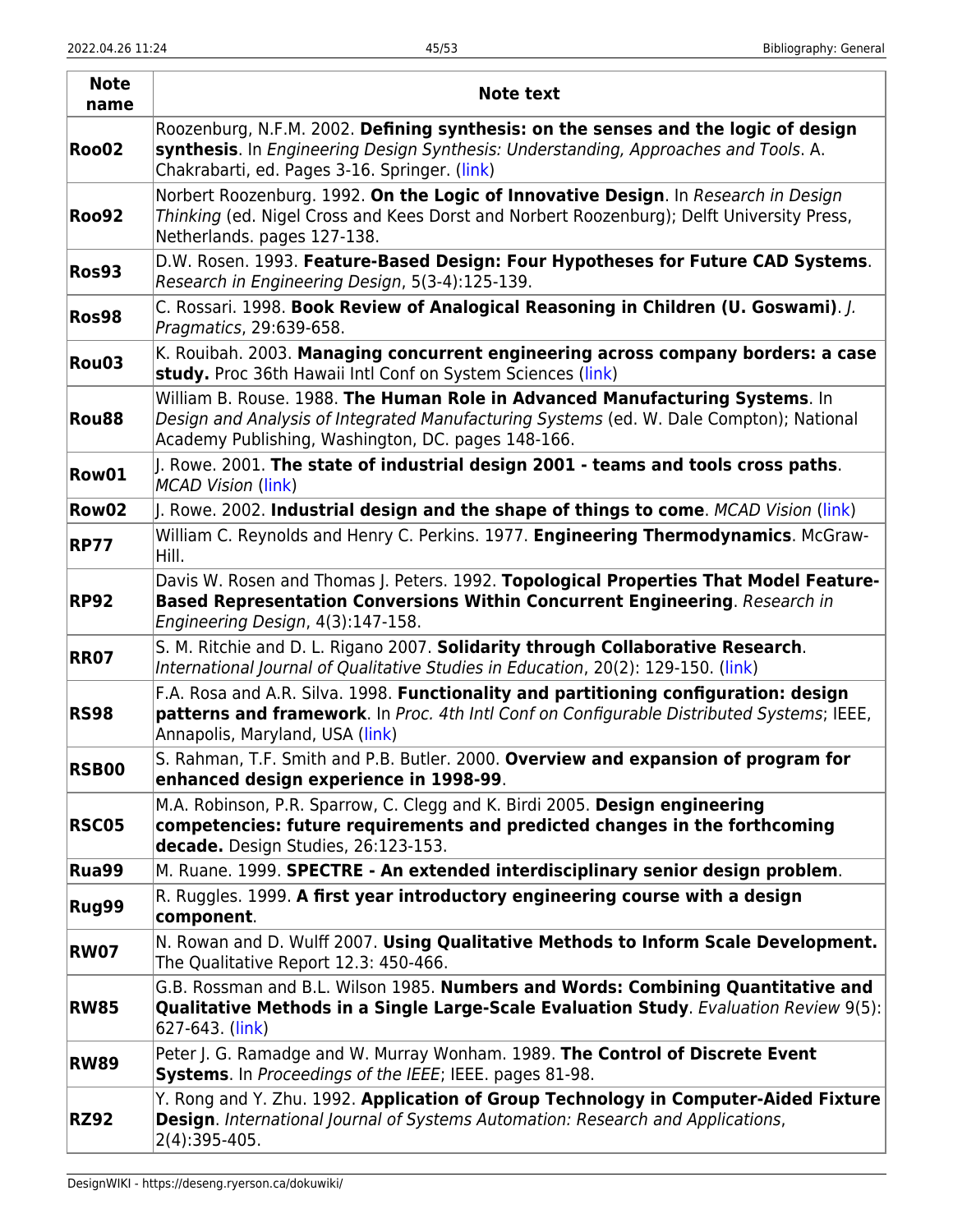| <b>Note</b> | Note text                                                                                                                                                                        |
|-------------|----------------------------------------------------------------------------------------------------------------------------------------------------------------------------------|
| name        |                                                                                                                                                                                  |
| RZV98       | L. Morell de Ramirez, J.L. Zayas-Castro and J.I. Velez-Arocho. 1998. Some assessment tools<br><b>for evaluating curricular innovations outcomes.</b> In ASEE Annual Conf. (link) |

### <span id="page-47-1"></span><span id="page-47-0"></span>**S**

| <b>Note</b><br>name | <b>Note text</b>                                                                                                                                                                                                                                                                                   |
|---------------------|----------------------------------------------------------------------------------------------------------------------------------------------------------------------------------------------------------------------------------------------------------------------------------------------------|
| <b>SA01</b>         | Michelle P. Steve and Robert H. Allen 2001. Evaluating Collaborative Enterprises - A<br>Workshop Report. Proceedings of the 10th IEEE International Workshops on Enabling<br>Technologies: Infrastructure for Collaborative Enterprises, p81-84. (link)                                            |
| <b>SA94</b>         | W. Sharrock and R. Anderson. 1994. The User as a Scenic Feature of the Design Space.<br>Design Studies, 15(1):5-18.                                                                                                                                                                                |
| Sal00               | F. A. Salustri. 2000. Ontological commitments in knowledge-based design software:<br>a progress report. In Proceedings of the IFIP TC5 WG5.2 3rd Workshop on Knowledge<br>Intensive CAD (ed. S. Finger and T. Tomiyama and M. Mantyla); Kluwer Academic Publishers,<br>Boston. pages 41-72. (link) |
| Sal00a              | F.A. Salustri. 2000. Towards a logical framework for engineering design processes. In<br>Proceedings of the IFIP TC5 WG5.2 4th Workshop on Knowledge Intensive CAD (ed. U. Cugini<br>and M. Wozny), Parma. pages 211-226.                                                                          |
| Sal00b              | F.A. Salustri. 2000. Organizing information for the Canadian Design Engineering<br>Network. In Proc. !WebNet 2000; AACE, San Antonio                                                                                                                                                               |
| <b>Sal01</b>        | F.A. Salustri. 2001. Enhancing design engineering education in Canada. In Proc 18th<br>Canadian Congress of Applied Mechanics (CANCAM 01) (ed. A. Swamidas and M.R. Haddara<br>and R. Seshadri). pages 371-372. (link)                                                                             |
| <b>Sal02</b>        | F.A. Salustri. 2002. Mereotopology for product modeling. J. Design Research, 2(1) (link)                                                                                                                                                                                                           |
| <b>Sal03</b>        | F.A. Salustri. 2003. Visualising product design information. In Proc 19th Canadian<br>Congress of Applied Mechanics (CANCAM). pages 106-107. (link)                                                                                                                                                |
| Sal03a              | F.A. Salustri. 2003. Towards an action logic for design processes. In Proc 14th Intl Conf<br>on Engineering Design (ICED)                                                                                                                                                                          |
| Sal09               | Nasser Saleh. 2009. Work In Progress: How Engineering Students Collaboratively<br>Seek Information in an Engineering Design Course?. CDEN/C2E2 Conference,<br>Hamilton. (link)                                                                                                                     |
| Sal09a              | F.A. Salustri. 2009. Design Research in Canada: A Perspective. Proc CDEN/C2E2<br>Conference, Hamilton. (link)                                                                                                                                                                                      |
| <b>Sal10</b>        | F.A. Salustri. 2010. Misfits, Balance, Requirements, and Systems: thoughts on<br>Alexander's Notes on the Synthesis of Form. Proc 2010 Conference of the Design<br>Research Society. Montreal. (link)                                                                                              |
| <b>Sal93</b>        | F. A. Salustri. 1993. An Experimental Programming Language for Engineering Design<br><b>Applications.</b>                                                                                                                                                                                          |
| Sal93a              | F.A. Salustri. 1993. The Formal Modeling of Engineering Design Information by<br>means of an Axiomatic System. !PhD Thesis; Department of Mechanical Engineering,<br>University of Toronto.                                                                                                        |
| Sal95               | F. A. Salustri. 1995. An Artifact-Centered Framework for Modeling Engineering<br>Design. In Proceedings of ICED 95, 10th International Conference on Engineering Design<br>(ed. V. Hubka); Heurista, Zurich. pages 74-79. (link)                                                                   |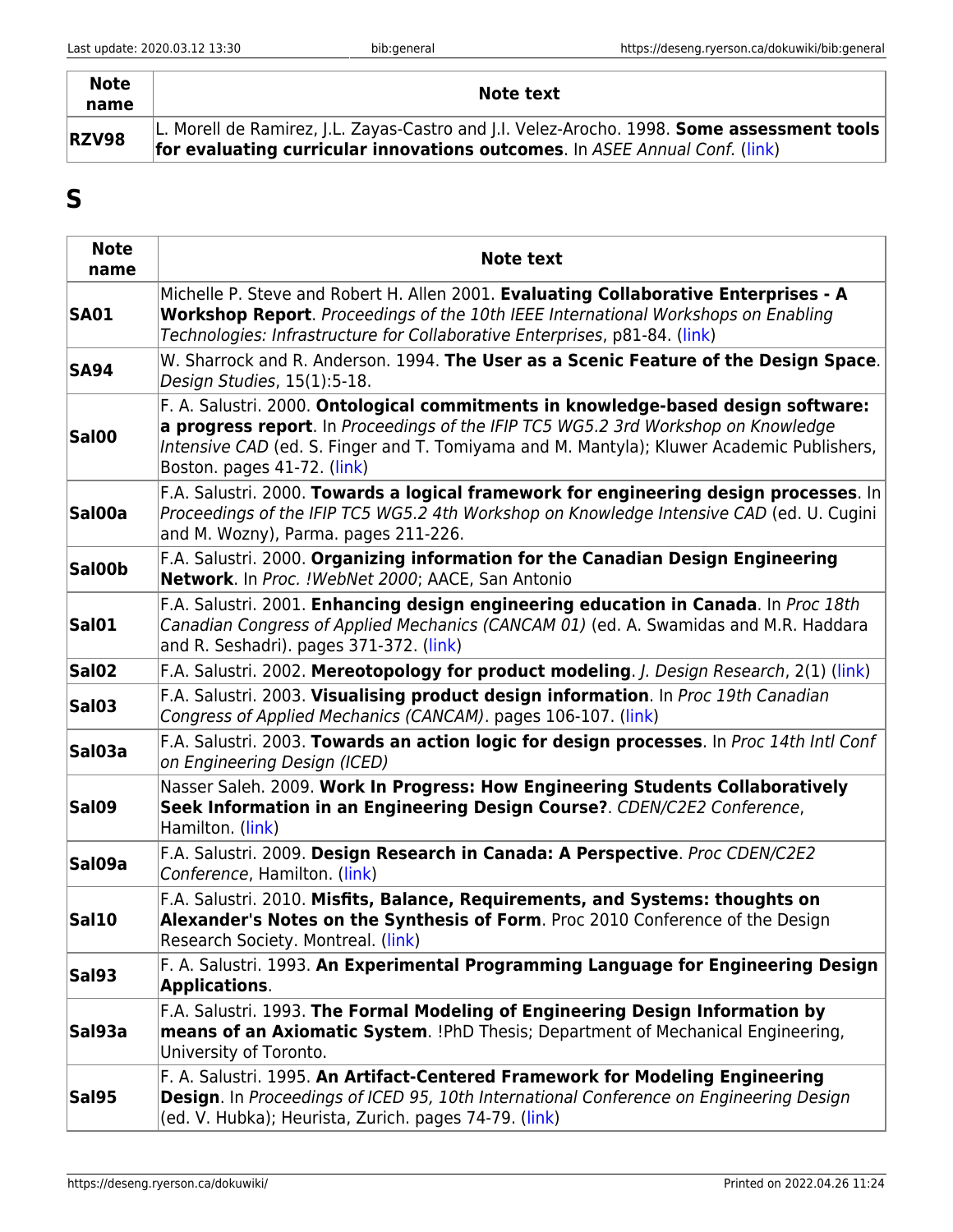| <b>Note</b><br>name | Note text                                                                                                                                                                                                                                                                                                                               |
|---------------------|-----------------------------------------------------------------------------------------------------------------------------------------------------------------------------------------------------------------------------------------------------------------------------------------------------------------------------------------|
| Sal96               | F. A. Salustri. 1996. Integrated computer modeling of engineering design<br>information. In Proceedings of the 1996 Forum of the Canadian Society for Mechanical<br>Engineering (ed. S. A. Meguid), University of Toronto. pages 613-624. (link)                                                                                        |
| Sal96a              | F. A. Salustri. 1996. A formal theory for knowledge-based product model<br>representation. In Knowledge-Intensive CAD II: proceedings of the IFIP WG 5.2 workshop<br>(ed. S. Finger and T. Tomiyama and M. Mantyla); Chapman & Hall, London. pages 59-78.<br>(link)                                                                     |
| Sal98               | F. A. Salustri. 1998. Integrated Function/Structure Modeling: a Progress Report. In<br>Proc. 11th Florida Artificial Intelligence Research Symposium, special track on Reasoning<br>about Function (ed. D. Cook). pages 339-343. (link)                                                                                                 |
| Sal98a              | F. A. Salustri. 1998. Issues in Internet-Enabled CAD. In Proc. CSME Forum (ed. M. A.<br>Rosen and D. Naylor and J. G. Kawall). pages 21-27. (link)                                                                                                                                                                                      |
| Sar90               | P.M. Sargent. 1990. Materials Data Interchange for Component Manufacture.<br>Engineering with Computers, 6(4):237-247.                                                                                                                                                                                                                  |
| Saw07               | K. Sawyer. 2007. Group Genius: The Creative Power of Collaboration. Westview Press,<br>p274. (link)                                                                                                                                                                                                                                     |
| Sax85               | Kim Saxe, 1985, MRP-II Into CIM: The Interface Phase, In Autofact 1985 Conference<br>Proceedings, Michigan, U.S.A. pages 3:1-3:6.                                                                                                                                                                                                       |
| <b>SB00</b>         | J.C. da Silva and N. Back. 2000. Shaping the process of fluid power system design<br>applying an expert system. Research in Engineering Design, 12(1):8-17.                                                                                                                                                                             |
| <b>SB02</b>         | T.F. Stahovich and H. Bal. 2002. An inductive approach to learning and reusing design<br>strategies. Research in Engineering Design, 13:109-121.                                                                                                                                                                                        |
| <b>SB93</b>         | Gerald F. Smith and Glenn J. Browne. 1993. Conceptual Foundations of Design Problem<br>Solving. IEEE Transactions on Systems, Man, and Cybernetics, 23(5):1209-1218.                                                                                                                                                                    |
| <b>SB94</b>         | Weiming Shen and Jean-Paul Barthes. 1994. Towards a multi-agent architecture for<br><b>Distributed Integrated Design Environments (DIDE).</b>                                                                                                                                                                                           |
| <b>SBB00</b>        | M.A. Stelmack, S.M. Batill and B.C. Beck. 2000. Design of an aircraft brake component<br>using an interactive multidisciplinary design optimization framework. J. Mech. Des.,<br>122:70-76.                                                                                                                                             |
| <b>SBC02</b>        | D. Stanton, V. Bayon, S. Cobb, C. Abnett and C. O'Malley 2002. The effect of tangible<br>interfaces on children's collaborative behaviour. Conference on Human Factors in<br>Computing Systems, 820-821, ACM. (link)                                                                                                                    |
| <b>SBF98</b>        | R. Studer, V.R. Benjamins and D. Fensel. 1998. Knowledge engineering: principles and<br>methods. Data and Knowledge Engineering, 25:161-197.                                                                                                                                                                                            |
| <b>SBN96</b>        | R.P. Smith, R.R. Barton, C.A. Nowack and J.L. Zayas-Castro. 1996. Concurrent<br>engineering: a partnership approach.                                                                                                                                                                                                                    |
| <b>SBP01</b>        | F.A. Salustri, M.G. (Ron) Britton, D. Proulx and R.D. Venter. 2001. CDEN/RCCI: a Canadian<br>network to enhance design engineering education. In Proc. 13th Intl Conf on<br>Engineering Design (ICED 01) (ed. S. Culley and A. Duffy and C. !McMahon and K. Wallace);<br>Professional Engineering Publishing Ltd. pages 403-410. (link) |
| <b>SC96</b>         | D.C. Schmidt and C.D. Cranor. 1996. Half-sync/half-async: a architectural patter for<br>efficient and well-constructed concurrent I/O. In Pattern Languages of Program Design<br>(ed. J.O. Coplien and J.M. Vlissides and N.L. Kerth); Addison-Wesley, Reading, MA                                                                      |
| Sca02               | W. Scacchi. 2002. Understanding the requirements for developing open source<br>software systems. IEE Proceedings - Software, 149(1):24-39. (link)                                                                                                                                                                                       |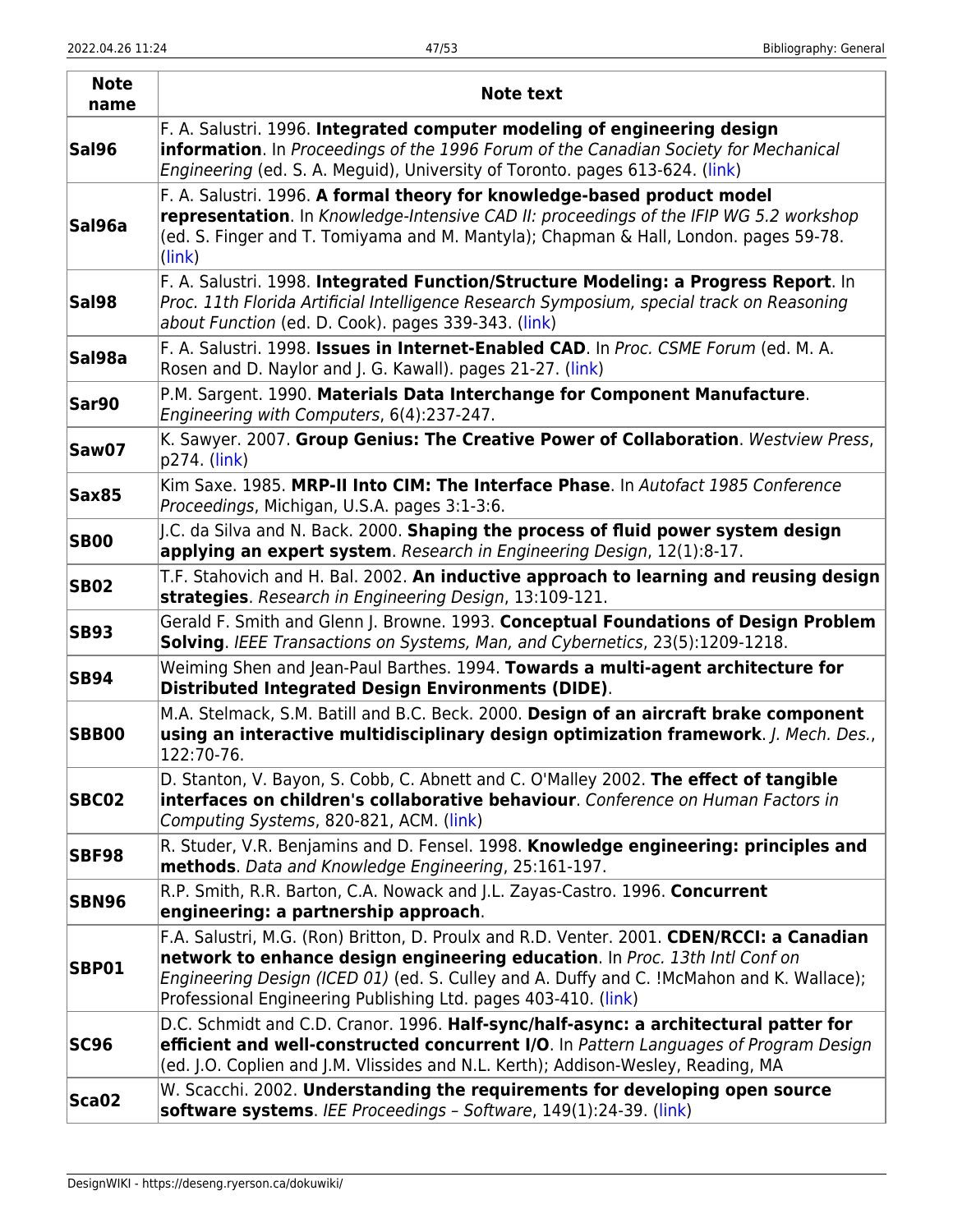| <b>Note</b><br>name | <b>Note text</b>                                                                                                                                                                                     |
|---------------------|------------------------------------------------------------------------------------------------------------------------------------------------------------------------------------------------------|
| Sch00               | D.A. Schum. 2000. Teaching about discovery and invention in engineering.<br>Technological Forecasting and Social Change, 64:209-223.                                                                 |
| Sch09               | Nicole Schadewitz. 2009. Design Patterns for Cross-cultural Collaboration.<br>International Journal of Design, 3(3): 37-53. (link)                                                                   |
| Sch85               | E.G. Schlechtendahl. 1985. Evolutionary Aspects of CAE Systems. Engineering with<br>Computers, 1(1):1-8.                                                                                             |
| Sch83               | D. Schön. 1983. Educating the reflective practitioner: Toward a new design for<br>teaching and learning in the professions. London: Temple Smith.                                                    |
| Sch89               | Ulrich Schiel, 1989. Abstractions in Semantic Networks: Axiom Schemata for<br>Generalization, Aggregation, and Grouping. ACM SIGART Newsletter, 107:25-26.                                           |
| Sch90               | M. Schrage. 1990. Shared Minds. Random House, p227. (link)                                                                                                                                           |
| Sch95               | G. Schwarz. 1995. In search of a "true" logic of knowledge: the nonmonotonic<br>perspective. Artificial Intelligence, 95:39-63.                                                                      |
| Sch97               | D.C. Schmidt. 1997. Applying design patterns and frameworks to develop object-<br>oriented communication software. Communications of the ACM, CACM, 40(12)                                           |
| Sch97a              | D.P. Schrage. 1997. Integrating graduate and undergraduate education through<br>student design competitions.                                                                                         |
| <b>Sci89</b>        | Edward Sciore. 1989. Object Specialization. ACM Transactions on Information Systems,<br>7(2):103-122.                                                                                                |
| <b>SD93</b>         | J. Schmitz and S. Desa. 1993. The Development of Virtual Concurrent Engineering and<br>its Application to Design for Producibility. Concurrent Engineering: Research and<br>Applications, 1:159-169. |
| SDH08               | S. M. Stevens, C. C. Dornburg and S. M. L. Hendrickson 2008. Individual and Group<br>Electronic Brainstorming In an Industrial Setting. Sandia National Laboratories, . (link)                       |
| <b>SE07</b>         | F.A. Salustri and N.L. Eng 2007. Design as: thinking of what design might be. / Design<br>Principles and Practices, 1:1(19-28). (link)                                                               |
| SE07a               | F.A. Salustri and N.L. Eng 2007. Designing as: thinking about what designing might<br>be. Proc Intl Conf on Engineering Design. Paper 673. (link)                                                    |
| <b>SE07b</b>        | F. A. Salustri and N. Eng 2007. Design as Thinking about what Design might be.<br>Design Principles and Practices: An International Journal, 1(1): 19-28. (link)                                     |
| <b>SE84</b>         | George N. Sandor and Arthur G. Erdman. 1984. Advanced Mechanism Design: Analysis<br>and Synthesis. Prentice-Hall, Inc.                                                                               |
| <b>SE90</b>         | David L. Stubbs and P. Derek Emes. 1990. Modularization: Prefabricating a Process<br><b>Plant</b> . Mechanical Engineering pages 63-65.                                                              |
| <b>SE98</b>         | N. Sabbaghian and S.D. Eppinger. 1998. Product development process capture and<br>display using web-based technologies. In Proc IEEE Conf on Systems, Man, and<br>Cybernetics                        |
| <b>SE99</b>         | J.A. Siguaw and C.A. Enz. 1999. Best practices in information technology. Hotel and<br>Restaurant Administration Quarterly pages 58-71.                                                              |
| See95               | Warren Seering. 1995. White Paper.                                                                                                                                                                   |
| <b>SEJ95</b>        | S. Sivaloganathan, N.F.O. Evbuomwan, A. Jebb and H.P. Wynn. 1995. Design function<br>deployment - a design system for the future. Design Studies, 16:447-470.                                        |
| Sen03               | S.D. Senturia. 2003. How to avoid the reviewer's axe: one editor's view. IEEE J<br>Microelectromechanical Systems, 12(3):229-232. (link)                                                             |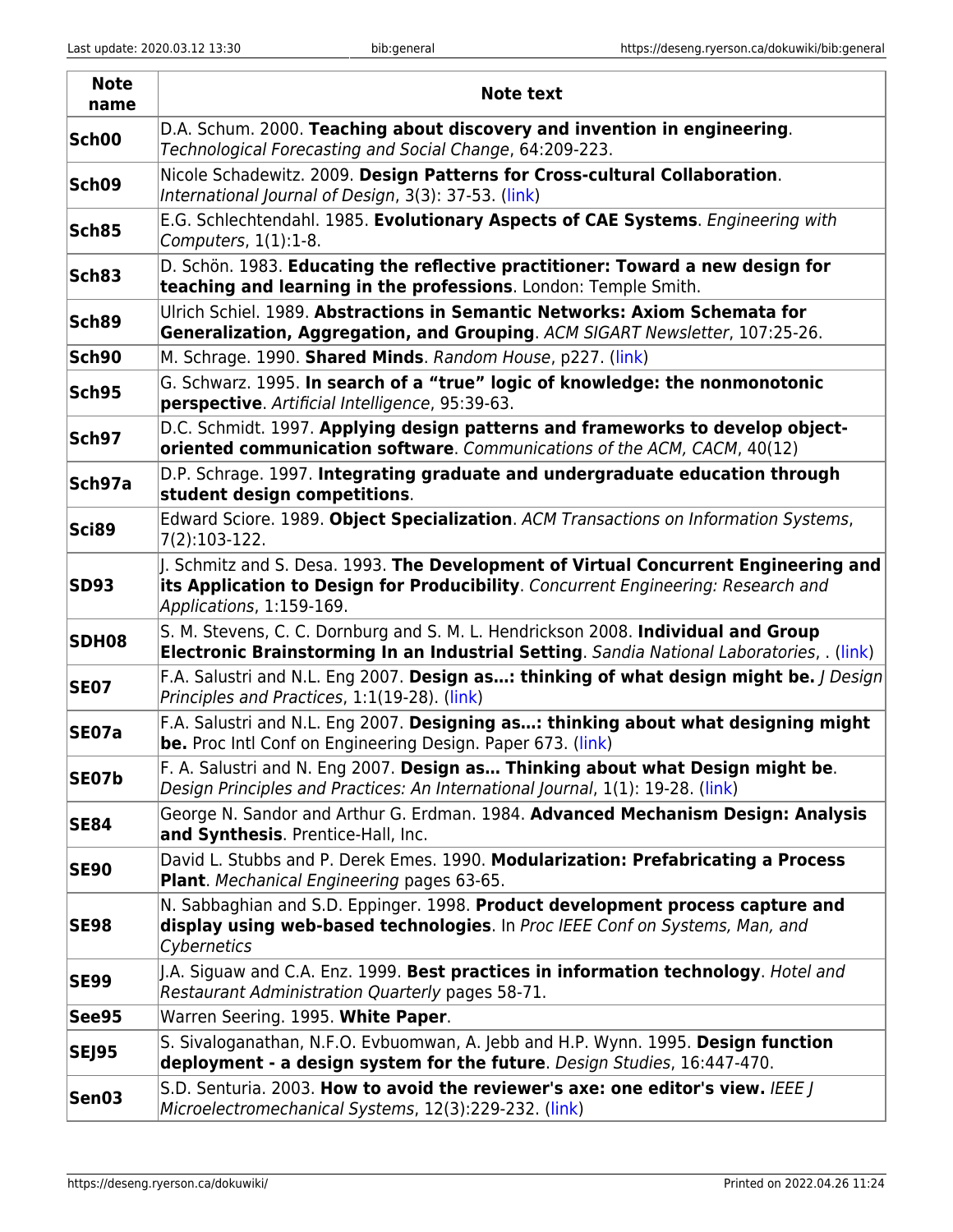| <b>Note</b><br>name | <b>Note text</b>                                                                                                                                                                                                                                                     |
|---------------------|----------------------------------------------------------------------------------------------------------------------------------------------------------------------------------------------------------------------------------------------------------------------|
| Ser90               | David Serrano. 1990. Managing Constraints in Concurrent Design: First Steps. In<br>Proceedings of the 1990 ASME Computers in Engineering Conference (ed. G. L. Kinzel and S.<br>M. Rohde); American Society of Mechanical Engineers. pages 159-164.                  |
| Ser91               | D. Serrano. 1991. Constraint-Based Concurrent Design. International Journal of Systems<br>Automation: Research and Applications, 1(3):287-304.                                                                                                                       |
| Set90               | Ravi Sethi. 1990. Programming Languages: Concepts and Constructs. Addison-Wesley,<br>Reading, Mass.                                                                                                                                                                  |
| <b>SF99</b>         | K. M. Schmidt and E. Fehr 1999. A Theory of Fairness, Competition, and Cooperation.<br>Quarterly Journal of Economics, 114(3): 817-868.                                                                                                                              |
| SFD99               | R. Studer, D. Fensel, S. Decker and V.R. Benjamins. 1999. Knowledge engineering:<br>survey and future directions. In XPS:99 Knowledge-based systems, survey and future<br>directions (ed. F. Puppe); Springer-Verlag (link)                                          |
| <b>SG92</b>         | M.L.G. Shaw and B.R. Gaines. 1992. Kelly's geometry of psychological space and its<br>significance for cognitive modeling. The New Psychologist pages 23-31. (link)                                                                                                  |
| <b>SG93</b>         | John E. E. Sharpe and Eric M. Goodwin. 1993. A Structured Inter-Disciplinary Approach<br>to Complex Product Design. In Proceedings of ICED 93, 9th International Conference on<br>Engineering Design (ed. N. F. M. Roozenburg); Dr. Vladimir Hubka. pages 1578-1585. |
| <b>SG99</b>         | K. Sheppard and B. Gallois. 1999. The design spine: revision of the engineering<br>curriculum to include a design experience each semester.                                                                                                                          |
| SGK92               | K. Sycara, R. Guttal, J. Koning, S. Narasimhan and D. Navinchandra. 1992. CADET: a Case-<br>based Synthesis Tool for Engineering Design. International Journal of Expert Systems                                                                                     |
| SGL <sub>02</sub>   | S. J. Salend, J. Gordon and K. Lopez-Vona 2002. Evaluating - Cooperative Teaching<br>Teams. Intervention in School and Clinic, 37(4): 195-200.                                                                                                                       |
| SGM96               | C. Sierra, L. Godo, R.L. de Mantaras and M. Manzano. 1996. Descriptive dynamic logic<br>and its application to reflective architectures. Future Generation Computer Systems,<br>12:157-171.                                                                          |
| <b>Sgo93</b>        | N.M. Sgouros. 1993. Representing physical and design knowledge in innovative<br>design. !PhD Thesis; Computer Science, Northwestern University.                                                                                                                      |
| Sgo98               | N.M. Sgouros. 1998. Interaction between physical and design knowledge in design<br>from physical principles. Engineering Applications of Artificial Intelligence, 11:449-459.                                                                                        |
| <b>SH00</b>         | S.M. Sbenaty and C. House. 2000. SEATEC: an innovative approach to engineering and<br>technology curriculum development.                                                                                                                                             |
| <b>SH98</b>         | P. Subasic and K. Hirota. 1998. Similarity rules and gradual rules for analogical and<br>interpolative reasoning with imprecise data. Fuzzy Sets and Systems, 96:53-75.                                                                                              |
| Sha03               | O. Shai. 2003. Design through common graph representations. Proc ASME DETC, Paper<br>DTM-48659 (link)                                                                                                                                                                |
| Sha05               | S. Shah. 2005. Controversy and stability: How wikis have productive conflict. Proc<br>Wikimania 2005. Accessed 28 Dec 2005. (link)                                                                                                                                   |
| Sha06               | G. Shank. 2006. Six alternatives to mixed methods in qualitative research. Qualitative<br>Research in Psychology, 3: 346-356.                                                                                                                                        |
| Sha95               | Jami J. Shah. 1995. Position Paper.                                                                                                                                                                                                                                  |
| Sha95a              | J.E.E. Sharpe. 1995. Computer tools for integrated conceptual design. Design Studies,<br>16:471-488.                                                                                                                                                                 |
| SHN01               | J.H. Saleh, D.E. Hastings and D.J. Newman. 2001. Extracting the essence of flexibility in<br>system design. Working Paper #2001-04. MIT, Cambridge, Mass. (link)                                                                                                     |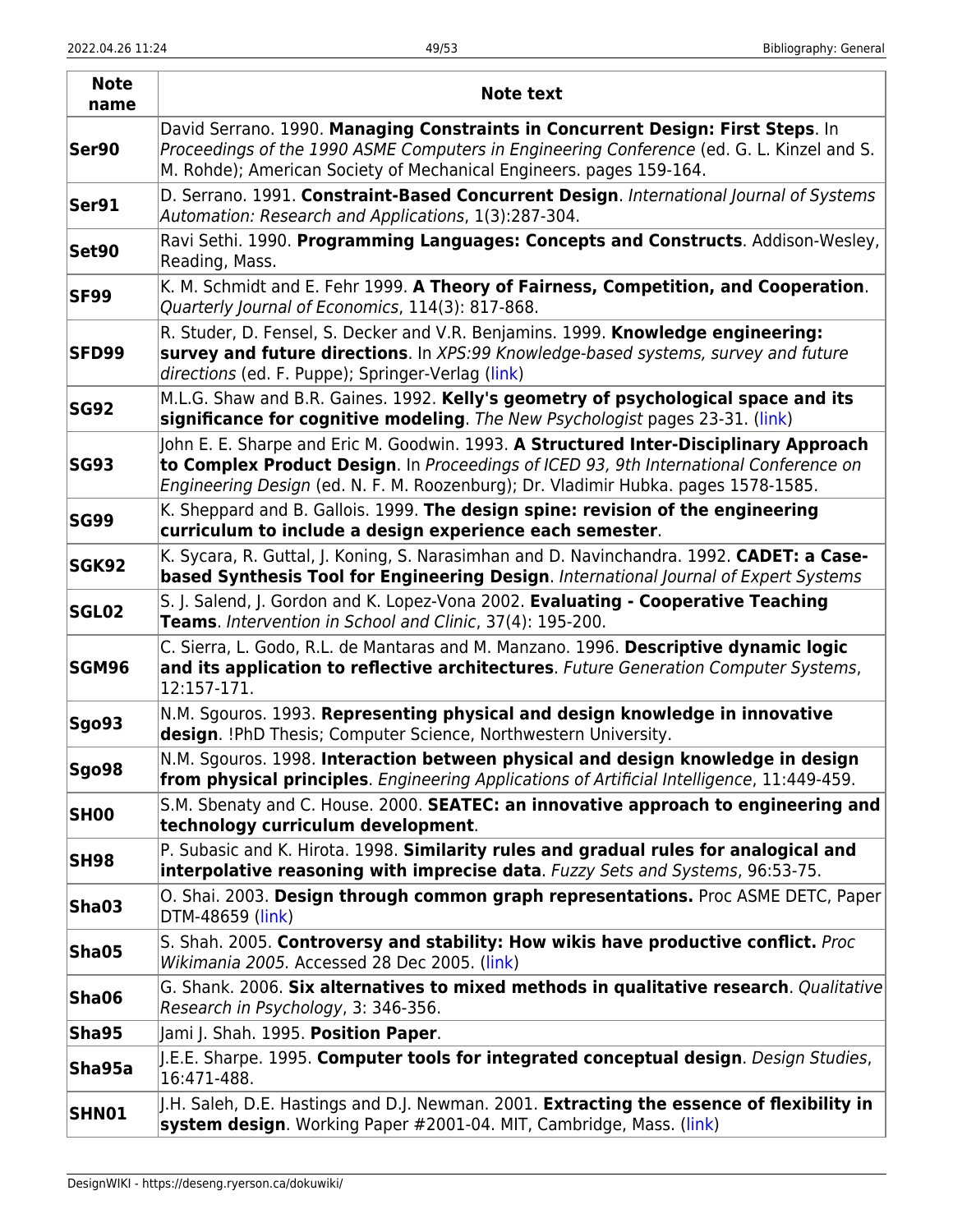| <b>Note</b><br>name | <b>Note text</b>                                                                                                                                                                                                                                                                                 |
|---------------------|--------------------------------------------------------------------------------------------------------------------------------------------------------------------------------------------------------------------------------------------------------------------------------------------------|
| <b>SHROO</b>        | S. Schulz, U. Hahn and M. Romacker. 2000. Modeling anatomical spatial relations with<br>description logics. In Proceedings of the Annual Symposium of the American Medical<br>Informatics Association. Converging Information, Technology, and Health Care (AMIA 2000).<br>pages 779-783. (link) |
| Shu95               | Jon A. Shupe. 1995. Position Paper: Design Engineering Re-Education/Retraining.                                                                                                                                                                                                                  |
| Sim <sub>57</sub>   | H.A. Simon. 1957. Models of Man. John Wiley & Sons, Inc., New York.                                                                                                                                                                                                                              |
| Sim81               | Herbert A. Simon (eds). 1981. The Sciences of the Artificial. The MIT Press, Cambridge,<br>Massachusetts.                                                                                                                                                                                        |
| Sim87               | P. Simons. 1987. Parts, A Study in Ontology. Clarendon Press, Oxford.                                                                                                                                                                                                                            |
| Sim94               | G. Simmons. 1994. Shapes, Part Structures and Object Concepts. In Proceedings of the<br>ECAI Workshop on Parts and Wholes: Conceptual Part-Whole Relations and Formal<br>Mereology, Amsterdam                                                                                                    |
| Sin96               | Nanua Singh. 1996. Systems Approach to Computer-Integrated Design and<br>Manufacturing. John Wiley and Sons, Inc., New York.                                                                                                                                                                     |
| SJ00                | A.P. Sage and J.E. Armstrong Jr 2000. Introduction to systems engineering. Wiley Series<br>in Systems Engineering.                                                                                                                                                                               |
| SJL98               | S. Sheppard, M. Johnson and L. Leifer. 1998. A model for peer and student involvement<br>in formative course assessment. J Eng Education pages 349-354.                                                                                                                                          |
| SJU96               | J.J. Shah, D.K. Jeon, S.D. Urban, P. Bliznakov and M. Rogers. 1996. Database infrastructure<br>for supporting engineering design histories. Computer-Aided Design, 28(5):347-360.                                                                                                                |
| <b>SKL93</b>        | Eswaran Subrahmanian, Suresh L. Konda, Sean N. Levy, Yoram Reich, Arthur W. Westerberg<br>and Ira Monarch. 1993. Equations Aren't Enough: Informal Modeling in Design. Al<br>EDAM, 7(4):257-274.                                                                                                 |
| <b>SKO07</b>        | P. Slattery, K. A. Krasny and M. P. O' Malley 2007. Hermeneutics, Aesthetics, and<br>the Quest for Answerability: A Dialogic Possibility for Reconceptualizing the<br>Interpretive Process in Curriculum Studies. Journal of Curriculum Studies, 39(5):<br>537-558. (link)                       |
| Sku91               | Douglas Skuce. 1991. A Frame-Like Knowledge Representation Integrating Abstract<br>Data Types and Logic. In Principles of Semantic Networks: Explorations in the<br>Representation of Knowledge (ed. John F. Sowa); Morgan Kaufmann Publishers, Inc., San<br>Mateo. pages 543-563.               |
| SL91                | K.P. Sycara and C.M. Lewis. 1991. Modeling Group Decision Making and Negotiation in<br><b>Concurrent Product Design.</b> International Journal of Systems Automation: Research and<br>Applications, 1(3):217-238.                                                                                |
| <b>SL99</b>         | F. A. Salustri and J. C. Lockledge. 1999. Towards a Formal Theory of Products Including<br>Mereology. In Proc. Int'l Conf. on Engineering Design (ed. Lindemann and Birkhofer and<br>Meerkamm and Vajna). pages 1125-1130. (link)                                                                |
| Sla84               | William H. Slautterback. 1984. The Manufacturing Environment in the Year 2000. In<br>Autofact 6 Conference Proceedings, Michigan, U.S.A. pages 21:1-21:9.                                                                                                                                        |
| Sla87               | Stephen Slade. 1987. The T Programming Language: a dialect of LISP. Prentice-Hall,<br>Inc., Englewood Cliffs, NJ.                                                                                                                                                                                |
| <b>SLU89</b>        | Lynn Andrea Stein, Henry Lieberman and David Ungar. 1989. A Shared View of Sharing:<br>The Treaty of Orlando. In Object-Oriented Concepts, Databases, and Applications (ed. Won<br>Kim and Frederick H. Lochovsky); Addison-Wesley. pages 31-48.                                                 |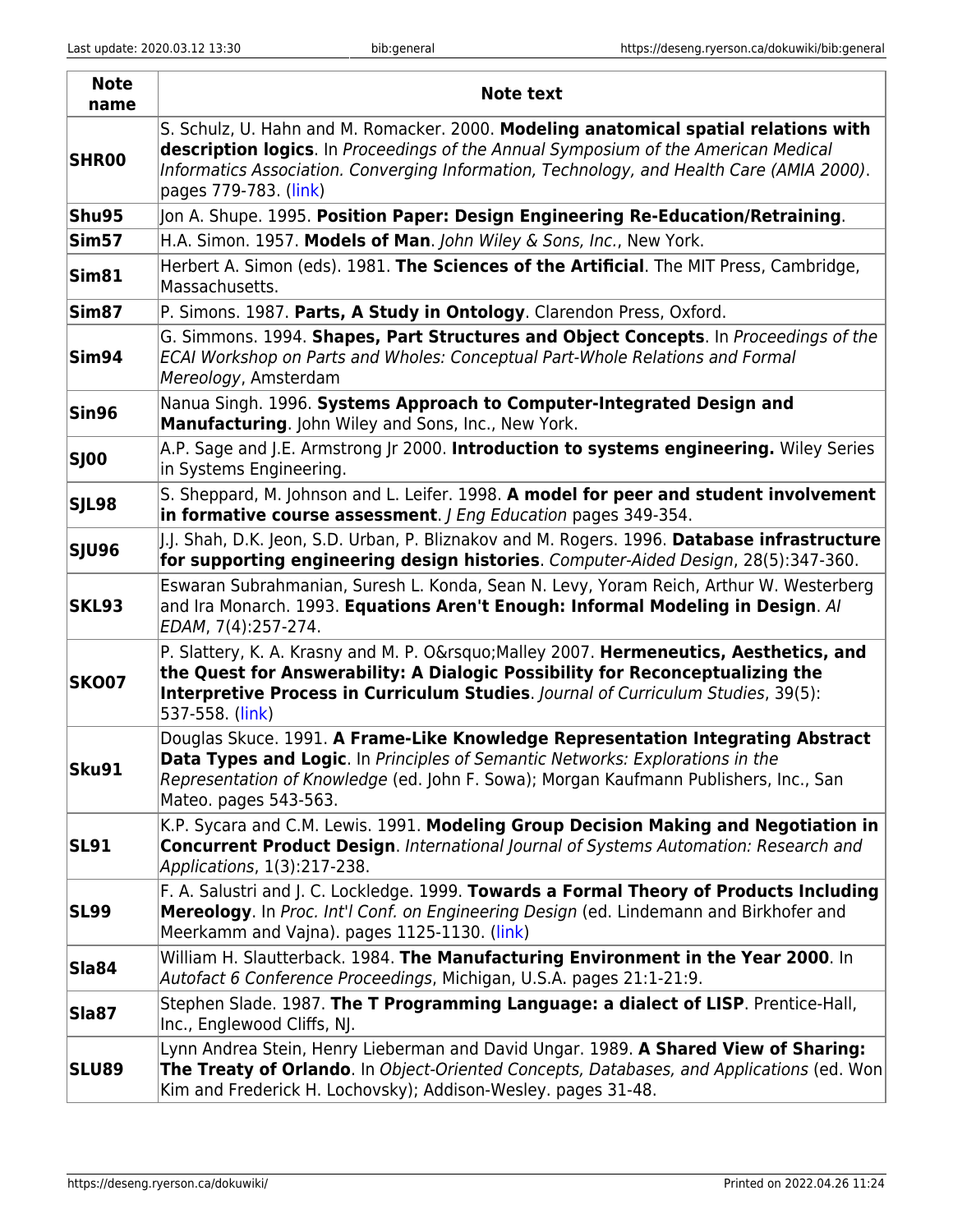| <b>Note</b><br>name | <b>Note text</b>                                                                                                                                                                                                                                                                             |
|---------------------|----------------------------------------------------------------------------------------------------------------------------------------------------------------------------------------------------------------------------------------------------------------------------------------------|
| <b>SLW91</b>        | D. Sriram, R. Logcher, A. Wong and S. Ahmed. 1991. Computer-Aided Cooperative<br><b>Product Development: A Case Study. International Journal of Systems Automation:</b><br>Research and Applications, 1(1):89-112.                                                                           |
| <b>SM95</b>         | Jami J. Shah and Martti Mantyla. 1995. Parametric and Feature-Based CAD/CAM. John<br>Wiley and Sons, Inc., New York.                                                                                                                                                                         |
| <b>SM99</b>         | R.P. Smith and J.A. Morrow. 1999. Product development process modeling. Design<br>Studies, 20:237-261.                                                                                                                                                                                       |
| Sma02               | J.L. Smart. 2002. In pursuit of the perfect potato chip: a classroom study of heat and<br>mass transfer. In Proc ASEE Annual Conference, Session 3613 (link)                                                                                                                                 |
| <b>SME91</b>        | SME. 1991. Sununu: Engineers Shape Up As Good Policymakers. The SME News pages<br>$1-2.$                                                                                                                                                                                                     |
| Smi00               | K.A. Smith. 2000. Strategies for developing engineering student's teamwork and<br>project management skills.                                                                                                                                                                                 |
| Smi89               | T. Smithers. 1989. Al-Based Design Versus Geometry-Based Design or Why Design<br>Cannot Be Supported by Geometry Alone. Computer-Aided Design, 21:141-150.                                                                                                                                   |
| Smi91               | B. Smith. 1991. Relevance, Relatedness and Restricted Set Theory. In Advances in<br>Scientific Philosophy: Essays in Honour of Paul Weingartner (ed. G. Schurz and G.J.W. Dorn).<br>pages 45-56.                                                                                             |
| Smi93               | Gerald F. Smith. 1993. Defining Real World Problems: A Conceptual Language. IEEE<br>Transactions on Systems, Man, and Cybernetics, 23(5):1220-1234.                                                                                                                                          |
| Smi95               | Robert P. Smith. 1995. The Role of Qualitative Methods in Engineering Design<br>Research.                                                                                                                                                                                                    |
| Smi96               | B. Smith. 1996. Mereotopology: A theory of parts and boundaries. Data and<br>Knowledge Engineering, 20:287-303.                                                                                                                                                                              |
| Smi97               | B. Smith. 1997. Boundaries: an essay in mereotopology. In The Philosophy of Roderick<br>Chisholm (Library of Living Philosophers) (ed. L. Hahn); LaSalle: Open Court. pages 534-561.<br>$(\mathsf{link})$                                                                                    |
| Smi98               | I. Smit. 1998. Teaching project management skills using project management - a<br>true hands-on experience.                                                                                                                                                                                  |
| SMM01               | T.W. Simpson, J.R.A. Maier and F. Mistree. 2001. Product platform design: method and<br>application. Research in Engineering Design, 13:2-22.                                                                                                                                                |
| <b>SN93</b>         | W. R. Spillers and S. L. Newsome. 1993. Engineering Design, Conceptual Design, and<br><b>Design Theory: A Report</b> . In Design Methodology and Relationships with Science (ed. M. J.<br>{de Vries} and N. Cross and D. P. Grant); Kluwer Academic Publishers, Dordrecht. pages<br>103-120. |
| Sny87               | Alan Snyder. 1987. Inheritance and the Development of Encapsulated Software<br><b>Components.</b> In Research Directions in Object-Oriented Programming (ed. Bruce Shriver<br>and Peter Wegner); The MIT Press. pages 165-188.                                                               |
| <b>Sod93</b>        | R. Soderberg. 1993. Tolerance allocation considering customer and manufacturing<br>objectives. Advances in Design Automation, DE-65-2:149-157.                                                                                                                                               |
| SOK96               | R. H. Sturges, K. O'Shaughnessy and M. I. Kilani. 1996. Computational model for<br>conceptual design based on extended function logic. Artificial Intelligence for<br>Engineering Design, Analysis and Manufacturing, 10:255-274.                                                            |
| Som98               | M. R. Somers. 1998. &Idquo We' re No Angels": Realism, Rational<br>Choice, and Relationality in Social Science. American Journal of Sociology, 104(3):<br>722–84.                                                                                                                            |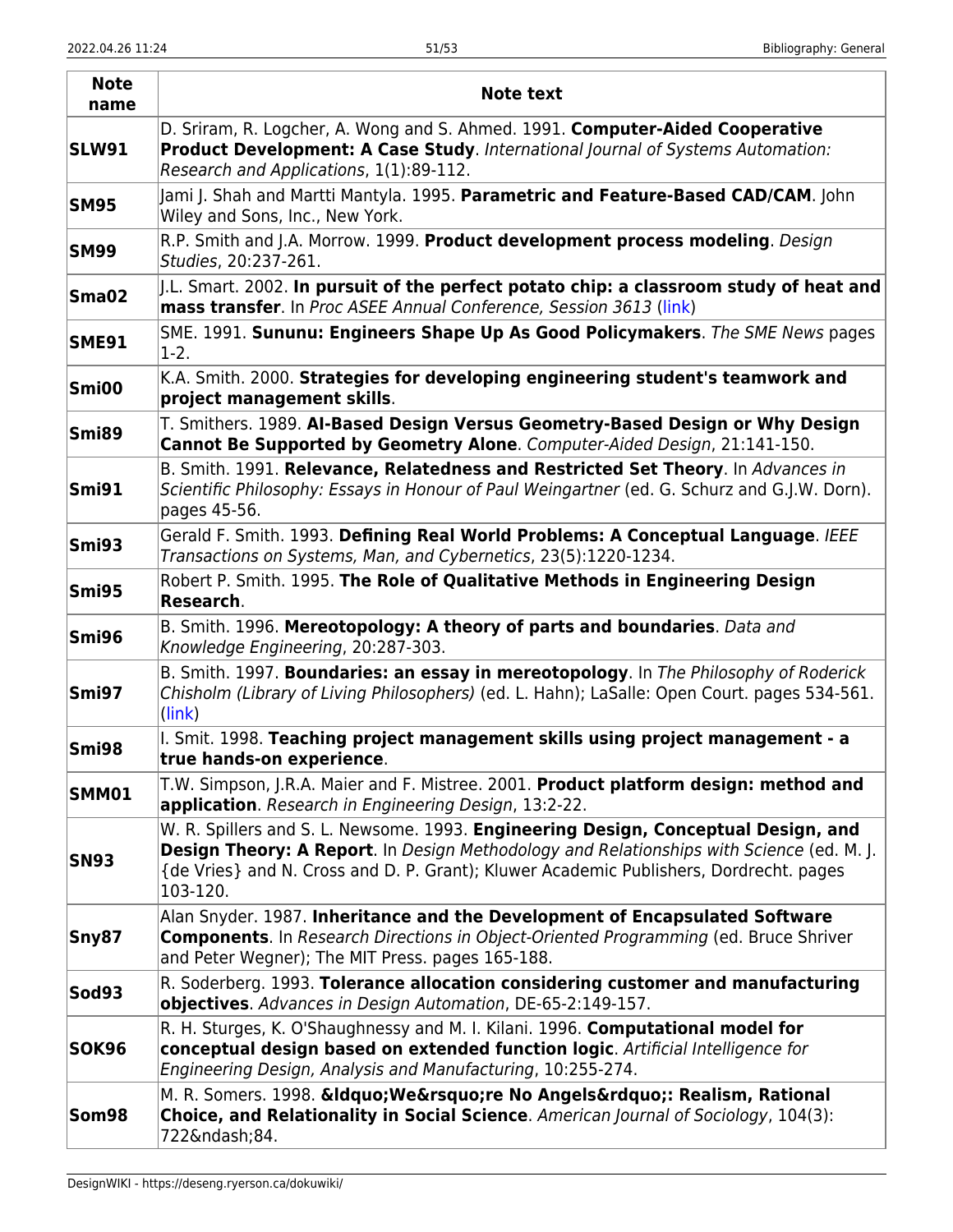| <b>Note</b><br>name | <b>Note text</b>                                                                                                                                                                                                                                |
|---------------------|-------------------------------------------------------------------------------------------------------------------------------------------------------------------------------------------------------------------------------------------------|
| Sow91               | John F. Sowa (eds). 1991. Principles of Semantic Networks: Explorations in the<br>Representation of Knowledge. Morgan Kaufmann Series in Representation and<br>Reasoning. Morgan Kaufmann Publishers, Inc., San Mateo.                          |
| Sow92               | J. Sowa. 1992. Discussions about KIF and related issues (Interlingua Mailing List, 20<br>July).                                                                                                                                                 |
| <b>SP03</b>         | F.A. Salustri and J. Parmar. 2003. Visualising early product design information with<br>enhanced concept maps. In to appear, Proc 14th Intl Conf on Engineering Design (ICED)<br>(link)                                                         |
| <b>SP90</b>         | R. Sause and G.H. Powell. 1990. A Design Process Model for Computer Integrated<br><b>Structural Engineering</b> . Engineering with Computers, 6(3):129-143.                                                                                     |
| <b>SP91</b>         | Richard Sause and Graham H. Powell. 1991. A Design Process Model for Computer<br>Integrated Structural Engineering: Design Phases and Tasks. Engineering with<br>Computers, 7(3):145-160.                                                       |
| <b>SP98</b>         | A. Skowron and L. Polkowski. 1998. Rough Mereological Foundations for Design,<br>Analysis, Synthesis, and Control in Distributed Systems. Intelligent Systems,<br>104:129-156.                                                                  |
| Spe72               | F.H. Speckhart. 1972. Calculation of tolerance based on a minimum cost approach.<br>ASME Journal of Engineering for Industry, 94(2):447-453.                                                                                                    |
| <b>SPG98</b>        | M. Suwa, T. Purcell and J. Gero. 1998. Macroscopic analysis of design processes based<br>on a scheme for coding designers' cognitive actions. Design Studies, 19:455-483.                                                                       |
| Spi88               | J. M. Spivey. 1988. Understanding Z: A Specification Language and its Formal<br>Semantics. Cambridge University Press, Cambridge, England.                                                                                                      |
| Spi93               | P. Spiby. 1993. Summary Minutes of TC184/SC4/WG5 Languages Project.                                                                                                                                                                             |
| Spo73               | M.F. Spotts. 1973. Allocation of tolerance to minimize cost of assembly. ASME Journal<br>of Engineering for Industry, 95(3):762-764.                                                                                                            |
| <b>SPS95</b>        | S. Spaccapietra, C. Parent, M. Sunye, K. Yetongnon and A. Dileva. 1995. ERC+: an object +<br>Relationship Environment for Database Applications. In Readings in Object-Oriented<br>Systems and Applications (ed. D. Rine); IEEE CS Press (link) |
| Spu87               | G. Spur. 1987. Activities in CAD System Research. In Design Theory for CAD (ed. H<br>Yoshikawa and E. A. Warman); North-Holland, Amsterdam. pages 241-263.                                                                                      |
| <b>SR00</b>         | T.F. Sathovich and A. Raghaven. 2000. Computing design rationales by interpreting<br>simulations. J. Mech. Des., 122:77-82.                                                                                                                     |
| <b>SR04</b>         | O. Shai and Y. Reich 2004. Infused design II: practice. Research in Engineering Design,<br>15:108-121. (link)                                                                                                                                   |
| <b>SR04a</b>        | O. Shai and Y. Reich 2004. Infused design I: theory. Research in Engineering Design,<br>15:93-107. (link)                                                                                                                                       |
| <b>SR75</b>         | G.H. Sutherland and B. Roth. 1975. Mechanism design: accounting for manufacturing<br>tolerance and costs in function generating problems. ASME Journal of Engineering for<br>Industry, 97(1):283-286.                                           |
| <b>SR88</b>         | Jami J. Shah and Mary T. Rogers. 1988. Functional Requirements and Conceptual<br>Design of the Feature-Based Modelling System. Computer-Aided Engineering Journal<br>pages 9-15.                                                                |
| <b>SRB00</b>        | S. Szykman, J. Racz, C. Bochenek and R.D. Sriram. 2000. A web-based system for design<br>artifact modeling. Design Studies, 21:145-165.                                                                                                         |